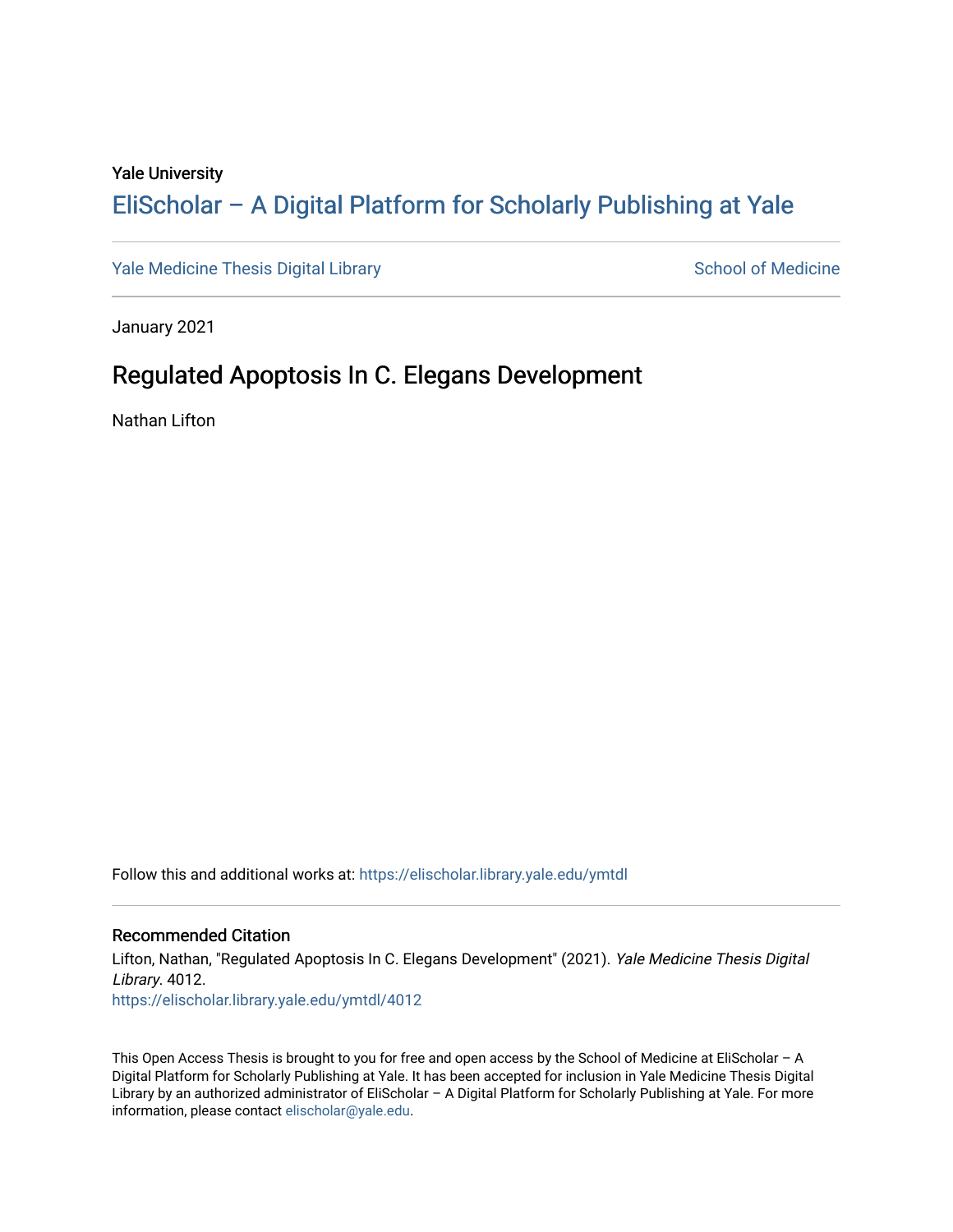## Regulated apoptosis in C. elegans development

A Thesis Submitted to the

Yale University School of Medicine

in Partial Fulfillment of the Requirements for the

Degree of Doctor of Medicine

by

Nathan Lifton

2021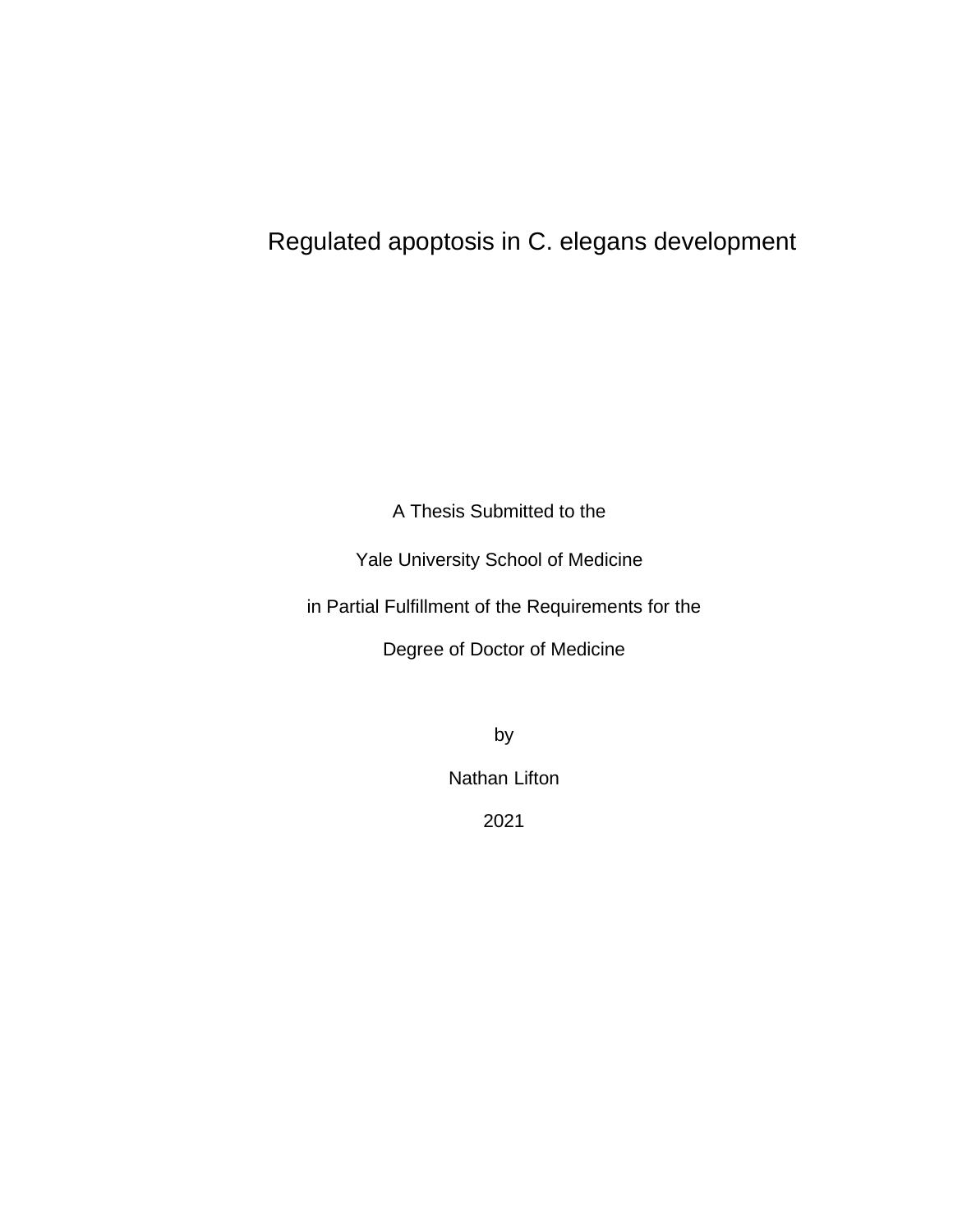### Abstract

#### REGULATED APOPTOSIS IN CAENORHABDITIS ELEGANS DEVELOPMENT.

Nathan Lifton, Alison Kochersberger, and Marc Hammarlund, Department of Genetics, Yale University School of Medicine, New Haven, CT.

We have used chromosome engineering in *C. elegans* to develop a model animal in which cells normally undergoing developmental programmed cell death (DPCD) survive and are visibly marked. This system uses three elements: The first is a mutation in the apoptosis activator, *ced-3*, that drives developmental programmed cell death, such that cells normally killed by DPCD survive. The second is a cassette in which the gene encoding the bacterial enzyme Cre recombinase is expressed under transcriptional control of the regulatory elements of the *egl-1* gene (Cre protein induces homologous recombination between specific DNA sequence elements called LoxP elements). The third element is a green fluorescent protein (GFP) reporter gene that is connected to a constitutively active promoter; however, GFP cannot be produced from this construct without the expression of Cre because two exons of GFP are inverted within the gene and flanked by inverted LoxP sites. When Cre recombinase is expressed, it will induce flipping of exons 2 and 3 of GFP, resulting in an intact GFP that is constitutively expressed, providing a permanent mark for cells in which expression at the *egl-1* locus was activated even transiently.

We succeeded in producing worms with the desired constructs by injecting gonads with linear extrachromosomal arrays that were integrated at random sites in the genome by induction of double strand DNA breaks with trimethylpsoralen and ultraviolet light.

We developed multiple strains with independent insertions of the *egl-1/Cre* (4 independent insertions) and Cre-dependent GFP (3 independent insertions) cassettes, demonstrated that each had integrated into a single *C. elegans* chromosome, and performed crosses to produce worms that were homozygous at all three loci (*ced-3*, *egl-1/Cre* and Credependent GFP).

Preliminary analysis of the resulting worms from two of these strains provides evidence of Cre-dependent GFP expression, with reproducible expression of GFP in cells of the posterior bulb of the pharynx, which includes the head ganglia.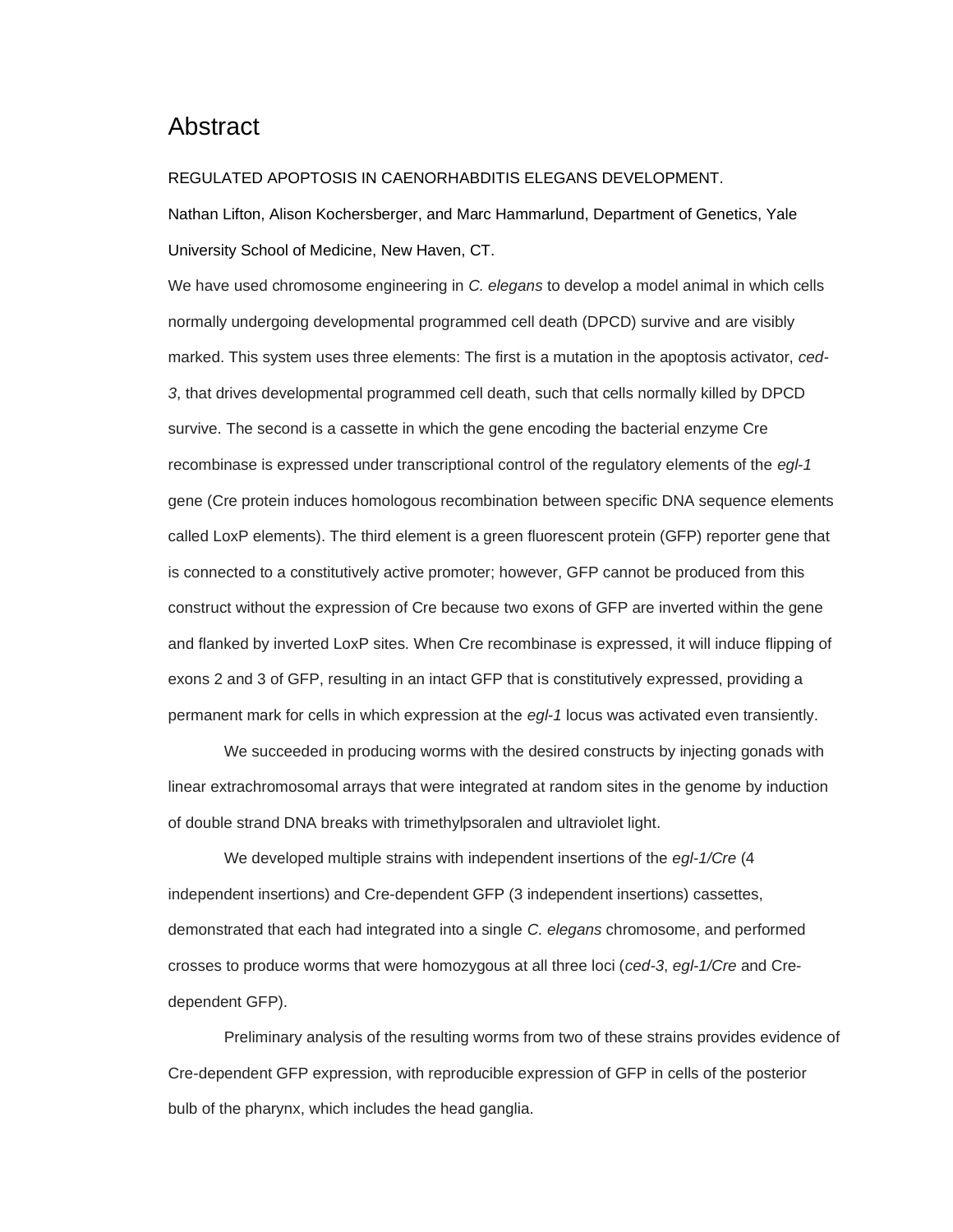### Acknowledgements

First and foremost, I would like to thank everyone working in the Hammarlund lab for providing a warm working environment and a helping hand whenever needed, and for introducing me to the exciting world of *C. elegans*. In particular, I would like to thank Alison Kochersberger, PhD candidate, and my advisor and primary investigator Marc Hammarlund, PhD, who shepherded me through every stage of this project, and without whose collective brilliance and hard work this project would not exist. Thank you, also, to Curt Scharfe, PhD, for reviewing this thesis for the Department of Genetics.

I would also like to thank the Yale Office of Student Research for facilitating this research experience, and the NIH, which provided funding through an NCATS CTSA-TL1 Medical Student Research Fellowship.

Finally, I would like to thank my parents and Elizabeth, whose unconditional love and support has not only brought joy to my life, but has also made this thesis and all other achievements possible.

Research reported in this publication was supported by the National Center for Advancing Translational Sciences of the National Institutes of Health under Award Number TL1TR000141. The content is solely the responsibility of the authors and does not necessarily represent the official views of the National Institutes of Health.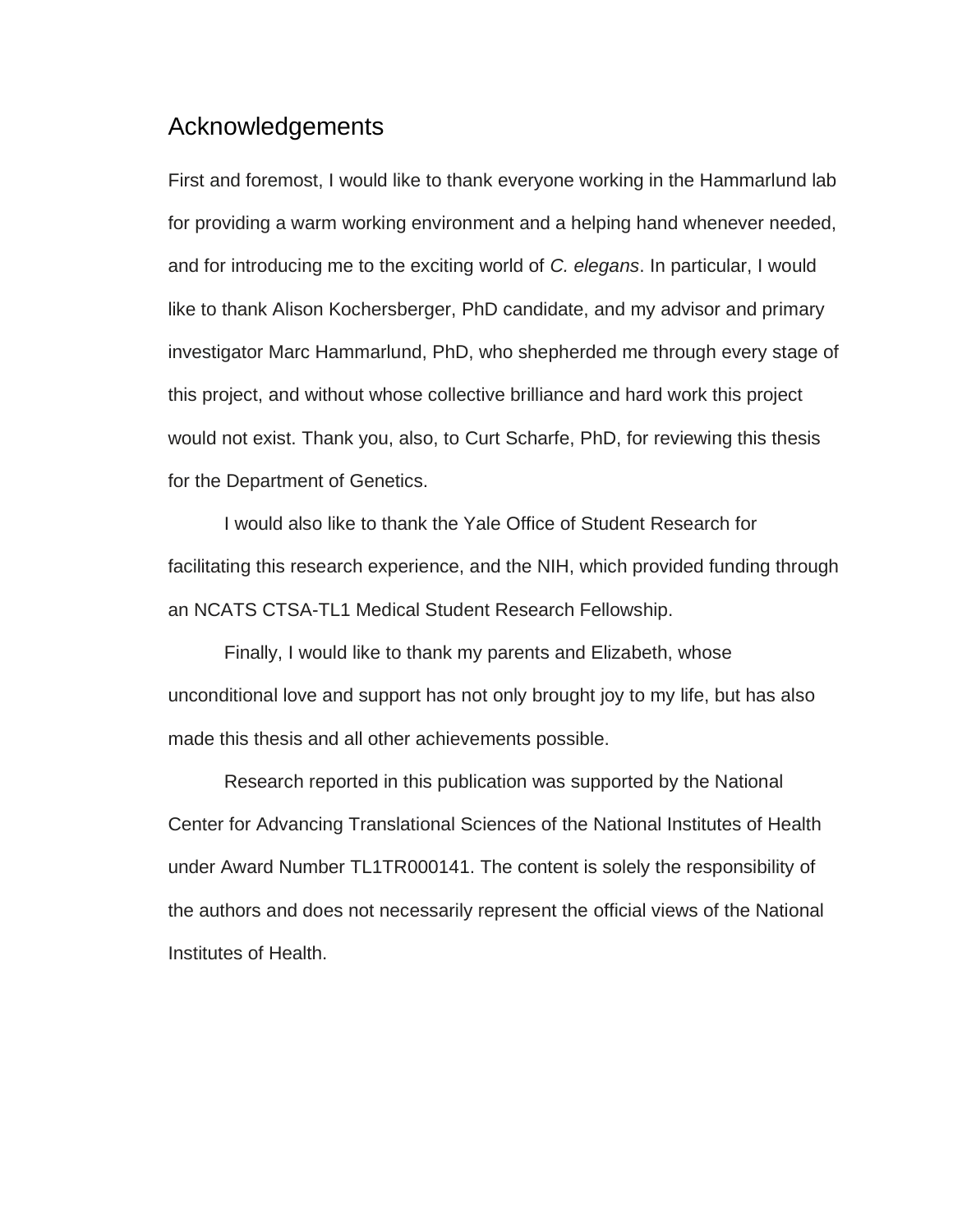## Table of Contents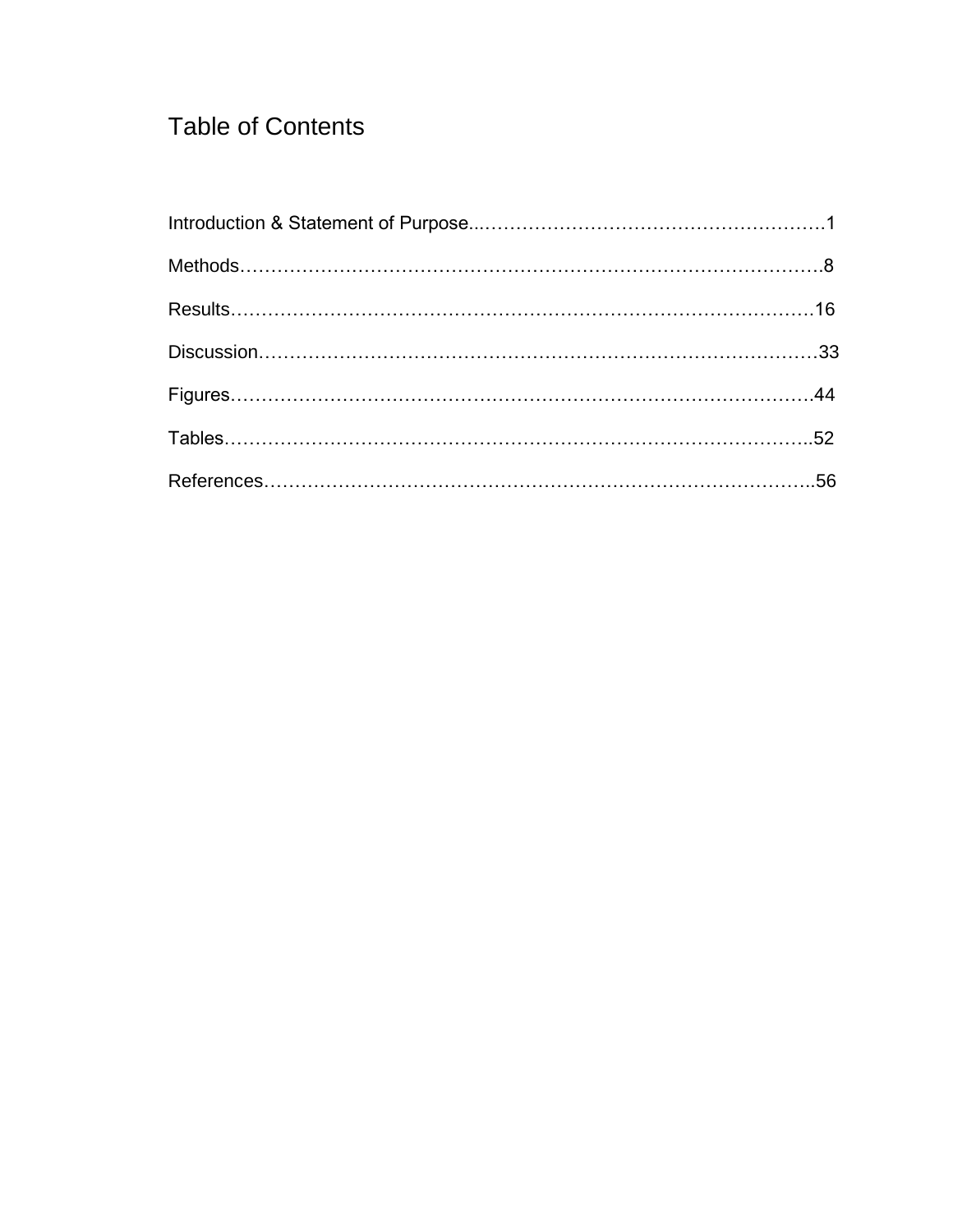### Introduction & Statement of Purpose

#### **Developmental programmed cell death.**

Developmental programmed cell death (DPCD), in which normal, healthy cells undergo apoptosis, is an extremely important process that occurs during the development of multicellular organisms. DPCD is essential for morphogenesis, sexual differentiation, and development of the immune and nervous systems<sup>1-7</sup>.

DPCD can be divided into three phases: specification, killing, and execution. In the specification phase, individual cells receive signals that they are selected for death. In the killing phase, the apoptotic pathway is activated in these individual cells, the end point of which is initiation of the execution phase. In the execution phase, enzymes are induced that produce fragmentation and degradation of nuclear DNA<sup>8-14</sup>.

The cellular mechanisms that mediate the killing and execution phases are relatively well understood from elegant genetic studies in *C. elegans*. The killing phase is mediated by a pathway involving the genes *egl-1*, *ced-9*, *ced-4*, and *ced-3*. *ced-3* is a pro-apoptotic gene. The enzymatic activity of its encoded protein, a cysteine-aspartic acid protease (caspase), is sufficient for inducing the downstream execution phase, but needs to be activated by *ced-4. ced-4,* in turn is normally inhibited by *ced-9,* which in turn is inhibited by *egl-1.* Thus, in the absence of *egl-1,* the pathway is silent. But upon expression of *egl-1, ced-9* can no longer inhibit *ced-4,* which then activates *ced-3,* thereby activating the cell death pathway (Figure 1) 3,15,16 . Expression of *egl-1* is normally the rate-limiting step in this process.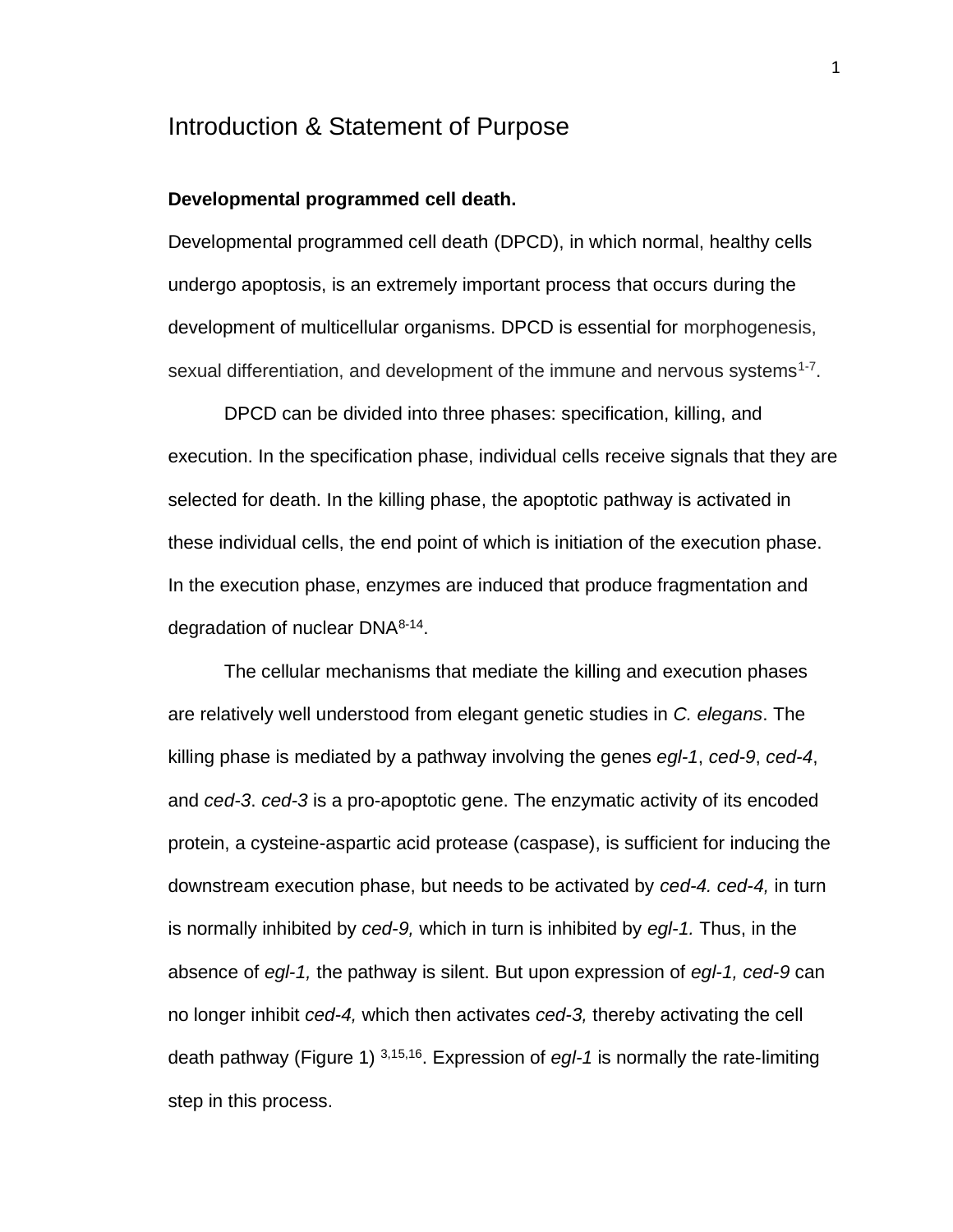Downstream of *ced-3* are many genes whose functions perform the execution phase of cell death, including digestion of nuclear DNA and induction of phagocytosis by surrounding cells. Genes whose encoded proteins are involved in genome degradation include *nuc-1*, *cps-6*, *wah-1*, *crn-1*, *2, 3, 4, 5* and  $6^{17-20}$ . Genes in the surrounding cells have been identified that are required for them to phagocytose the dying cells. These include *ced-1*, *ced-2*, *ced-5*, *ced-6*, *ced-7*, *ced-10*, *ced-12*, and *psr-1 21-26 . ced-7* is translocated to the cell surface of the dying cell, promoting the cell's phagocytosis by surrounding cells.

The basic pathway of the killing phase has proved to be highly conserved across metazoans, which has contributed to biochemical understanding of the function of each gene's encoded protein $^{27}$ . CED-3 in worms is homologous to mammalian caspases, proteases that are the executioners of cell death. CED-3 is at the top of a proteolytic cascade, activating downstream targets that ultimately activate single and double-stranded endonucleases and exonucleases, mediating nuclear genome degradation, as well as translocation of CED-7 to the cell surface. CED-4 is related to mammalian APAFs, which are proteins that are required for binding and activation of CED-3's caspase activity. *ced-9* encodes a protein homologous to BCL-2 proteins, which inhibit APAFs by directly binding to them and preventing their activation of CED-3-like caspases. *egl-1* is homologous to BH3 genes, which bind to and inhibit activity of BCL-2 proteins.

Similarly, many of the gene products involved in the engulfing cells' phagocytic activity have conserved functions across species. *ced-2*, *ced-5*, *ced-10*, and *ced-12* encode conserved components of the Rac GTPase signaling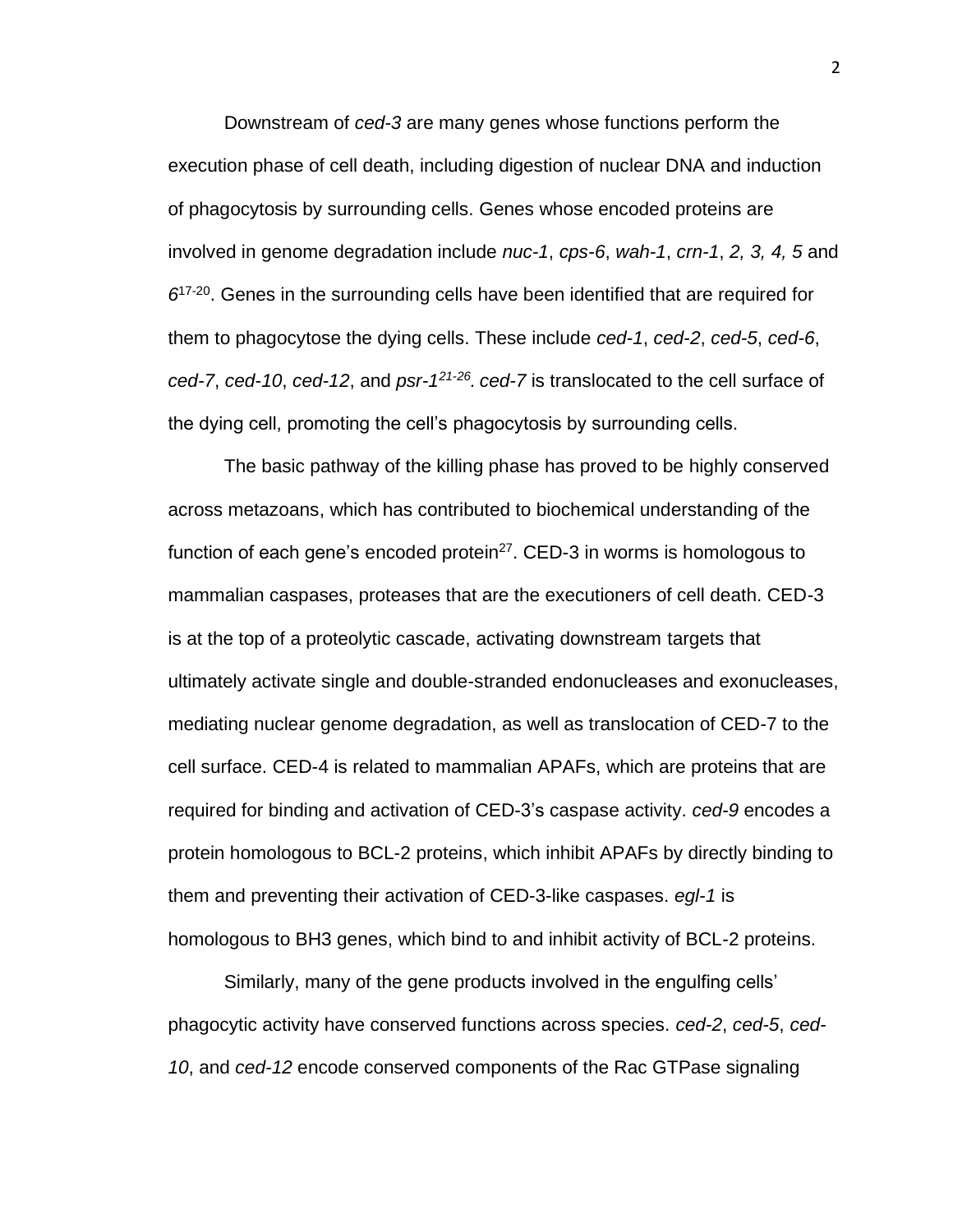pathway involved in regulating actin cytoskeleton rearrangement essential for cell migration and corpse engulfment. CED-2 is a CrkII-like adaptor with one SH2 and two SH3 (SRC Homology) domains<sup>28</sup>. CED-5 is an analogue of the human DOCK180, which physically interacts with human CrkII.<sup>29</sup> CED-10 is a *C. elegans* homologue of mammalian Rac GTPase, which controls cytoskeletal dynamics and cell shape changes<sup>28</sup>. Ced-12 contains a potential PH (pleckstrinhomology) domain and an SH3-binding motif<sup>23,25,26</sup>.

Because programmed cell death kills normal cells, its regulation must be exquisitely precise. Tracing the lineage of every cell in *C. elegans* development demonstrates that the development of hermaphrodites is invariant, and that, of the 1090 cells generated during development of the soma, 131 specific cells always die via DPCD at specific stages—113 of these cells die during embryonic and 18 during post-embryonic development<sup>30</sup>. Nonetheless, our understanding of the specification phase—the process by which these 131 individual cells are invariably selected to die—is incomplete.

In mammals, two alternative pathways can activate apoptosis. One is cellautonomous (intrinsic), while the other is non-cell-autonomous (extrinsic). The intrinsic pathway is activated by loss of integrity of the mitochondrial membrane, releasing cytochrome C, which activates APAFs (homologs of CED-4). In *C. elegans*, it appears that cell death occurs by a pathway analogous to the intrinsic pathway. CED-9 holds CED-4 in an inactive form on the mitochondrial membrane, and EGL-1 binding to CED-9 releases CED-4, which can then activate CED-3.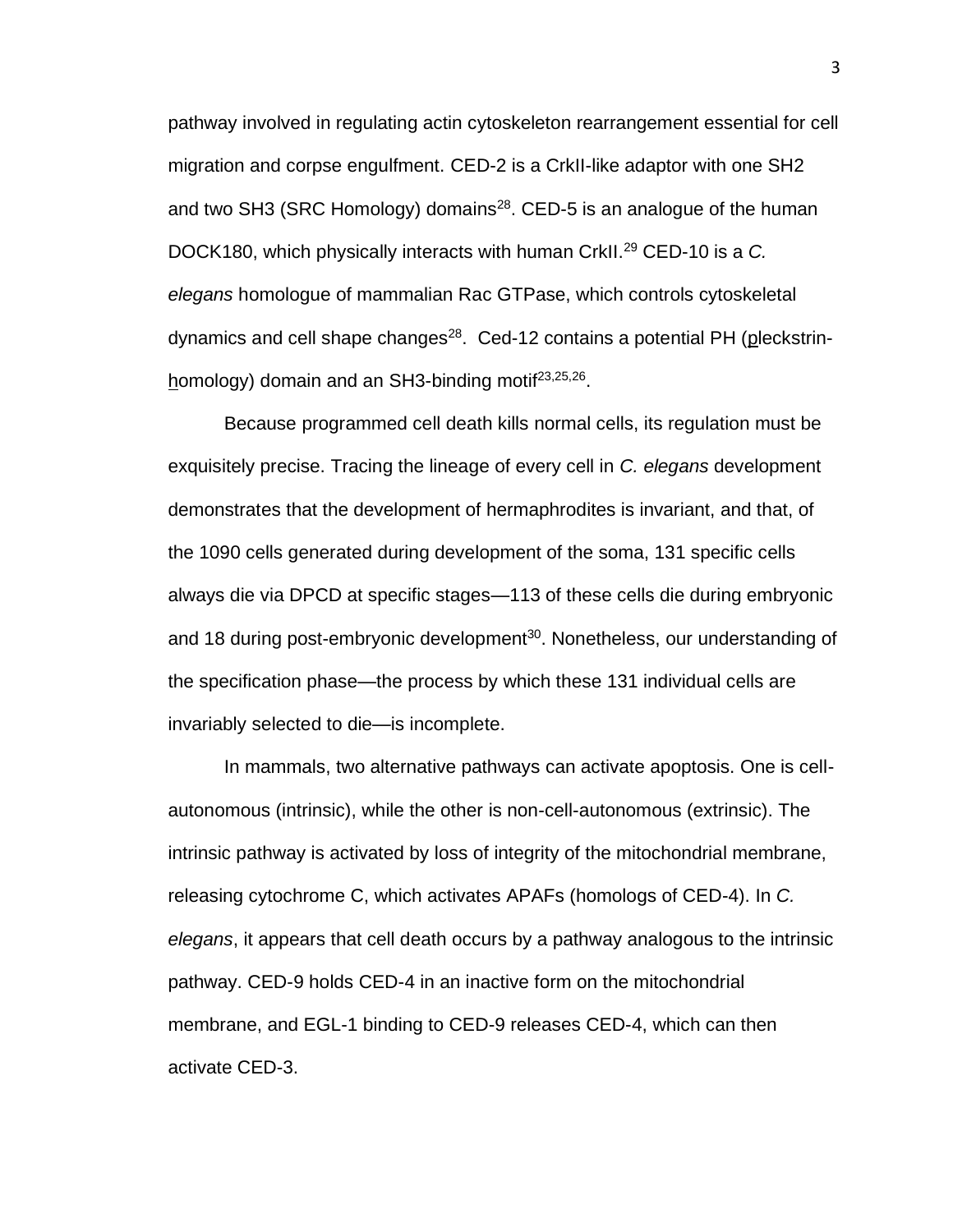The current model for cell death specification in *C. elegans* is that in the 959 cells destined to survive, *egl-1* expression is low or absent and that in the 131 cells destined to die, *egl-1* expression is at least transiently high, sufficient to induce the cell death pathway<sup>31</sup> . Thus, expression of *egl-1* is believed to be the rate-limiting step in initiation of DPCD.

Little is known about the regulators of *egl-1* expression. Cis-acting regulatory elements have been identified over a large region surrounding *egl-1,*  both upstream and downstream of the gene, but only a handful of specific transcriptional regulators of *egl-1* have been identified. The first of these, the transcriptional inhibitor TRA-1, was discovered because of a mutation in the 3' regulatory region of *egl-1* that caused ectopic expression of *egl-1* due to loss of the TRA-1 binding site.

*egl-1* was discovered by a gain of function mutation that causes *egl-1* to be expressed abnormally in neurons required for egg laying, producing an egglaying defective (EgI) phenotype<sup>15,32</sup>. This mutation results in defective egg laying due to death of neurons required for this activity. Screens for suppressors of the egg laying defect identified a loss of function allele in *egl-1* that prevented DPCD of virtually all of the 131 normally affected cells<sup>15,33</sup>. Besides *tra-1*, transcription regulators that regulate *egl-1* have been identified for only 8 of the 131 cells that normally undergo DPCD<sup>9,32,34,35</sup>. For example, mutation of the gene *mab-5*, a homeobox–containing transcription factor, whose family members play key roles in specifying the body plan and developmental cells' fates in all metazoans, results in loss of programmed cell death of two cells that normally die in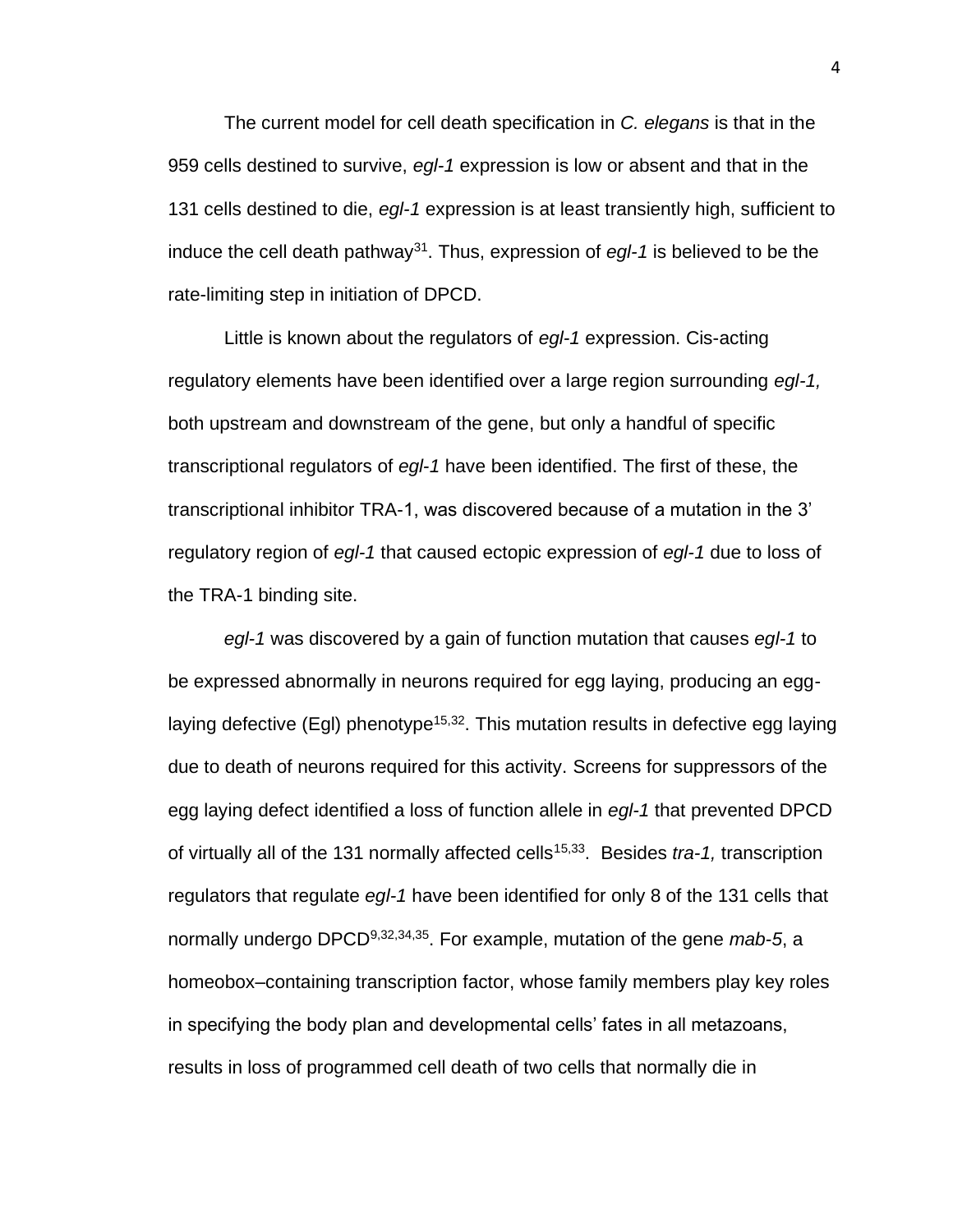development. This effect is attributable to loss of the direct transcriptional activation of *egl-1* by binding of MAB-5 in complex with CEH-20 at the *egl-1*  locus<sup>35</sup>. Thus, the key regulators of egl-1 expression in the remaining 123 cells are unknown and, to date, there have been no unbiased systematic genetic screens to identify genes that regulate induction of *egl-1*.

A major barrier to investigating the specification of DPCD is the difficulty of visualizing DPCD at the cellular level. If DPCD occurs normally, the dead cell is removed and cannot be studied. If DPCD is blocked, for example by partial or complete loss of function (lf) mutations in *egl-1* or *ced-3*, the cells normally undergoing DPCD survive as "undead" cells. However, these undead cells do not have a distinctive morphology and cannot be distinguished from normal cells. If we could reliably mark these cells, we would have a powerful tool that would enable us to do a wide variety of experiments.

For example, it is presently unknown whether *egl-1* is the initiating signal for all cells that undergo DPCD. Using a reporter that marks cells in which *egl-1* is expressed with GFP, we could image developing embryos and compare those cells marked by GFP to the cell lineages known to undergo DPCD, answering the question of whether *egl-1* is expressed in all cells undergoing DPCD, or whether some cells undergo DPCD independent of egl-1 expression. Similarly, for the mutations that have been described to impair DPCD in a handful of cells, it is unknown whether these mutations might have broader effects in regulating DPCD. This assay would allow reproducible assessment of the spectrum of cells that are affected by each mutation.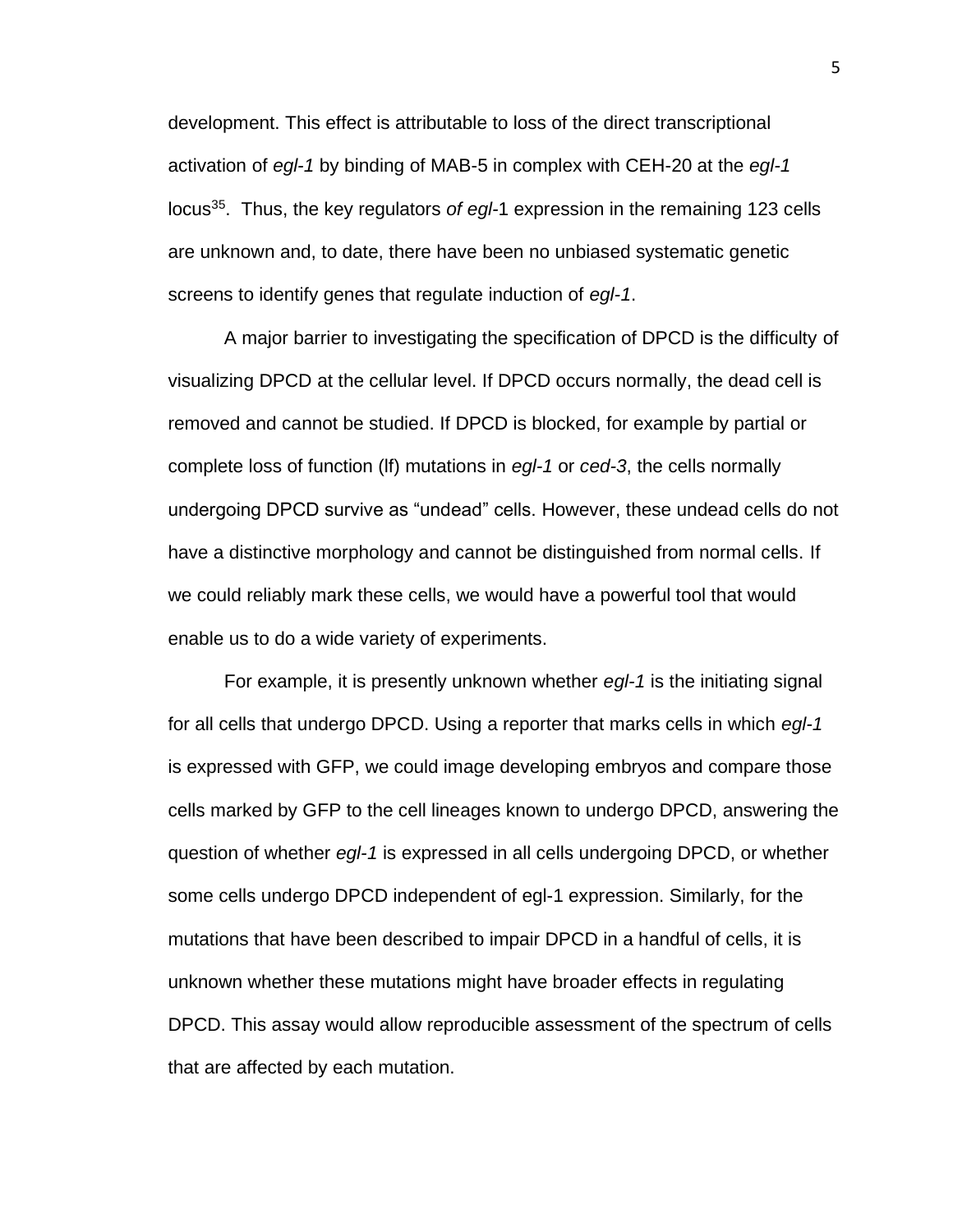Further, by marking and tracking undead cells, we can follow the fates of each individual cell to better understand the biology of why their survival has been selected against in worm development. By purifying these cells (for example, using fluorescence-activated cell sorting) we could do single-cell RNA sequencing to better understand the identity and function of the undead cells. *C.*  elegans has an excellent map of the gene expression of every normal cell type<sup>36</sup>. We could also investigate the fates of these undead cells, observing the type of cell they become, any subsequent divisions they may undergo, and whether these fates are variable or invariable among worms. While many undead cells appear to have neuronal cell features, such experiments would better define neuronal and non-neuronal fates adopted by undead cells<sup>3,34,37</sup>.

Finally, we could do a forward mutagenesis screen for mutations that alter *egl-1* expression, as assessed by GFP signal. *egl-1* is normally expressed in the 131 undead cells. We hypothesize that this specific expression is the result of both activating and repressing transcriptional control. Thus, we would expect to recover mutants with altered patterns of GFP expression, both increased and decreased. These mutations would likely be due to loss of transcription factors that act at the *egl-1* locus. Relatively gross changes in GFP expression could be readily identified by manual examination of large cohorts of worms on plates; more subtle abnormalities might be best identified in an automated fashion by combining high-throughput, high-resolution imaging of worms coupled with automated worm sorting to pull out worms with altered patterns of immunofluorescence<sup>38</sup>. Counter-screens would need to be done to exclude loss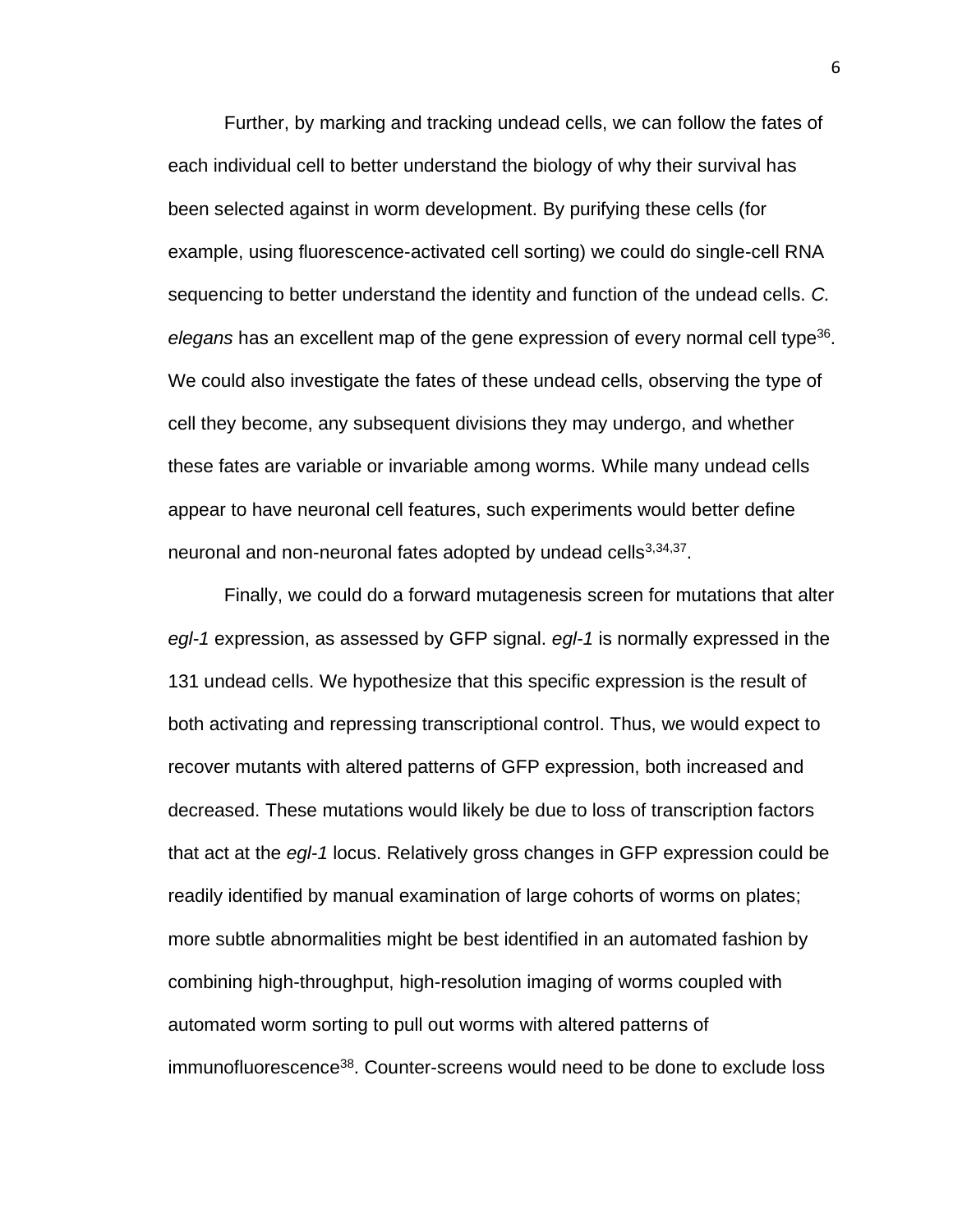of function mutations in *gfp* or *cre* (by sequencing these genes via targeted sequencing of PCR amplicons), which would also produce loss of GFP signal. These screens can identify dominant or neomorphic mutations as well as loss of function alleles. Mutagenesis could be performed with EMS, which produces a range of DNA alterations including substitutions and indels<sup>39</sup>. Repeated rounds of outcrossing followed by selfing to reproduce the homozygous phenotype would eliminate most unlinked mutations, following which whole genome sequencing combined with other techniques could be used to identify the causal mutation in each mutant strain.

#### **Design of a method to mark cells programmed to die.**

We sought to design a method to produce a permanent mark on undead cells that are normally induced to die due to activation of transcription of *egl-1.* This assay needs to address several challenges. First, the assay needs to overcome the fact that expression of *egl-1* normally leads to cell death, which would leave behind no cells to inform what genes had been involved in the activation of *egl-1*. Second, *egl-1* may only be transiently expressed in cells during development, further complicating the experimental design—a direct reporter of *egl-1*  expression may not capture the brief period of expression.

To address these issues, we sought to genetically prevent cell death by mutating *egl-1* or *ced-3,* two genes required for DPCD, thereby allowing survival of cells in which transcription of the *egl-1* locus had been induced. We further sought to permanently mark the cells in which transcription at the *egl-1* locus had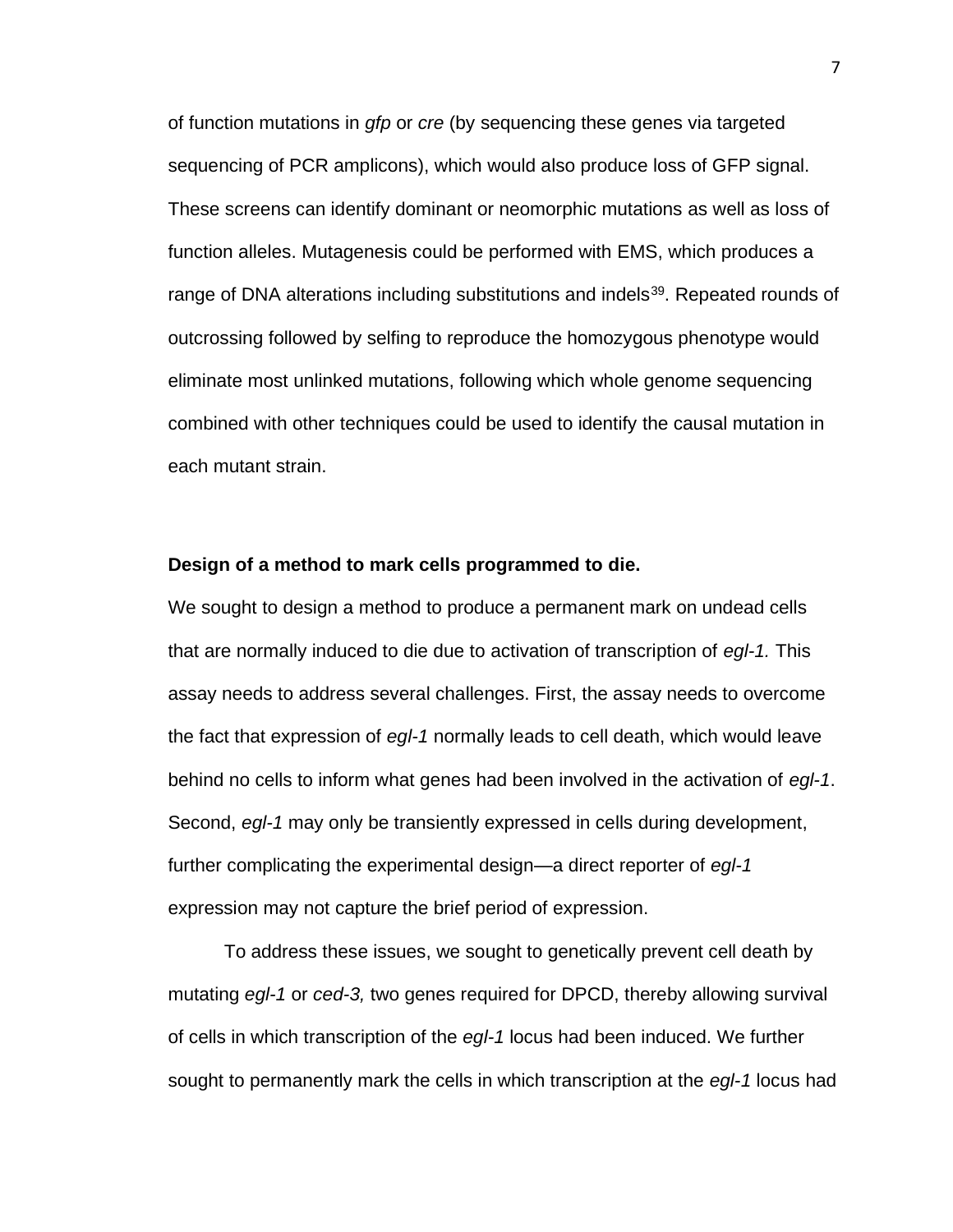been activated. We presume this activation typically occurs by factors that directly or indirectly promote *egl-1* transcription by interaction with flanking regulatory sequences. Permanent marking of these undead cells could be achieved with a reporter gene that would be permanently expressed by even transient expression at the *egl-1* locus. This could be achieved with an indirect *egl-1* reporter, rather than the direct *egl-1* reporters used in previous studies<sup>32,35,40</sup>. Our indirect *egl-1* reporter will require two components that make use of Cre-Lox recombination: the first is the *cre* coding region flanked by *egl-1*  regulatory sequences, and the second is a ubiquitous promoter driving expression of a *gfp* gene that has been disrupted by LoxP sites. When the *egl-1*  regulatory sequence drives even transient expression of Cre, these LoxP sites will permanently recombine such that expression of the *gfp* gene is constitutively driven by the ubiquitous promoter to produce a functional green fluorescent protein. Successfully engineering such a system would thus allow for a permanent visible marker of all cells in which *egl-1* is normally expressed.

### **Methods**

## **Making a construct to replace the** *egl-1* **coding region with** *cre* **recombinase via CRISPR/Cas9**

Segments extending from the transcription start site of *egl-1* to 60, 100, 300, or 1000 bases 5' to the start site were amplified from the genomic DNA flanking *egl-1* using specific PCR primers identified using *A plasmid Editor* (*ApE*) program. Segments of 60, 100, 300, or 1000 base pairs lying 3' to the end of the *egl-1*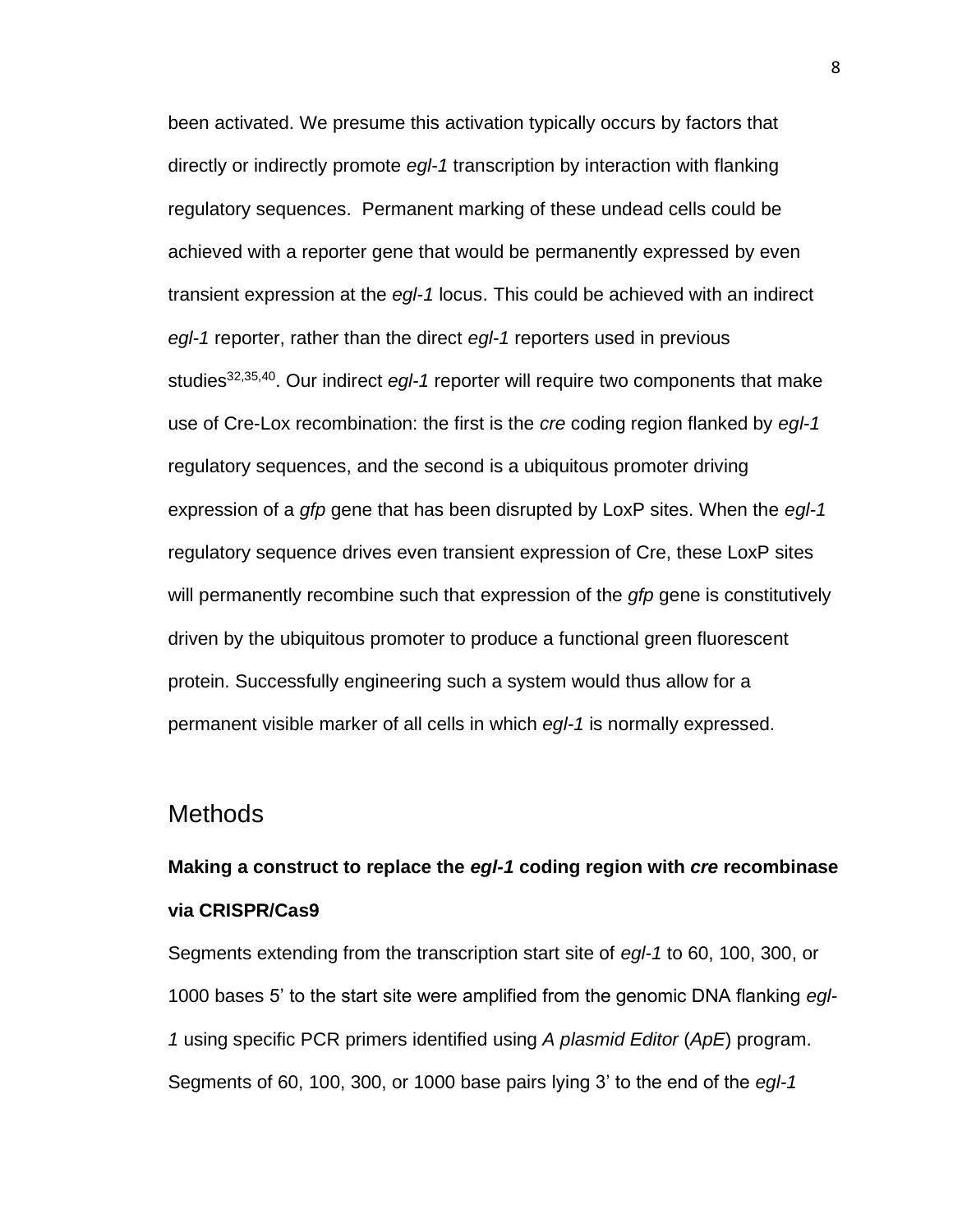coding region were similarly amplified and purified. These flanking sequences will provide sequences to direct homology-directed repair at the *egl-1* locus. A plasmid encoding *cre* recombinase (from Addgene) was used as a cloning vehicle. The plasmid was linearized at unique digestion sites either 5' or 3' to the coding sequence, and the amplified segments of *egl-1* regulatory regions were sequentially ligated onto the 5' end and 3' end of the *cre* coding sequence using DNA ligase, and the resulting clone bearing *cre* flanked *by egl-1* regulatory sequences was cloned in the same bacterial plasmid, purified, and the insert was liberated from the plasmid by restriction enzyme digestion and purified by agarose gel electrophoresis.

We used dominant markers for hygromycin resistance and the 'dumpy' phenotype (shorter, rounder worms) as co-injection markers. These were included in the injection mix and introduced as extrachromosomal arrays. This enabled visual identification of worms that had undergone germline transformation, which could then be further studied for successful CRISPR/Cas9 replacement at the *egl-1* locus.

Injection mix containing these constructs was injected into gonads of L4 stage worms, as described below.

# **Making a construct to replace the** *egl-1* **coding region with** *Cre* **recombinase via extrachromosomal array integration of a transgene.** For extrachromosomal linear array production, the same Cre construct was made, as described above, with the exception that the 5' flanking region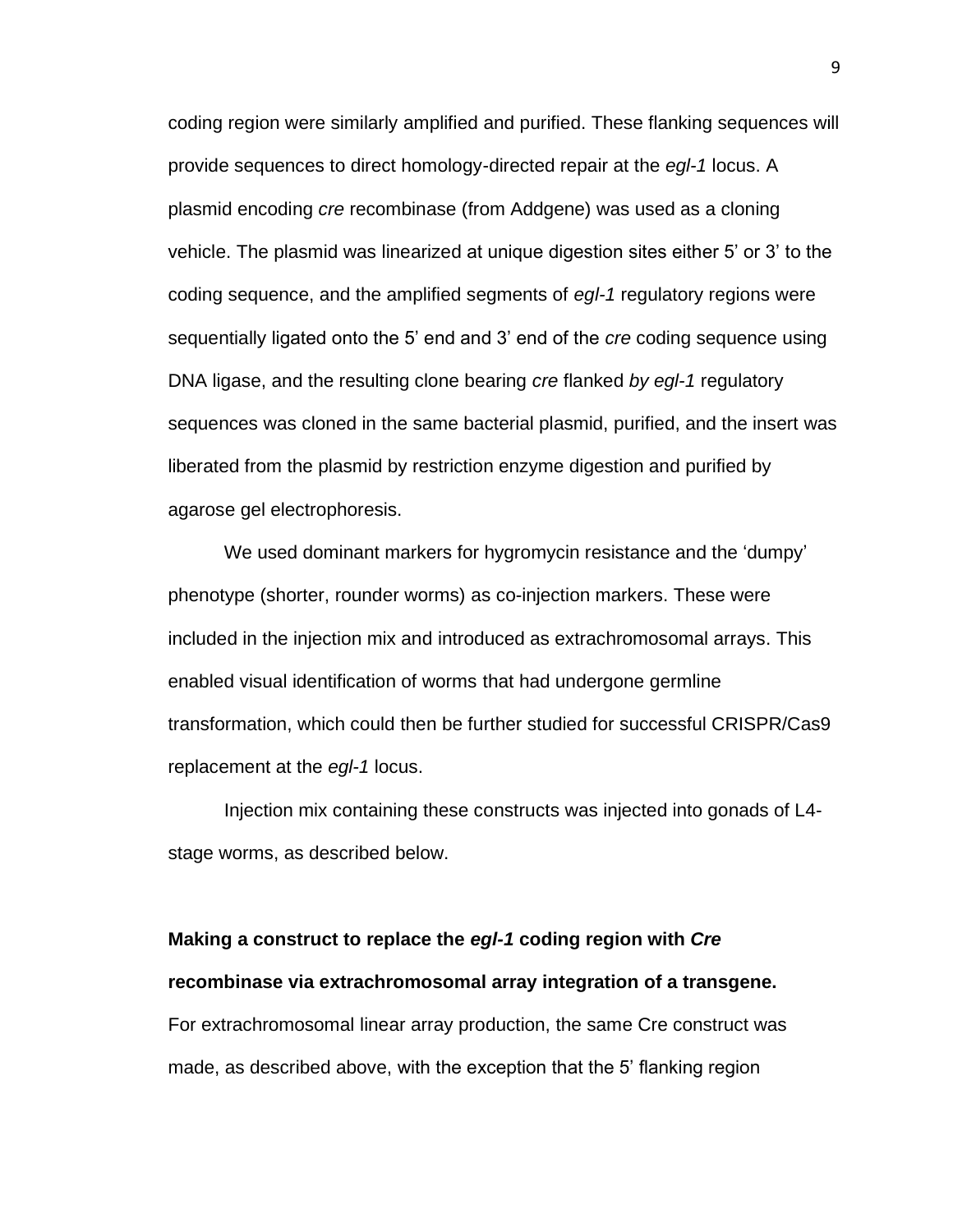comprised 1 kb of DNA upstream of the *egl-1* transcription start site and the 3' flanking region comprised 5.8 kb of DNA 3' to the end of the *egl-1* transcription unit*.* These flanking regions have been shown to contain sequences critical for for proper regulation of the *egl-1* gene, although it is possible that additional regulatory sequences exist<sup>15</sup>. The resulting cloned construct was verified by the production of the predicted DNA fragments following digestion with restriction endonucleases, and the insert was excised from the plasmid and purified for injection by agarose gel electrophoresis.

We used the fluorescent protein mCherry under transcriptional control of the *myo-2* promoter, which is constitutively expressed in the pharyngeal muscle cells, as a co-injection marker. This was included in the injection mix and introduced as part of the extrachromosomal array that could subsequently be integrated. This enabled visual identification of worms that had undergone germline transformation, which could then be further studied for successful integration of the *egl-1/Cre* transgene.

Injection mix containing these constructs was injected into gonads of L4 stage worms, as described below.

## **Making a construct for CRE-dependent expression of GFP via extrachromosomal integration of a transgene.**

A plasmid was obtained from Addgene containing the constitutive *his-71* promoter, followed by a rearranged *gfp* gene, in which exons 2 and 3 are inverted and flanked by LoxP sites that are in opposite orientation. As a result,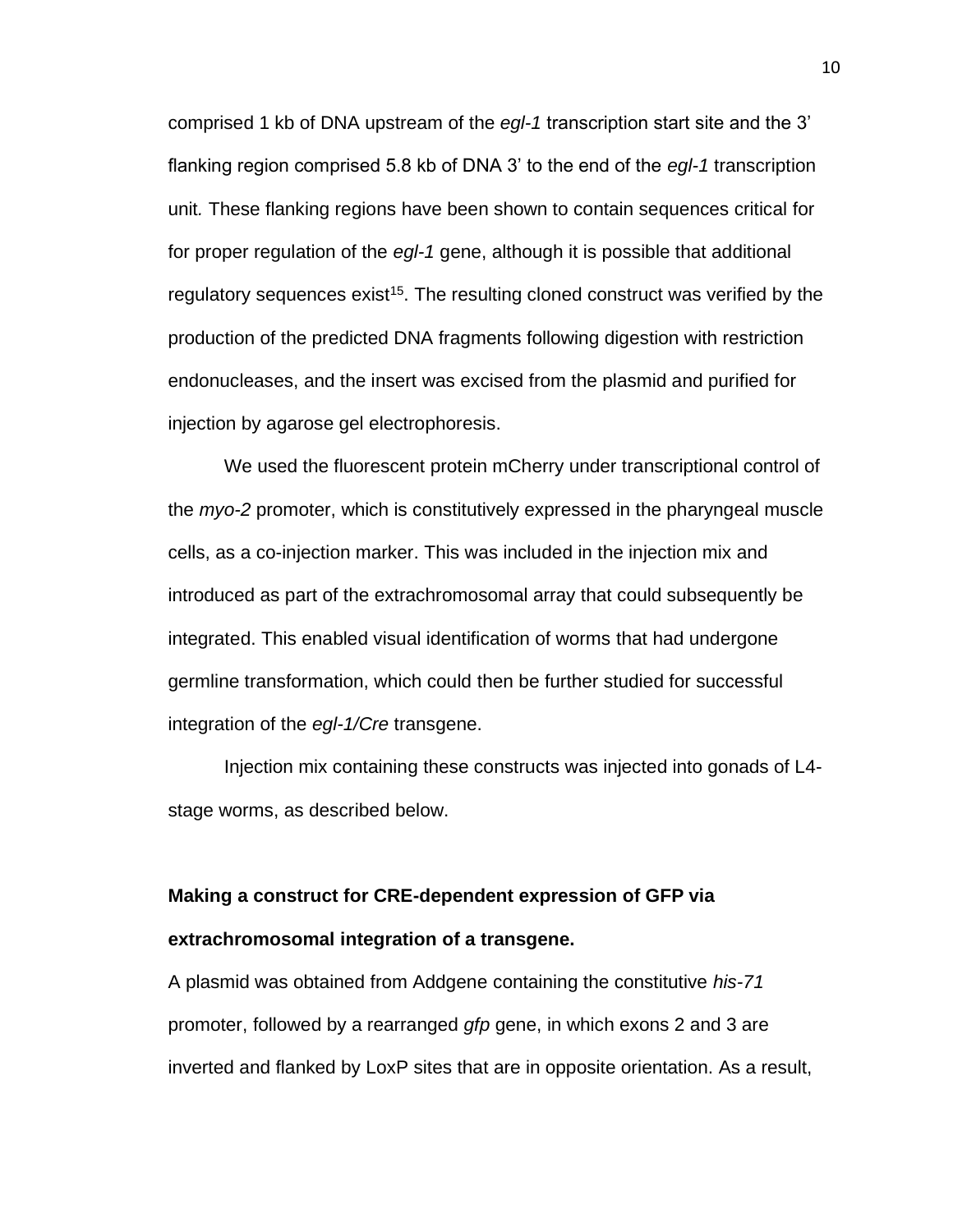this construct will not make functional GFP. However, in the presence of Cre recombinase, homologous recombination between the two LoxP sites will produce the normal GFP open reading frame, resulting in production of functional GFP.

We used the fluorescent protein mCherry under transcriptional control of the *myo-2* promoter as a co-injection marker. This was included in the injection mix and introduced as part of the extrachromosomal array that could subsequently be integrated. This enabled visual identification of worms that had undergone germline transformation, which could then be further studied for successful integration of the *egl-1/Cre* transgene.

Injection mix containing these constructs was injected into gonads of L4 stage worms, as described below.

#### **Worm injections**

A PC-10 Puller from Narishige Group was used to generate needles from glass capillaries for microinjection of DNA into *C. elegans* gonads. L4-stage worms were mounted on injection pads and examined under 40x light microscopy to locate the gonad. The gonad was then positioned close to the tip of the needle at a perpendicular angle and the worm pushed into the needle until the needle tip entered the syncytium, penetrating through the cuticle and the layer of cells bordering the gonad. The injection mixture was then injected into the syncytium, creating a flow of liquid through the syncytium that can be observed to displace the nuclei. Using this technique, the anterior gonad, posterior gonad, or both can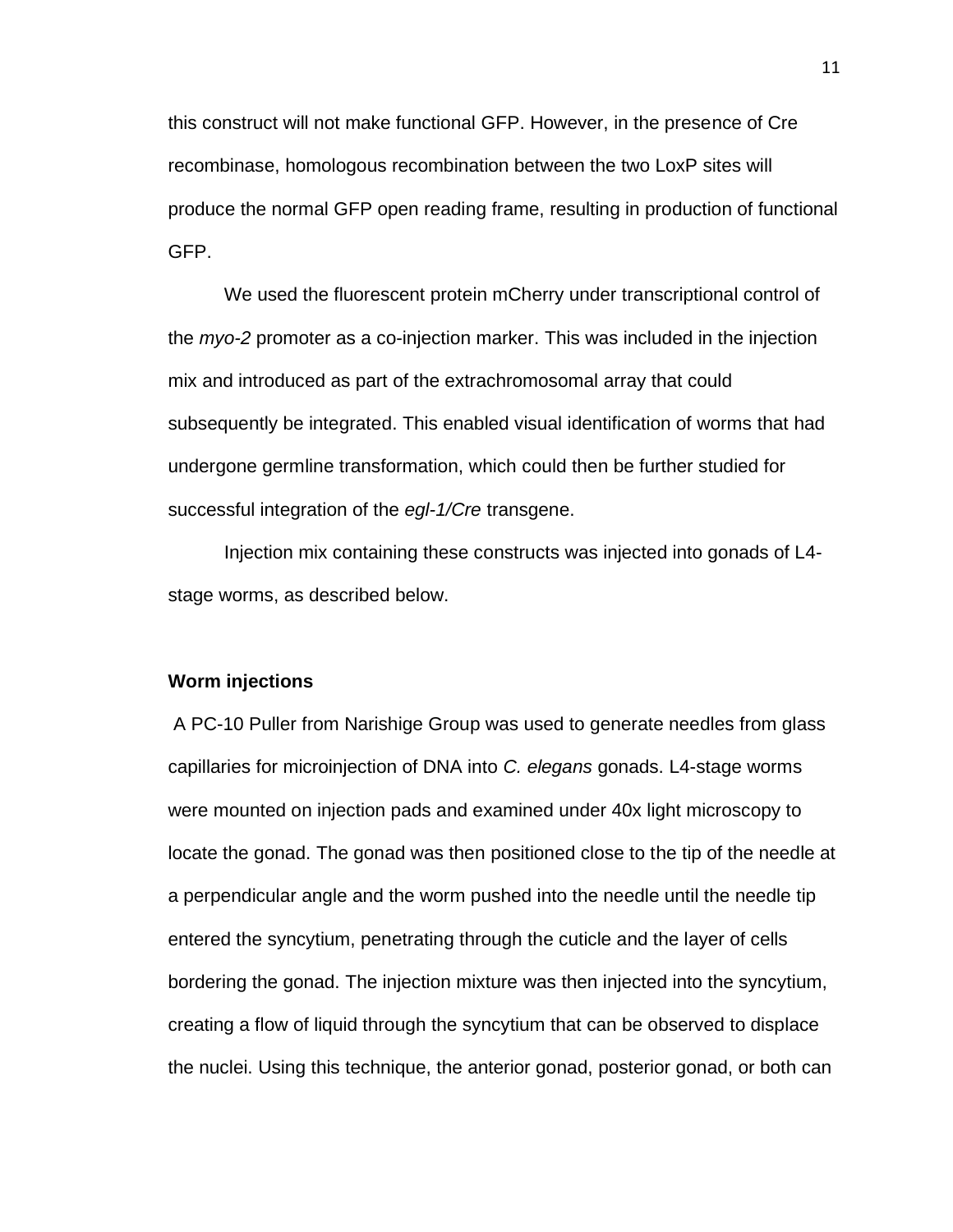be injected. We typically inject approximately 20 animals per session. After injections, animals were recovered in M9 and singled to a fresh NGM plate.

#### **CRISPR/Cas9 editing**

For CRISPR/Cas9 replacement of *egl-1* with *cre*, sgRNAs targeting the coding region of *egl-1* with an appropriate PAM site were identified and obtained from IDT. An injection mix of 50 ng/mL of pDD162 (P*eft-3*::Cas9), 40 ng/mL of the *egl-1* sgRNA, 30 ng/mL per 50 nt dsDNA of repair template, 30 ng/mL of *dpy-10*  sgRNA, and 26 ng/mL of *dpy-10* repair template, was used for injection into gonads of L4-stage worms.

F1 progenies of the injected parents were examined for *dpy-10*  phenotype, and dumpy worms were subject to Sanger sequencing.

#### **Integration of extrachromosomal arrays**

As an alternative to precise genome editing, we also used the *egl-1/cre* construct and the Cre-dependent GFP construct to make extrachromosomal arrays in which the DNA constructs, without the sgRNAs, Cas9, or *tracr* RNA were injected as above.

Extrachromosomal DNAs can replicate and be maintained as stable arrays. However, they can also be integrated into the *C. elegans* genome by trimethylpsoralen (TMP) mutagenesis plus UV light, which induces double strand DNA breaks, with integration of constructs at breakage sites. For extrachromosomal array integration, transgenic animals were treated with TMP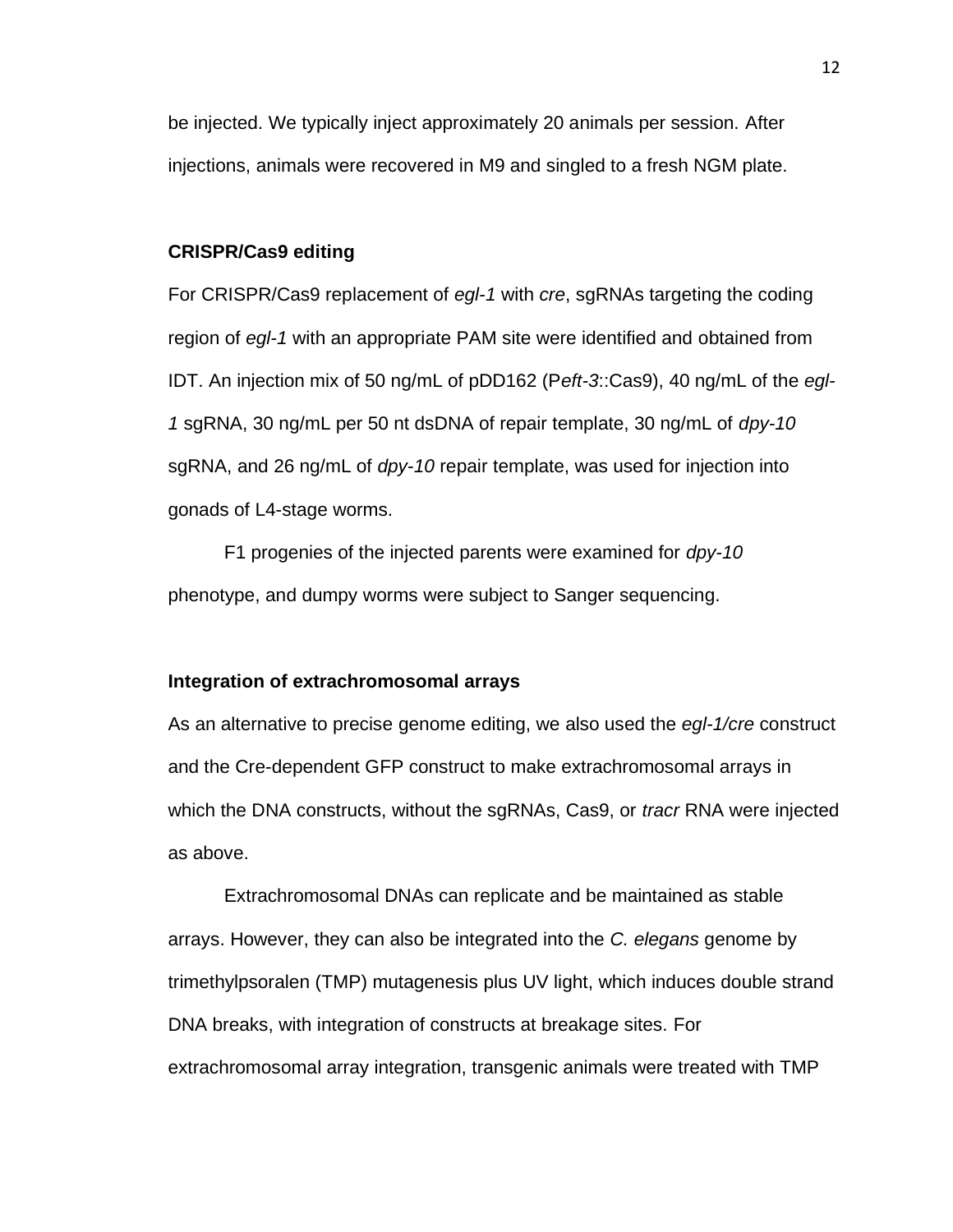solution and illuminated with 30mJ of 365nm UV light. To recover, concentrated OP50 was then added to the plates and the animals were stored in the dark for 2 hours or more.

Animals showing the pharyngeal mCherry phenotype were selected for evaluation of chromosomal integration of the constructs; expression of mCherry was taken as evidence of the presence of the transgene arrays.

#### **Mapping integrants to specific chromosomes**

Integration of the transgenes into chromosomes following TMP-UV treatment was tested by segregation analysis. Integration into a chromosome can be proved by mapping integrants to a specific chromosome via crossing transgenebearing worms to mapping strains. In these experiments, mapping strains EG1000 and EG1020 were used, each of which bears three visible recessive phenotypes on different chromosomes; the two strains collectively mark all worm chromosomes,  $I - V$  and the X.

Worms presumptively homozygous for transgenic constructs were crossed with worms of the EG1000 and EG1020 strains that were homozygous for all three visible phenotypic markers. Resulting F1s were heterozygous at each of the visible marker loci and were confirmed to express mCherry by fluorescence microscopy. These worms were then selfed. In the resulting F2's, worms with each visible recessive phenotype were selected and immunofluorescence was performed to look for mCherry expression. In the absence of recombination, the presence of a visible recessive phenotype such as *dumpy* due to a mutation on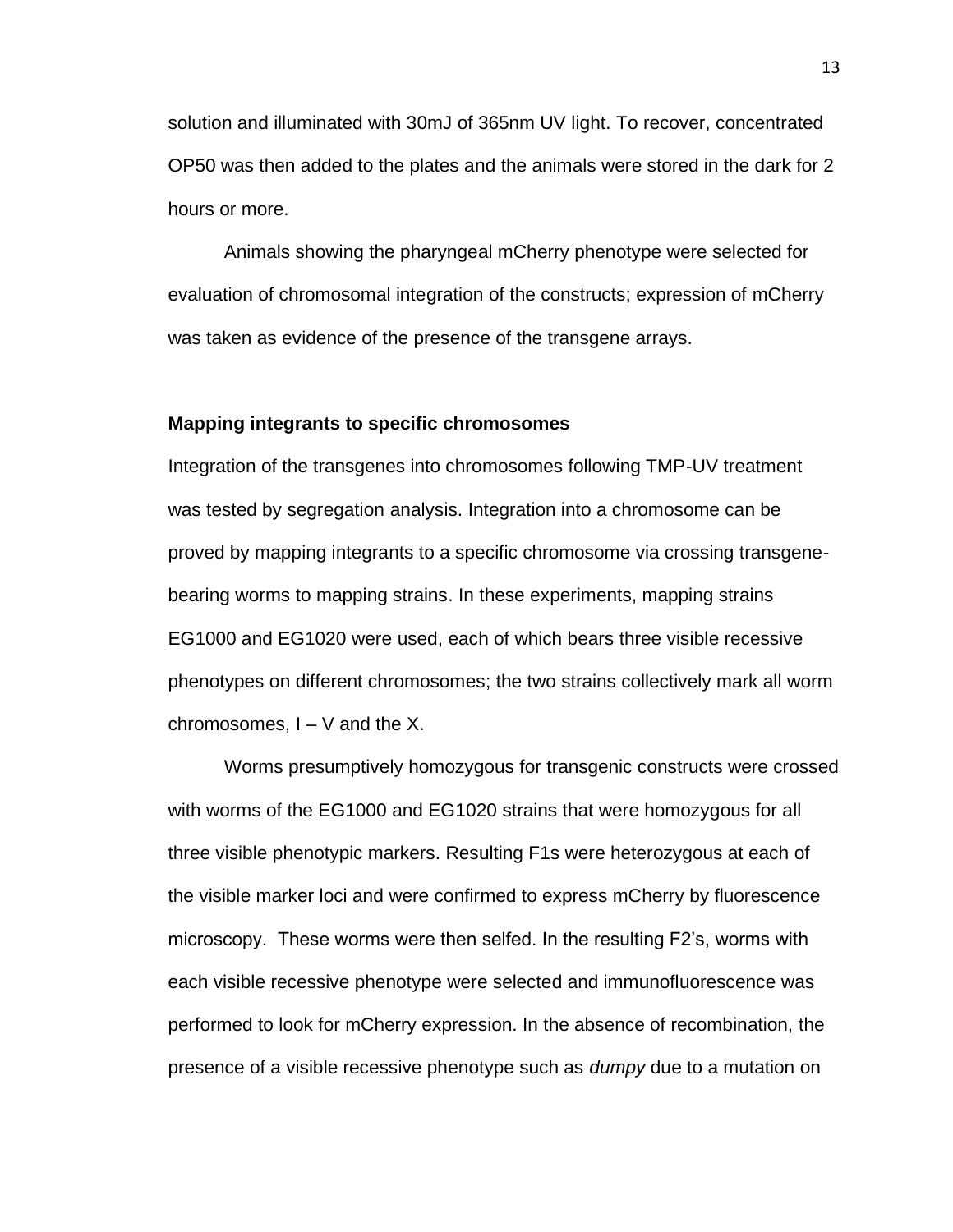chromosome V should never be accompanied by mCherry fluorescence if *mCherry* is integrated to chromosome V, since both copies of chromosome V would have been inherited from the mapping strain and not from the strain bearing the *mCherry* gene. In contrast, if *mCherry* is integrated instead on a different chromosome (e.g., chromosome II), many worms with the *dumpy* phenotype will be positive for mCherry. Thus, anticorrelation of mCherry and a recessive phenotype known to lie on chromosome *n* provides clear evidence that mCherry lies on the homologous chromosome. This is further supported by finding that recessive phenotypes due to mutations on other chromosomes do not show such anticorrelation. Because recombination can occasionally occur in the interval between the site of mCherry integration and the location of the recessive mutation derived from the mapping strain, anticorrelation may not be perfect, but such apparent recombinants should be uncommon, given that none of the *C. elegans* chromosomes comprise more than about 50 centimorgans.

#### **Animals**

Wild-type inbred worms (N2), *ced-3* loss-of-function (MT1522) and mapping strains (EG1000 and EG1020) of *C. elegans* were used in this study.

#### **Worm Maintenance**

Worms were maintained on NGM plates seeded with OP50 bacteria. Active plates were maintained on the bench top, while master plates were stored in 15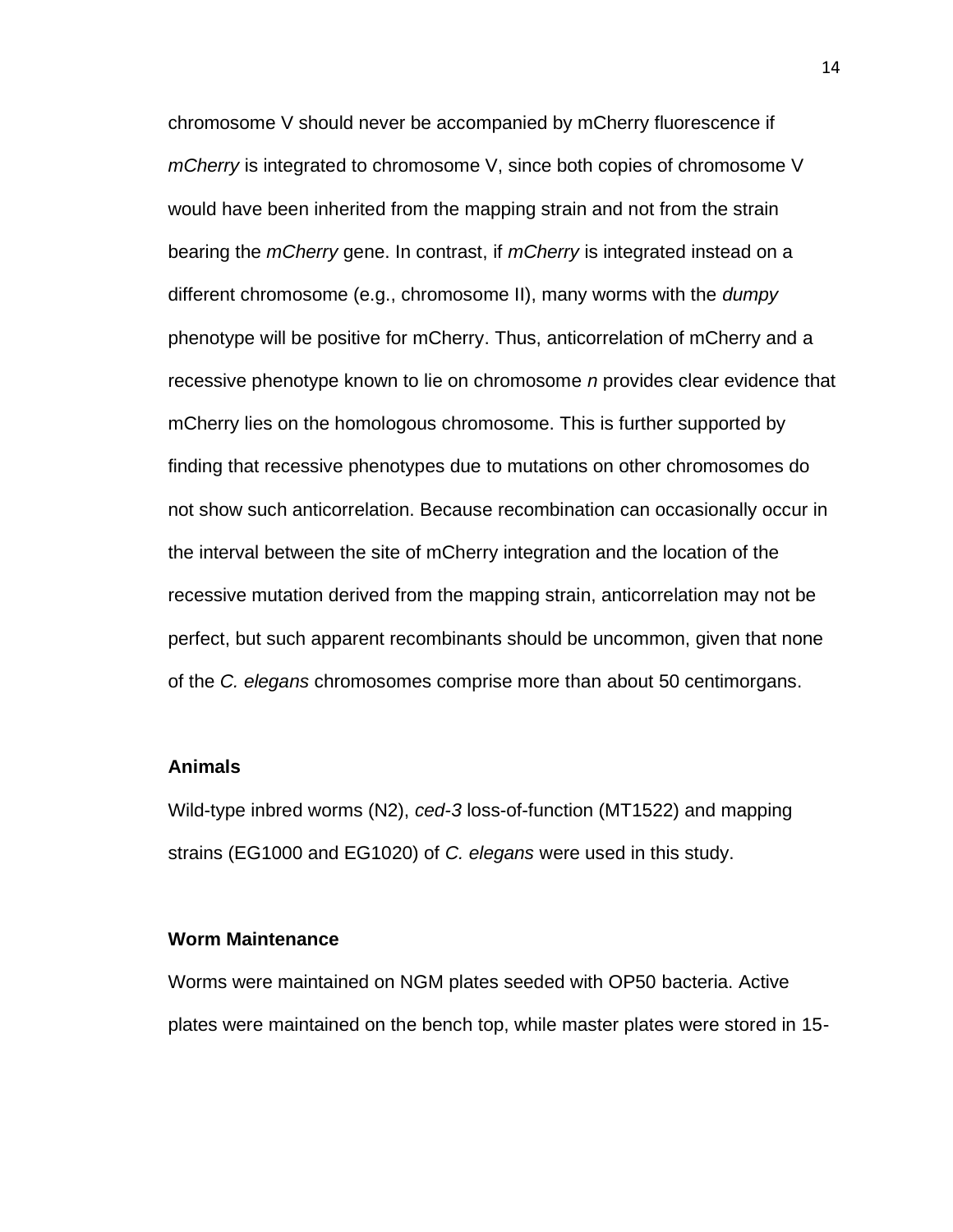degree C and 20-degree C refrigerators. Transfer of worms to new plates was performed under a dissection microscope with platinum wire.

#### **Induction of males**

Spontaneous production of male progeny occurs at a low rate under normal conditions. When more male progeny were required, we transferred 5 L4 hermaphrodites of the desired line to new plates and heat shocked them at 34 degrees C for up to 4 hours. Highest yields of male progeny were produced from plates incubated at 34 degrees C for 135 minutes. These males can then be crossed with hermaphrodites of the desired strain to produce a stable population of males. Plating these worms at a higher ratio of males to hermaphrodites increases the likelihood of cross-fertilization over self-fertilization, and thus increases production of male progeny. A typical crossing plate might include 12 males and 4 hermaphrodites.

#### **Freezing** *C. elegans* **using liquid freezing solution**

Worms were frozen for indefinite storage in liquid nitrogen according to standard protocol<sup>41</sup>.

#### **Visualization and imaging of worms for GFP fluorescence**

Visualization and imaging of worms was done using fluorescence microscopy with the appropriate green and red filters for GFP and mCherry. Images were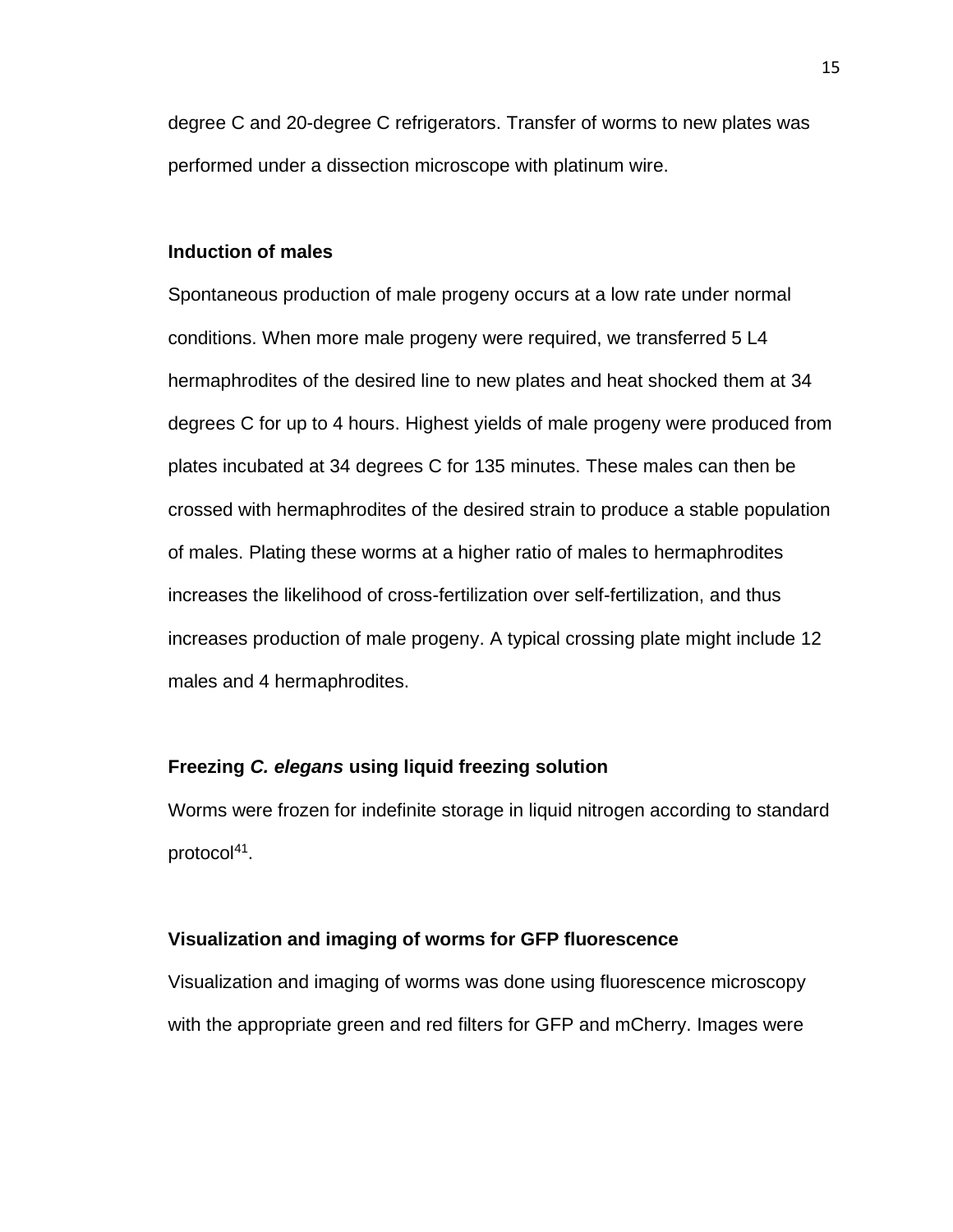captured using a spinning disk confocal microscope with worms mounted on 3% agarose pads and immobilized with 25mM Levamisole.

### RESULTS

#### **Project overview**

Our goal was to introduce a permanent visible marker for DPCD. DPCD is normally initiated by expression of *egl-1*. Virtually all cells can be prevented from undergoing DPCD by making worms that are null for either *egl-1* or *ced-3*. Since all or nearly all cells that undergo DPCD uniquely express *egl-1*, we can use *egl-1* regulatory sequences to mark the resulting undead cells. A challenge in marking these cells is that, due to the transient expression of *egl-1*, a direct reporter of *egl-1* expression produces only a transient signal, limiting the scope of future experiments to which such a reporter could be employed. Previous attempts to build *egl-1* reporters result in marking of only a few of the 131 undead cells in *ced-3* mutants<sup>32,35,40</sup>.

To solve this problem, we designed a two-component system in which the *egl-1* regulatory information drives expression of a gene whose expression in turn induces permanent expression of a reporter gene. A way of permanently turning on the expression of this reporter gene would be to induce a chromosomal rearrangement that creates an intact gene from one that was previously incapable of producing a normal protein product.

This can be accomplished by use of Cre-Lox recombination. The first component in our system will use *egl-1* cis-regulatory sequences to drive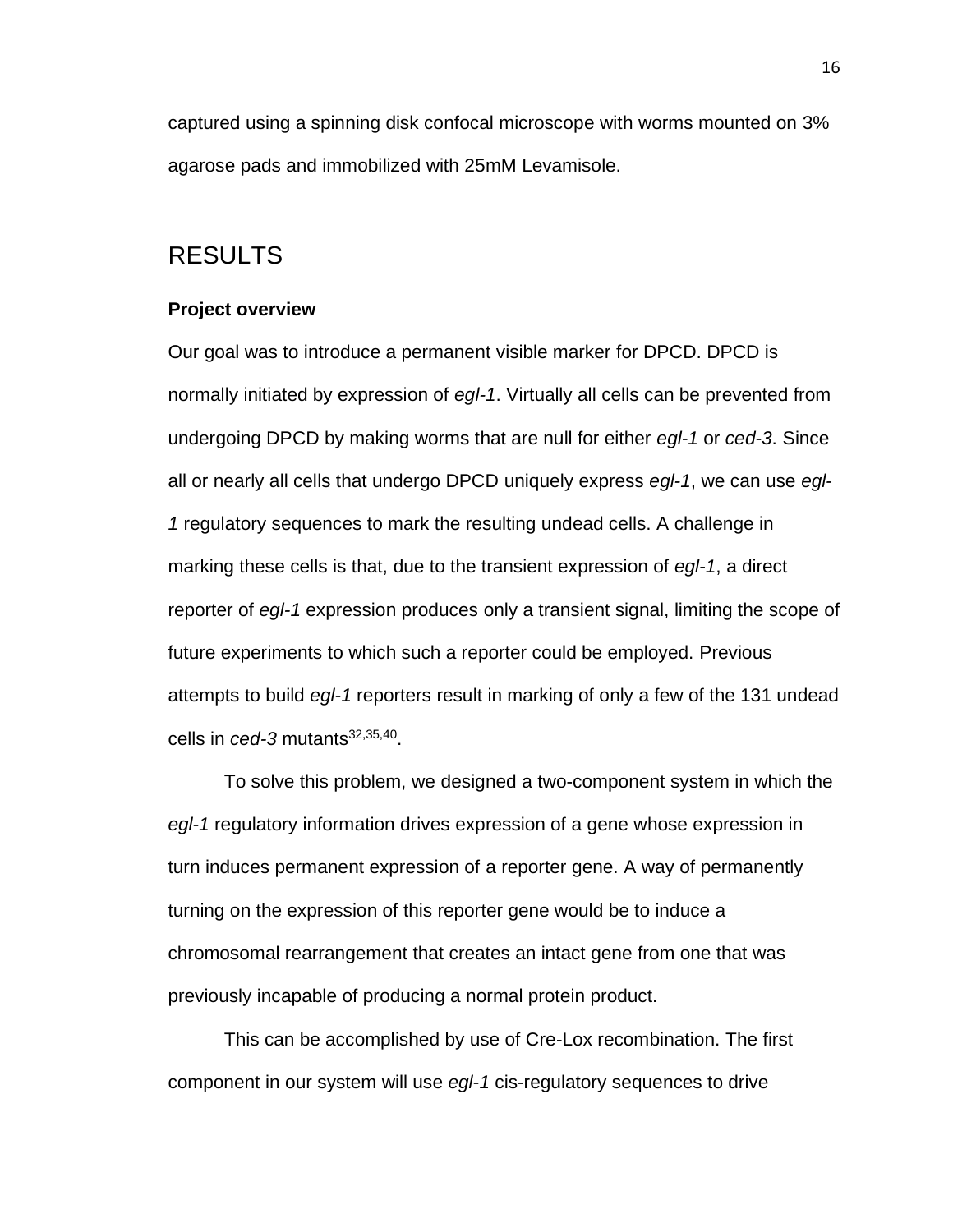expression of Cre recombinase, such that this enzyme will only be expressed in cells that normally express *egl-1.*

The second component comprises a constitutively active promoter ligated to the coding region of *gfp* in which several coding exons are in inverted orientation so that transcription cannot make the functional GFP protein. These inverted exons would be flanked by LoxP sites in opposite orientation to one another. In the absence of Cre, no functional GFP can be produced. However, if *cre* is expressed, it will induce homologous recombination between the LoxP sites, which will invert the orientation of the exons lying between the LoxP sites and restore an intact and functional GFP. This GFP would then be constitutively expressed, thereby providing a permanent mark of cells in which expression at the *egl-1* locus had been induced.

By combining these two components, even transient activation of the *egl-1* regulatory sequence in a cell will cause permanent expression of GFP, producing a visible marker of undead cells (Figure 2).

#### **Design and construction of the** *egl-1***/***cre* **driver template for CRISPR**

To build a Cre-Lox reporter strain for *egl-1*, we first sought to build the Cre driver component. This strain must be designed in such a way that expression of *cre* is driven by the regulatory sequence of *egl-1*. One approach to integration of this Cre driver component was to use CRISPR/Cas9 to precisely target a doublestrand DNA break and homologous repair such that the coding region of *egl-1* was excised and replaced with the coding region of *cre*. This approach has the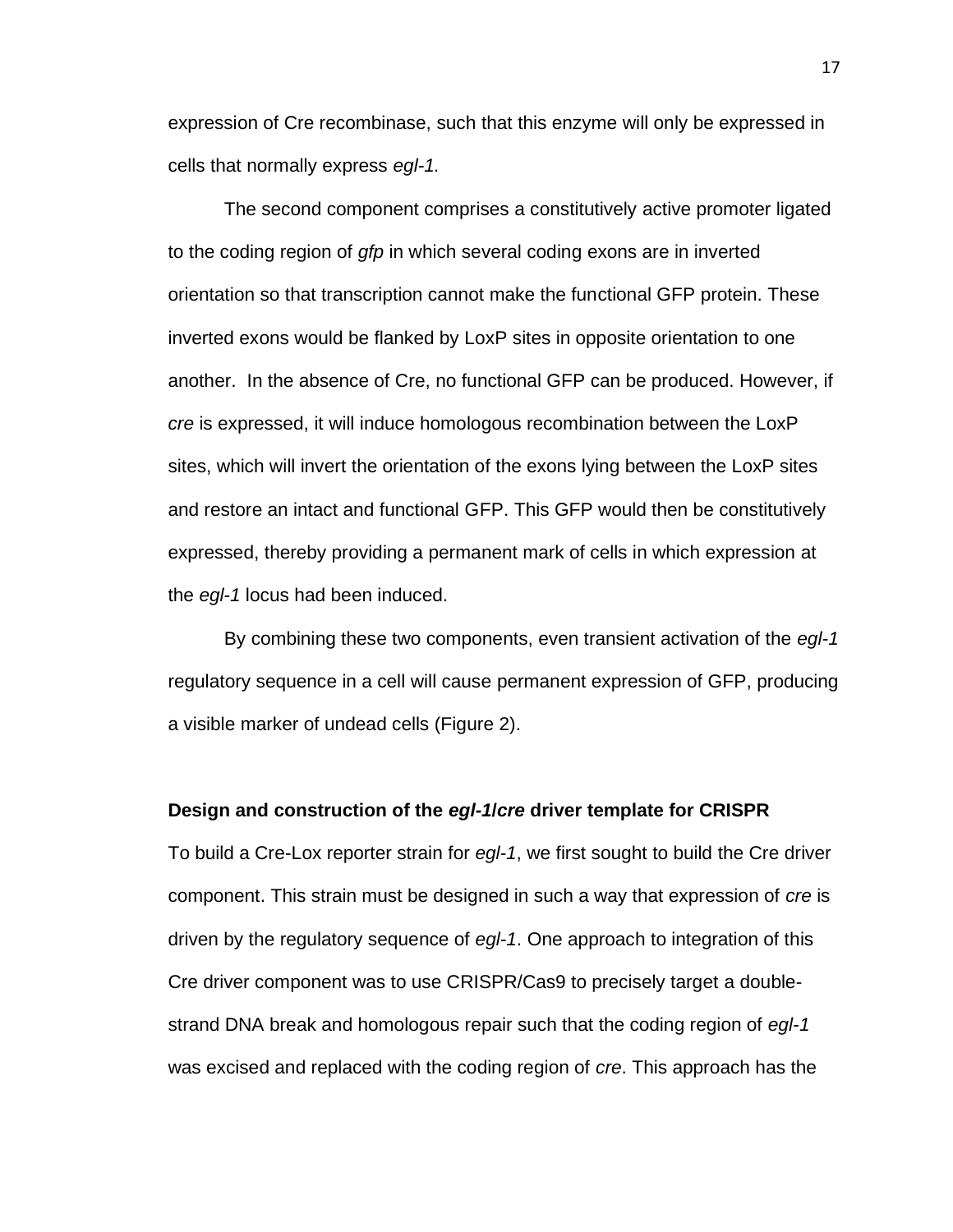advantage of simultaneously generating the loss of function mutation in *egl-1* that will abolish DPCD and of integrating the coding sequence of *cre* under transcriptional control of the endogenous *egl-1* regulatory sequence.

To this end, we made constructs in which homology arms—DNA identical to the genomic sequence immediately 5' and 3' of the *egl-1* transcription unit—of varying lengths (60bp, 100bp, 300bp and 1000bp) were ligated respectively to the 5' and 3' ends of the gene encoding Cre.

#### **Attempted CRISPR engineering of the** *egl-1* **locus to express** *cre*

We attempted to induce replacement of the *egl-1* coding sequence with the *cre* cassette by injecting wild-type (N2) *C. elegans* in the L4 developmental stage with a guide RNA targeting the coding sequence of *egl-1*, along with Cas9 protein and the linear fragment bearing the *cre* cassette flanked by 5' and 3' regulatory sequences from the *egl-1* locus, which would provide homology arms to enable homology-directed repair, as described in Methods (Figure 3). At the same time, co-injection markers for induction of hygromycin resistance and 'dumpy' phenotypes were injected as transgenes. In 14 rounds of injections, we injected a total of 296 worms, which we designated the P0 generation.

The F1 progeny were then scored for survival in the presence of hygromycin and for having the dumpy phenotype. These provided visible markers that germline transformation had occurred. We isolated 271 transgenic F1's originating from 64 P0s. Thus, germline transformation occurred in ~22% of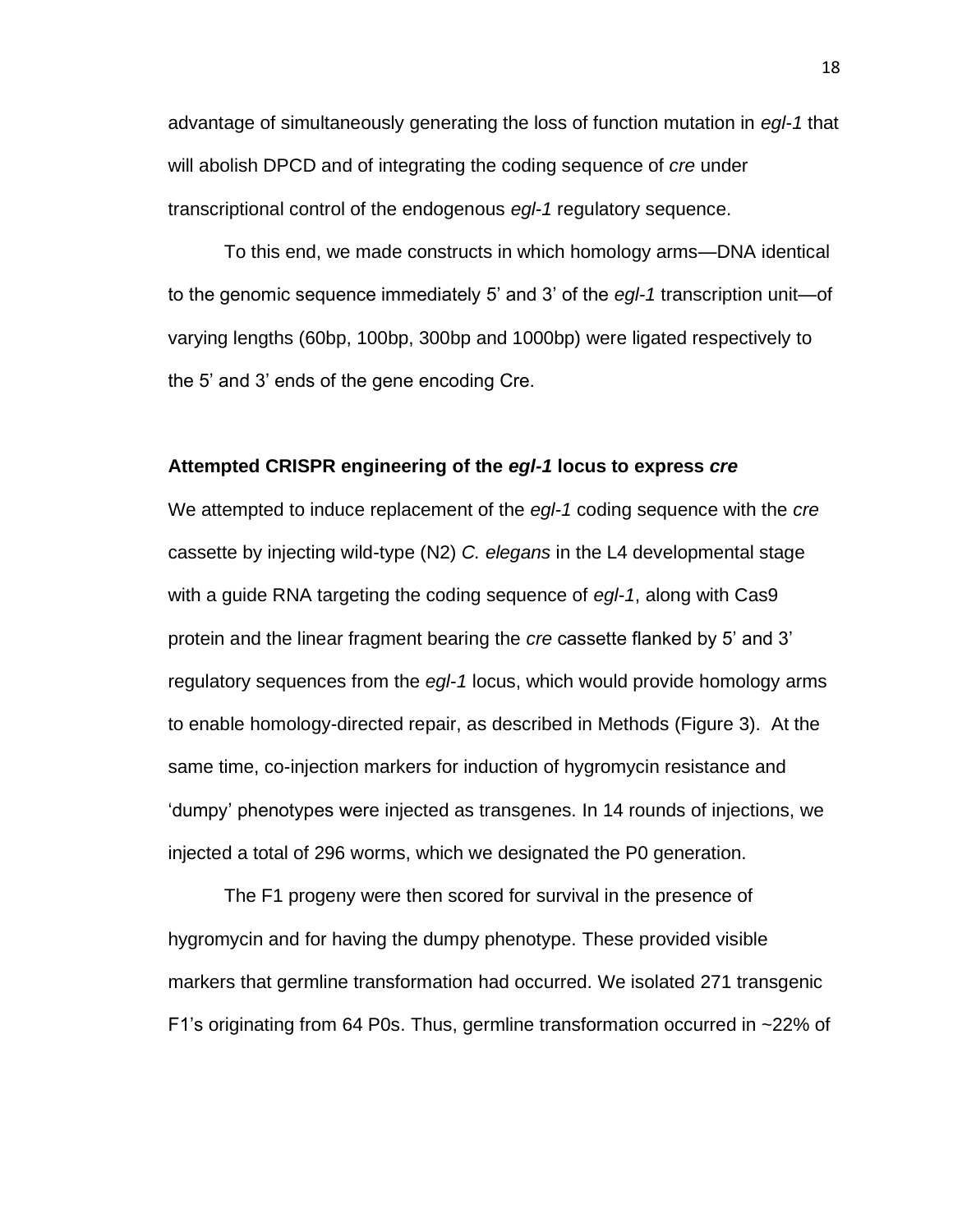the injected P0s, and when transformation occurred, these P0s produced an average of ~4.23 transgenic F1 progenies each.

Transgenic F1s were then singled to fresh NGM plates and allowed to produce F2s. After producing F2s by hermaphrodite self-fertilization, the F1s were then individually lysed and their DNA amplified by PCR. To test replacement of *egl-1* with *cre*, a forward primer was located within the *cre* gene itself, while a reverse primer was located beyond the homology arm of the 3' end of the insertion construct, thus lying in the native *egl-1* locus. PCR amplification would then produce products of the proper size only if *cre* had replaced the *egl-1* gene at the native *egl-1* locus. The resulting PCR products were analyzed by gel electrophoresis for bands of appropriate length.

Altogether, we injected 296 worms, resulting in 64 germline transformations and leading to the production of 271 transgenic F1 progenies with the dumpy phenotype. We analyzed each of these F1s for *cre* integration and found no evidence for integration. In the course of these experiments, we tried modifying our protocol by varying the lengths of our homology arms, but we were never able to find evidence of *cre* integration. There are numerous possible explanations for the failure of this approach, which are elaborated in the Discussion.

**Design and construction of the** *egl-1/cre* **driver gene for injection as a transgene**

19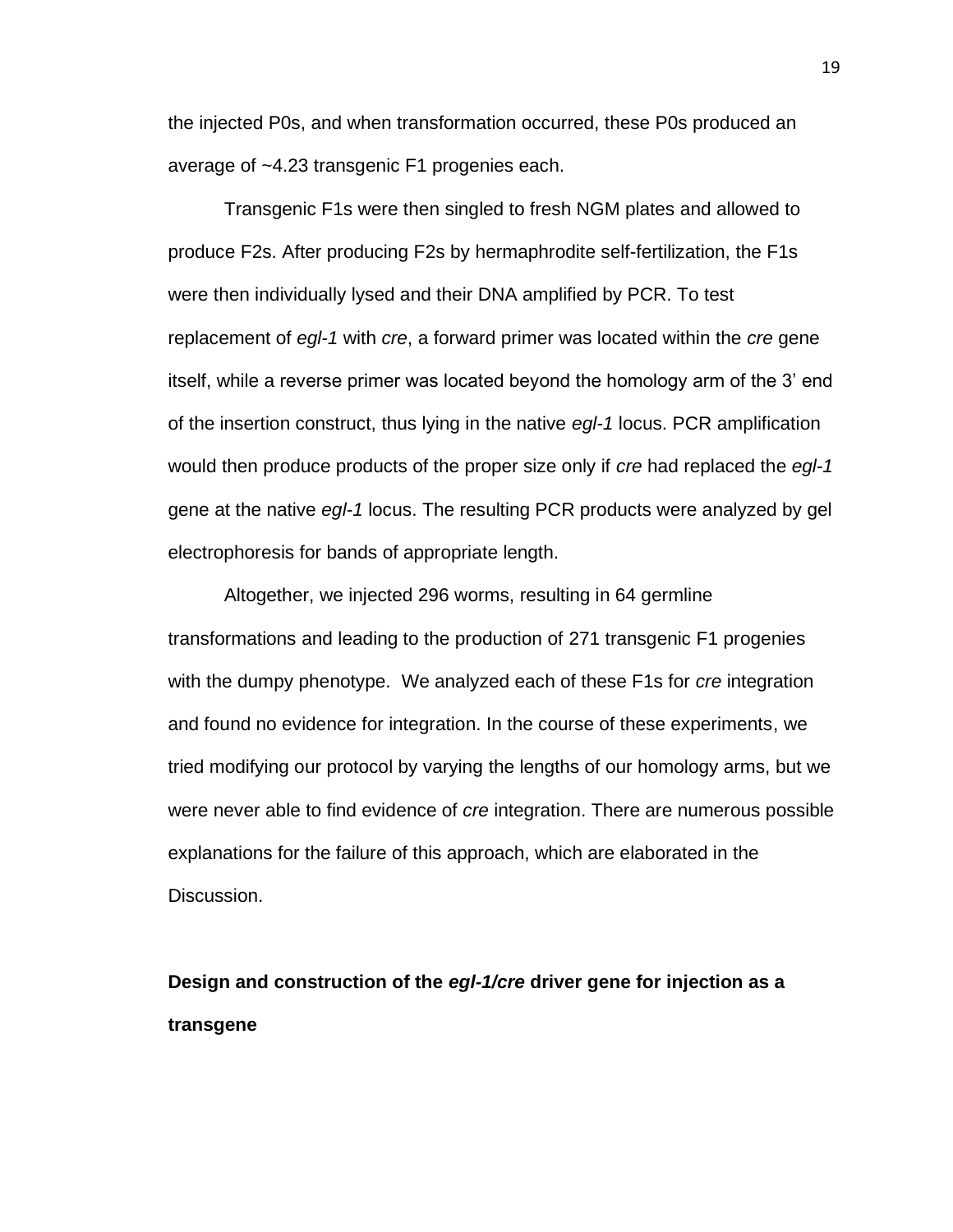As an alternative approach, we sought to create transgenic worms by integration of extrachromosomal arrays rather than via CRISPR/Cas9. For CRISPR/Cas9 editing we only needed a construct with short homology arms flanking *egl-1*  coding regions linked to *cre* in order to drive homology-directed repair to the endogenous *egl-1* locus, because once in place the *cre* sequence would be under transcriptional control of the endogenous *egl-1* locus. By contrast, for an extrachromosomal array, the construct needs to contain regulatory sequences flanking the *egl-1* locus in order to mimic endogenous *egl-1* expression. We therefore first identified the known cis-regulatory sequences for *egl-1* 15 . This comprised 1 kb of DNA 5' to the start of *egl-1* transcription and 5.8kb in the 3' UTR and beyond the end of the coding region. These sequences were produced by PCR and were then ligated respectively to the 5' and 3' ends of the *cre* coding sequence and purified from cloned constructs (Figure 4). *mCherry*, expressed from the *myo-2* promoter, was prepared for co-injection with this construct.

## **Generation of transgenic lines carrying the** *egl-1/cre* **construct as an extrachromosomal array**

We injected the *egl-1/cre* construct, along with the dominant *mCherry* as a visible co-injection marker, into the gonads of 20 L4-stage *ced-3* loss-of-function mutant worms as described in Methods. After injections, we allowed these P0 worms to self-fertilize and produce progeny (F1s). We performed a visual screen for presence of the mCherry co-injection marker to identify worms bearing the extrachromosomal array in the F1 generation. We identified 65 transgenic F1s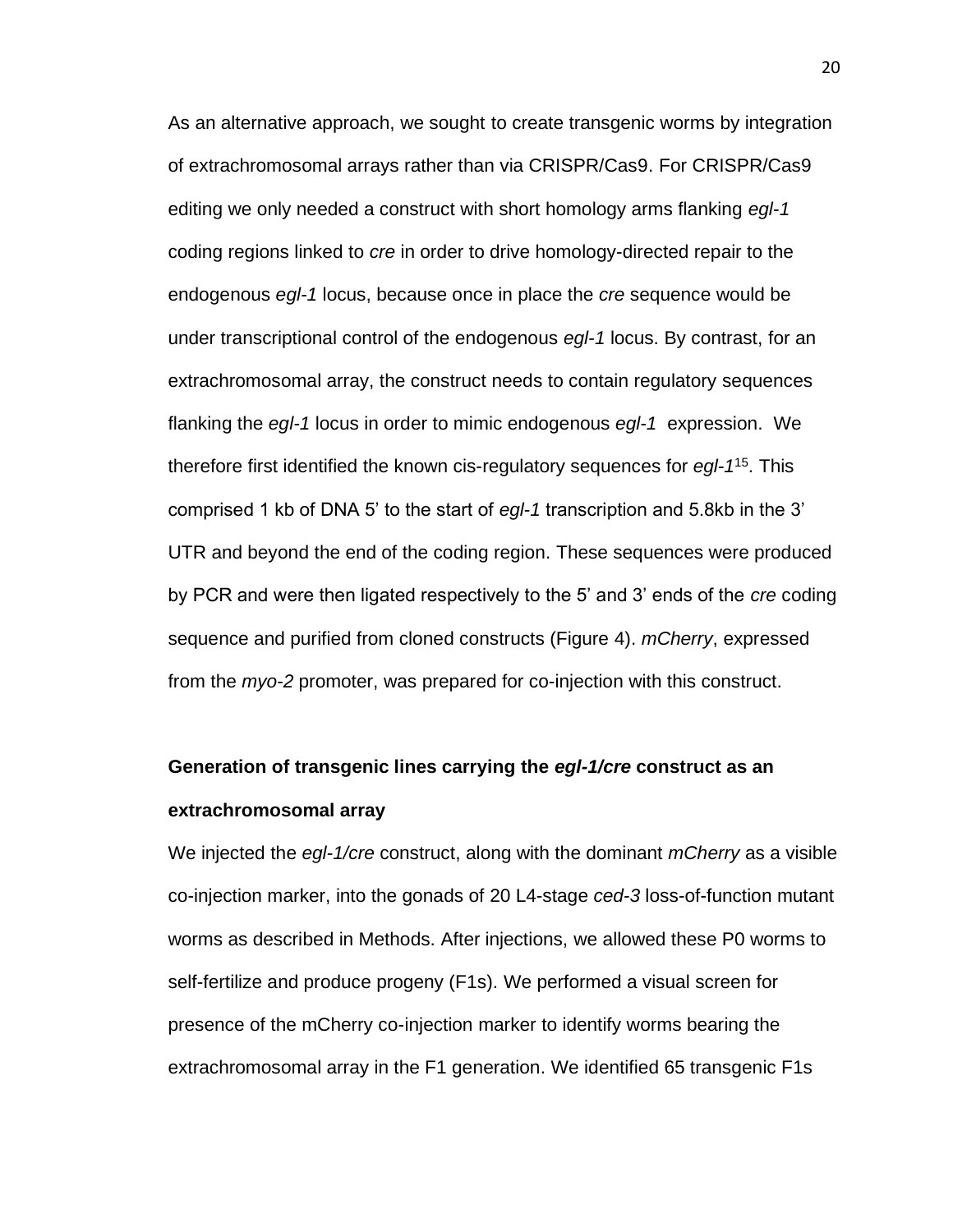originating from 9 P0s. We singled 15 transgenic F1s to fresh plates and scored their F2 progeny for percent expression of the mCherry marker. From these, we selected lines in which 30-70% of the worms carried the mCherry marker, presumably as an extrachromosomal array. Lines with this level of transgene maintenance were good candidates for attempts to integrate the arrays into chromosomes by induction of double strand breaks, as described in Methods.

## **Chromosomal integration of the extrachromosomal array** *egl-1/Cre* **construct**

Following selection of these lines, 10 F2s from 3 lines were singled and expanded for mutagenesis of >100 worms in the F3 generation. Once these F3s reached the L4 developmental stage, they were mutagenized with trimethylpsoralen treatment and exposure to UV radiation, as described in Methods. This mutagenesis introduces random double-strand breaks to the DNA, providing a substrate for integration of the extrachromosomal array at these sites in the genomes of gametes by non-homologous end-joining. At the doses of mutagen used, it is expected that integration will not occur in most gametes, and that there will rarely be more than one integration event per genome. After recovering the mutagenized L4 worms, 10 of these L4s (now considered the P0 generation for the following experiments) were picked to each of 13 fresh master plates, where they produced progeny (F1s).

Plates were then stored in 20-degree C incubators and starved. When starved, *C. elegans* larvae arrest, either at the L1 stage—in which they remain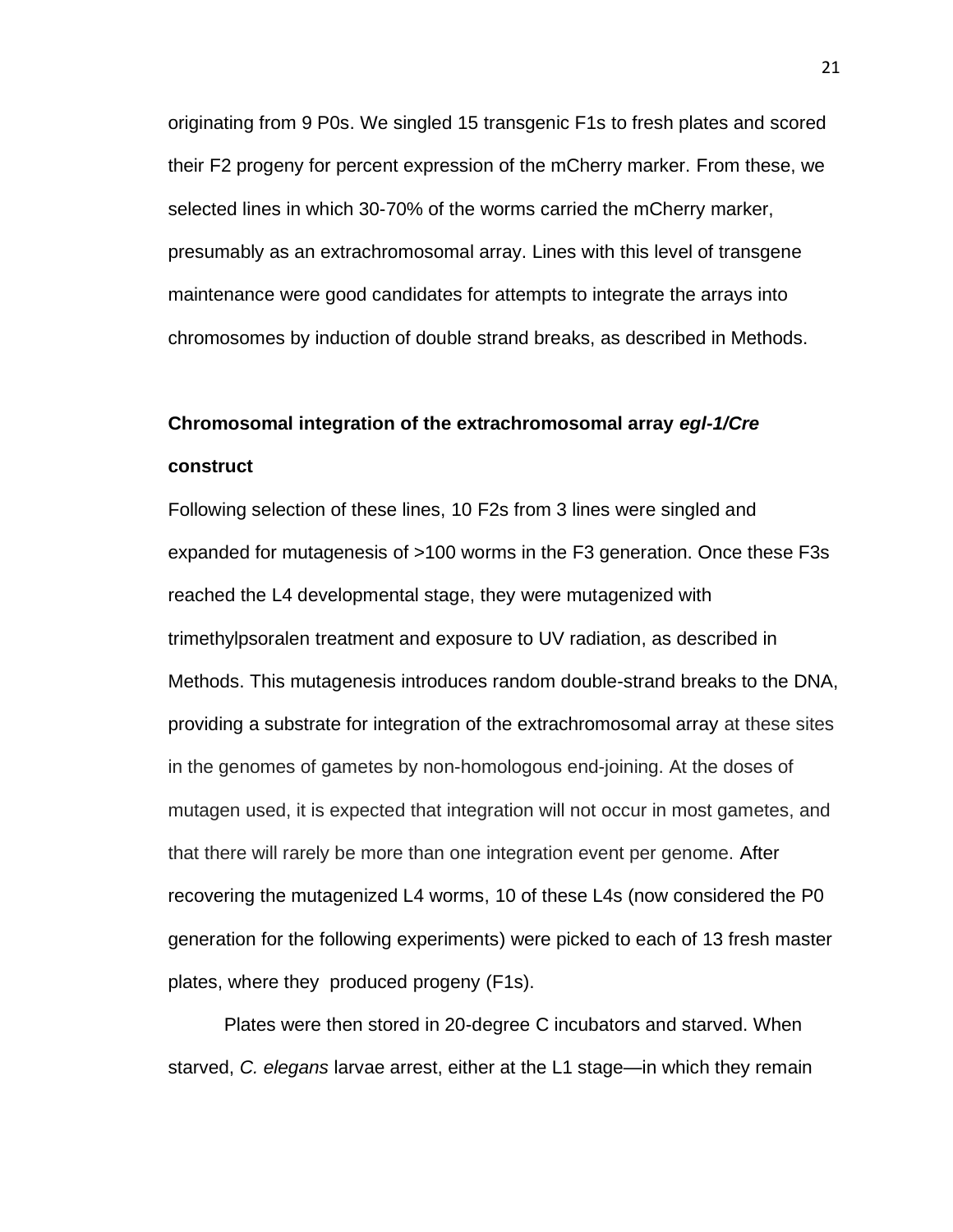viable for a couple of weeks—or in an alternative 'dauer' stage—in which they remain viable for a couple of months. From each of these starved plates, a chunk approximately 25mm x 25mm of the NGM containing these larvae was then transferred to plates freshly seeded with OP50, and the worms allowed to reproduce. This process of starving, chunking, and reproducing was repeated once more. It is expected that among the resulting progeny will be markerpositive integrants heterozygous for the transgene, some marker-positive integrants homozygous for the transgene, and non-integrants that may yet exhibit marker positivity due to continued transmission of the extrachromosomal array.

From each of these plates, 20 marker-positive L4s were picked and singled, tracking from which master plate each worm derived. While it is possible to have more than one integration event among the 10 P0s originally picked to each master plate, because integration is a rare event, each population deriving from the 10 independent P0s picked to each of the 13 master plates likely contains no more than one integration event. We call the F1 animal that originally contained this integration the 'founder'.

In addition to true integrants, some of the singled marker-positive L4s will merely contain the original extrachromosomal transgene. If that is the case, because the transgene is unstable, we expect that not all of their progeny will be transgenic. However, if chromosomal integration is present in the population, and if we pick an animal that is homozygous for the integrated transgene, 100% of the offspring of these worms will express the mCherry marker. We singled 260 worms deriving from 13 master plates. Screening of their offspring for those in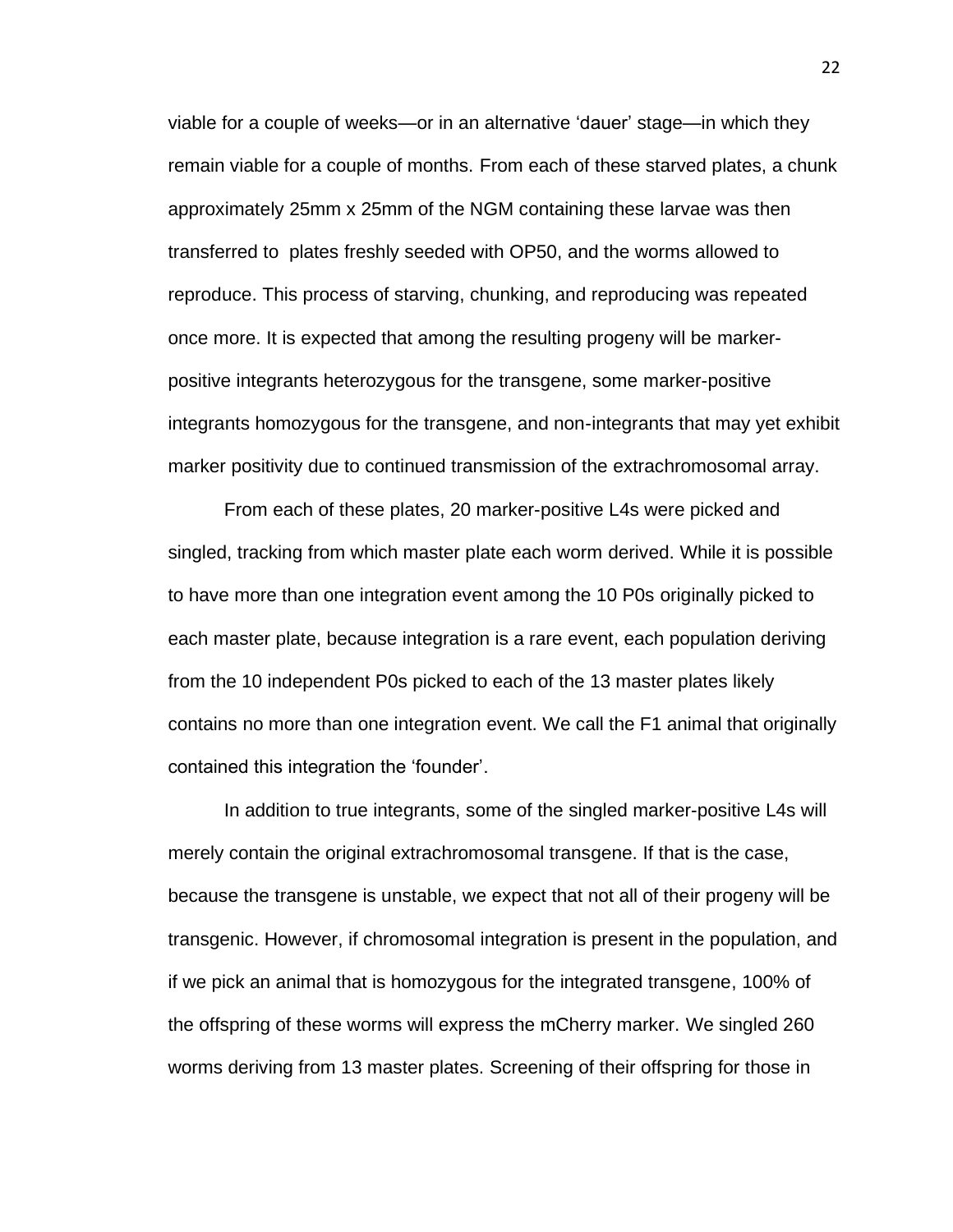which 100% showed expression of mCherry demonstrated 17 putative integrants derived from 9 separate master plates. This provided evidence of multiple independent integrants for the *egl-1/cre* construct.

#### **Generation of Cre-dependent GFP reporter strains**

In parallel, we produced another construct in which the gene encoding GFP was ligated downstream of the ubiquitously active *his-71* promoter. As described in Methods, exons 2 and 3 of the gene were inverted and flanked by inverted LoxP sites. Thus, functional GFP cannot be produced from this construct, and will only be produced if Cre induces recombination between the two LoxP sites, flipping exons 2 and 3 into the proper orientation (Figures 5). As above, *mCherry* linked to the *myo-2* promoter was co-injected to provide a visible marker demonstrating germline transformation.

We injected this linear Cre-dependent GFP construct, along with the dominant *mCherry* as a visible co-injection marker, into the gonads of 20 L4 stage worms homozygous for the *ced-3* loss-of-function mutation, as described in Methods. After injections, we allowed these P0 worms to self-fertilize and produce progeny (F1s). Using the presence of the co-injection marker (mCherry) we performed a visual screen to determine successful introduction of our extrachromosomal array in the F1 generation, identifying 48 transgenic F1s originating from 7 P0s. 15 transgenic F1s were singled to fresh plates, and their F2 progeny were scored for percent expression of the mCherry marker. From these, we selected lines showing 30-70% stable transgenicity—ensuring enough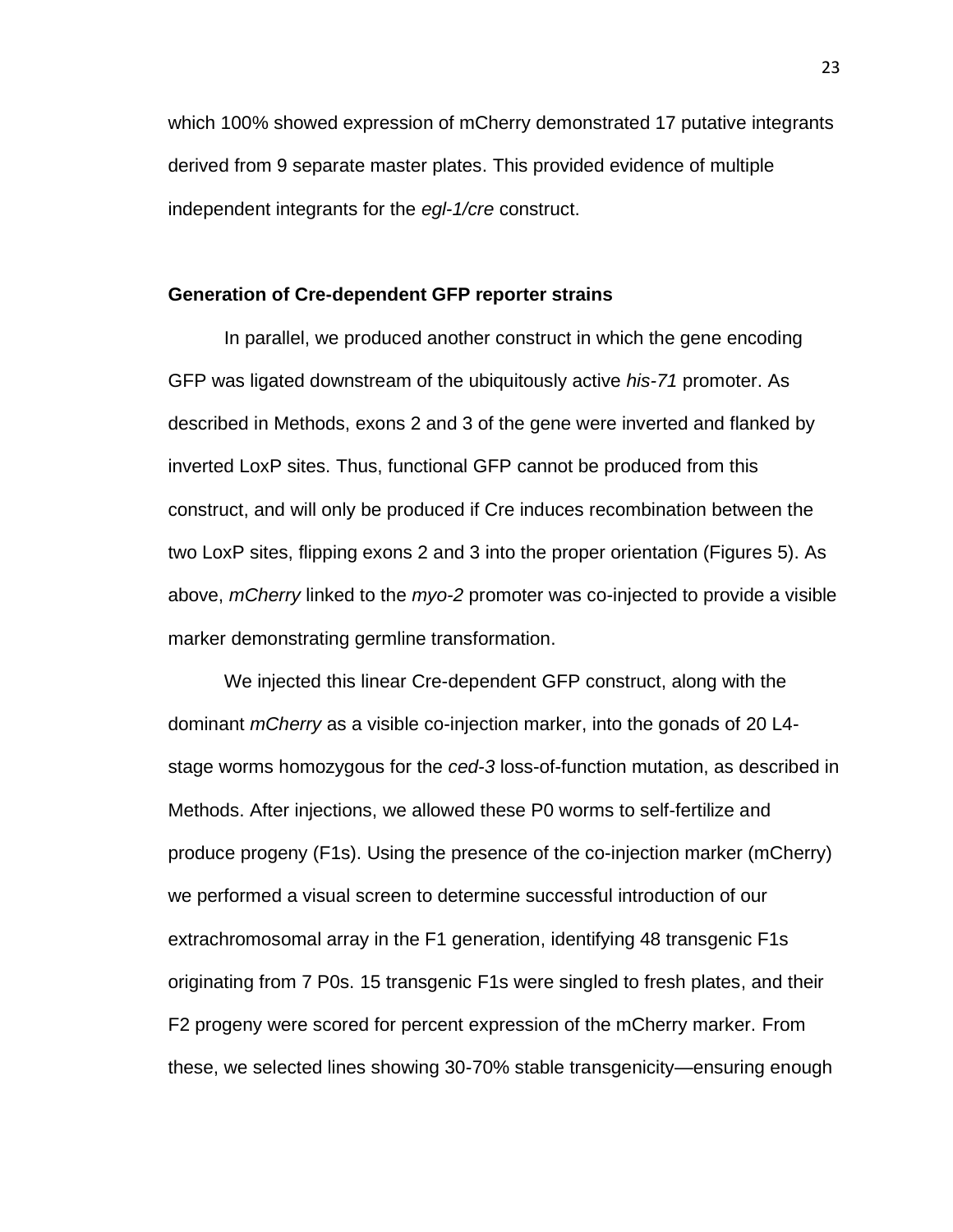transgenic animals for subsequent integration by TMP mutagenesis, while still allowing for discrimination between possible integrants and extrachromosomal arrays.

Following selection of these lines, 10 F2s from 3 lines were singled and expanded for mutagenesis of >100 worms in the F3 generation. Once these F3s reached the L4 developmental stage, they were then mutagenized with TMP treatment and exposure to UV radiation as described in Methods. After recovering the mutagenized L4 worms (now considered the P0 generation in the following experiments), 10 of these L4 P0s were picked to each of 13 fresh master plates, where they were allowed to produce progeny.

Plates were then stored in 20-degree C incubators and starved. From these starved plates, a chunk of the NGM containing arrested larvae was then transferred to a set of freshly seeded plates, and the worms allowed to reproduce. This process of starving, chunking, and reproducing was repeated once more. From each of these plates, 20 L4s were singled, tracking from which master plate each worm derived.

We then examined the progeny of these singled animals, screening for plates in which 100% of progeny expressed the mCherry co-injection marker, consistent with the parent worm being homozygous for the transgene. Plates in which 100% of progeny were transgenic were considered putative homozygous integrants.

260 worms were singled from 13 master plates. Screening of the offspring of these 260 worms for 100% expression of mCherry demonstrated 19 putative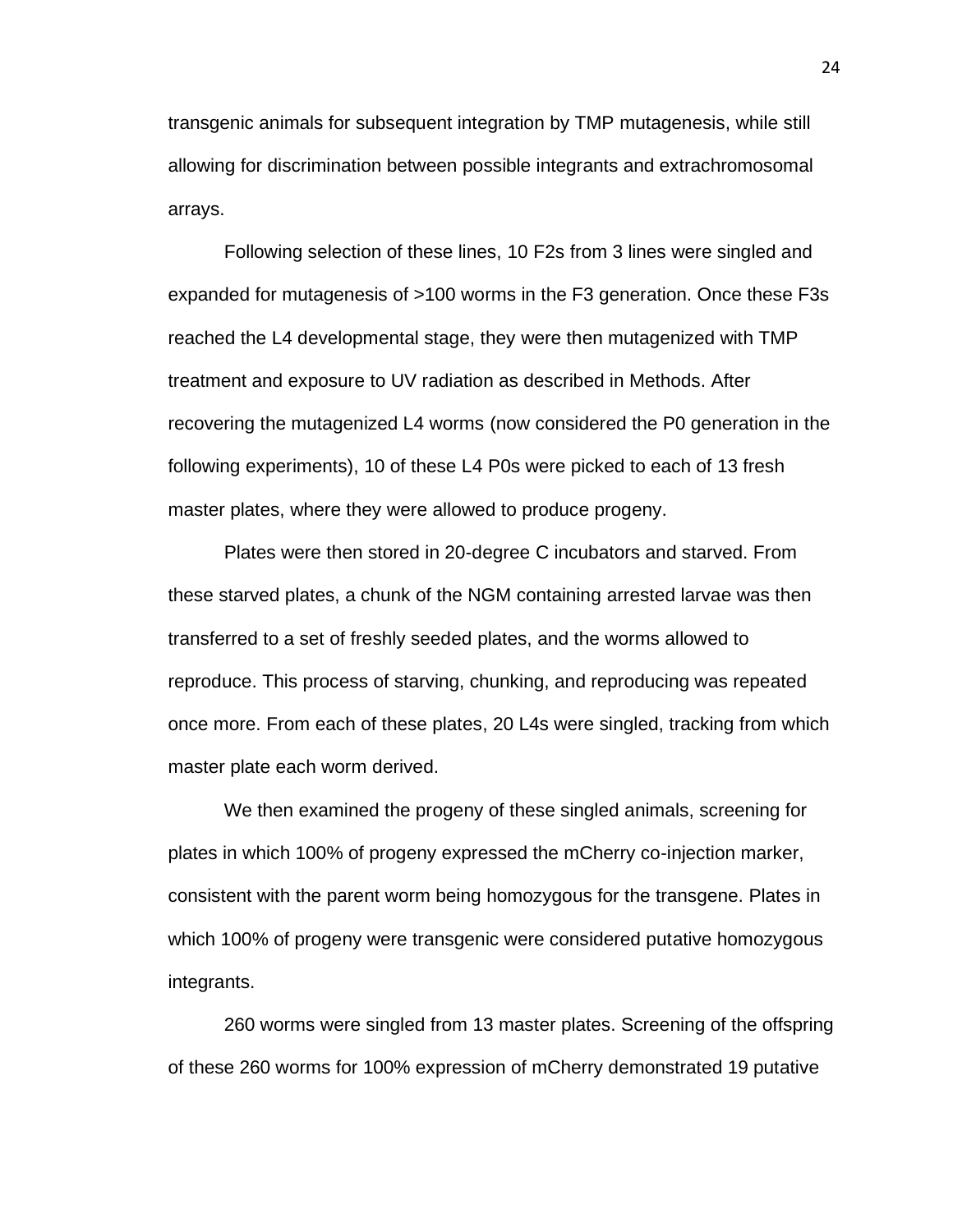integrants derived from 6 separate master plates. This provided evidence of multiple independent integrants for our Cre-dependent GFP reporter.

#### **Testing and mapping of integrants for** *egl-1/cre*

Although 100% segregation of the transgene is strong evidence of chromosomal integration, it is possible that this is caused by extragenic stabilization of the array rather than integration. To confim integration, we first assessed the behavior of each putative integrated transgene in an outcross. We expect that integrated transgenes will segregate in a Medelian pattern, while extrachromosomal arrays will not. Putative homozygous integrants (P0s) identified above were crossed with wild-type N2 males. Transgenic male progeny of this cross (F1s) were then selected and crossed with wild-type N2 hermaphrodites. From the resulting F2s, there are three alternative outcomes. If the transgene is integrated on the X chromosome, we expect 100% of the mCherry positive progeny to be hermaphrodites, with zero males being mCherry positive. If the transgene is integrated onto an autosome, it will segregate independently of the X chromosome, so the proportion of mCherry positives that are males or hermaphrodites should not significantly deviate from 50% for each. In either case, the F2 hermaphrodites should be heterozygous and, when selfed, classic Mendelian proportions should be observed.

If the transgene array has not integrated, the results are more complex, because during meiosis in males (which have a single X and no Y), unintegrated transgenes often segregate away from the unpaired X, resulting in sperm that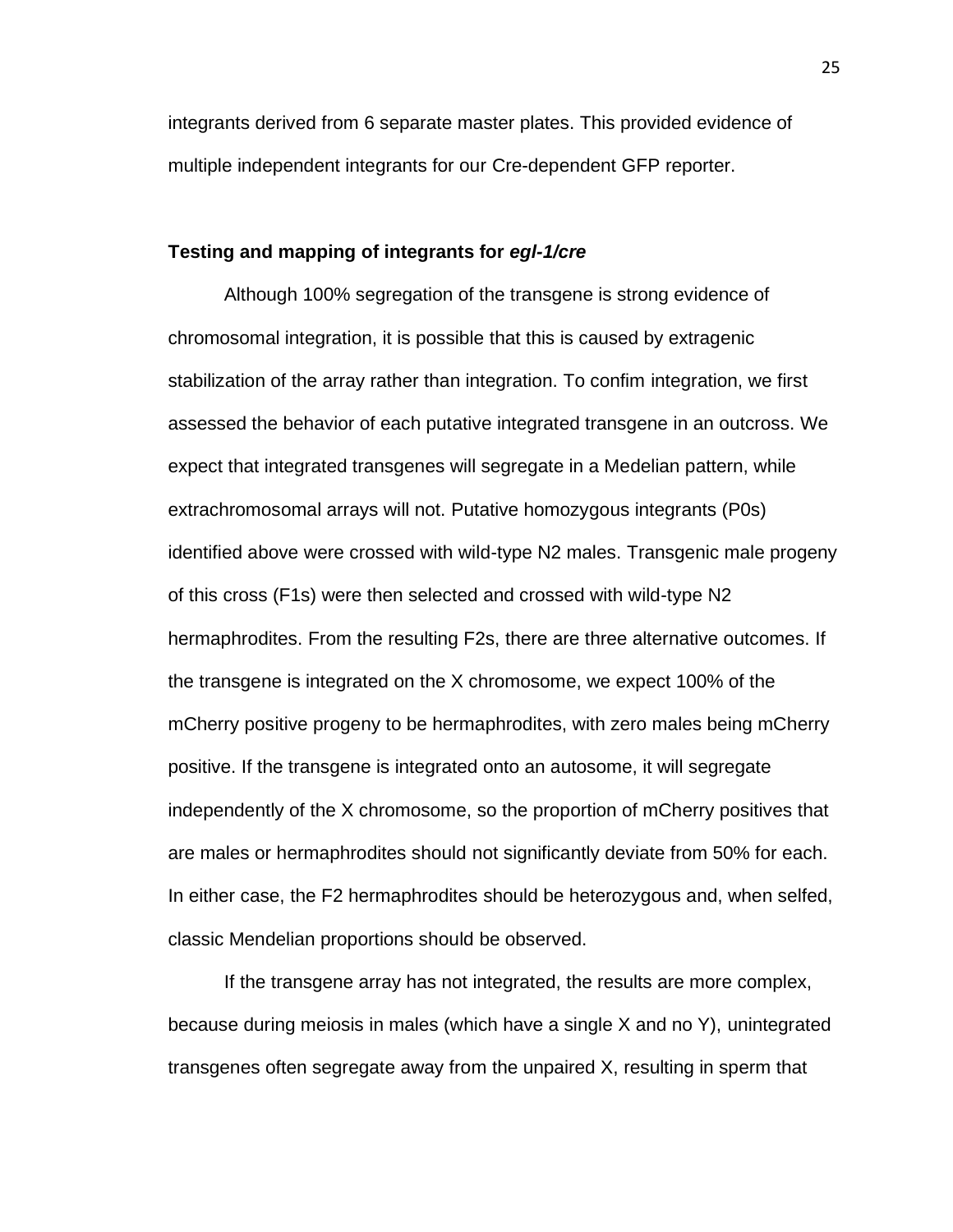either have an X or have the transgene, but not both. In this case, transgene positive offspring will be significantly more frequently male than hermaphrodite. Moreover, the finding that transgene positive worms are hermaphrodites less than 100% of the time excludes X linkage, while the finding that significantly fewer than 50% transgenic worms are hermaphrodites makes autosomal linkage unlikely, pointing to absence of integration of the transgene.

We performed this test by picking ~40 mCherry-positive progeny from nine F1 crosses and determined the number of males and hermaphrodites for each. The results of these studies identified 7 strains very likely to have integration of the *elg-1/cre* construct (Table 1). Five of these showed no significant departure from a 50-50 sex ratio among mCherry positive offspring by chi-square analysis, with no strong bias toward males, consistent with autosomal integration. Two showed 100% hermaphrodites among mCherry positives, consistent with X chromosome integration. The other two showed significantly more mCherrypositive males than hermaphrodites ( $p = 0.0008$  and  $p = 0.006$  by chi-square analysis), providing evidence of non-integration of the transgene array. These latter two lines were excluded from further analysis.

To confirm and extend these results, we performed genetic mapping of each integrant, with the goal of mapping it to a specific chromosome. This is important not just for establishing integration, but is critical for subsequent strain construction in which we seek to make triply homozygous worms for *ced-3* loss of function (*ced-3* is located near the end of chromosome IV, allowing for recombinant events with transgenes on chromosome IV), the *egl1-cre* transgene,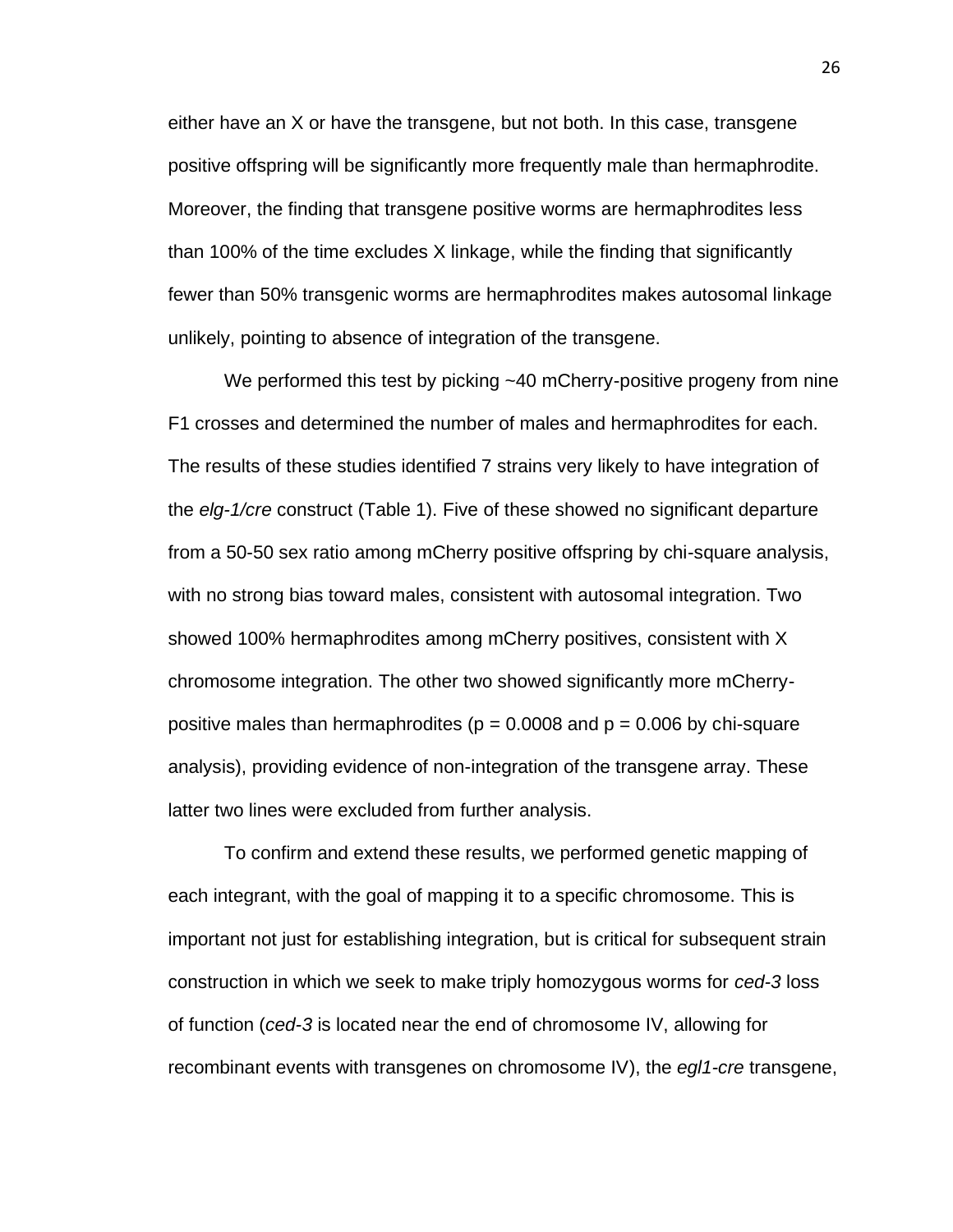and the Cre-dependent GFP transgene. Having our transgenes on separate chromosomes is essential to making the triply homozygous strains by simple crosses.

We performed a mapping experiment using the mapping strains EG1000 and EG1020, as described in Methods. Each mapping strain contains three recessive mutations resulting in three visible phenotypes. Each mutation is on a different chromosome, and thus the two strains collectively the six *C. elegans* chromosomes*,* autosomes I - V and the X chromosome. The first step of mapping is to cross the mapping strain with the integration to be mapped. The resulting F1 animals will be compound heterozygotes. For the chromosome that the integration is on, one homolog will have a mapping mutation and the other will have the integration. When these F1s are selfed, the recessive phenotype corresponding to that mapping mutation should be significantly anticorrelated with the presence of the integrated mCherry transgene. If integration has occurred on, for example, chromosome V, nearly all worms with a recessive visible phenotype due to mutation of a gene on chromosome V should almost always be mCherry negative, with the only exceptions being meiotic recombinants. In contrast, if the integrant is not on chromosome V, worms with a recessive visible phenotype due to mutation of a gene on chromosome V should, on average, be mCherry positive 75% of the time (since *mCherry* is heterozygous in the self-fertilizing parent).

The seven putative homozygous integrant strains were crossed with each of the two mapping strains to produce F1 offspring heterozygous at each test

27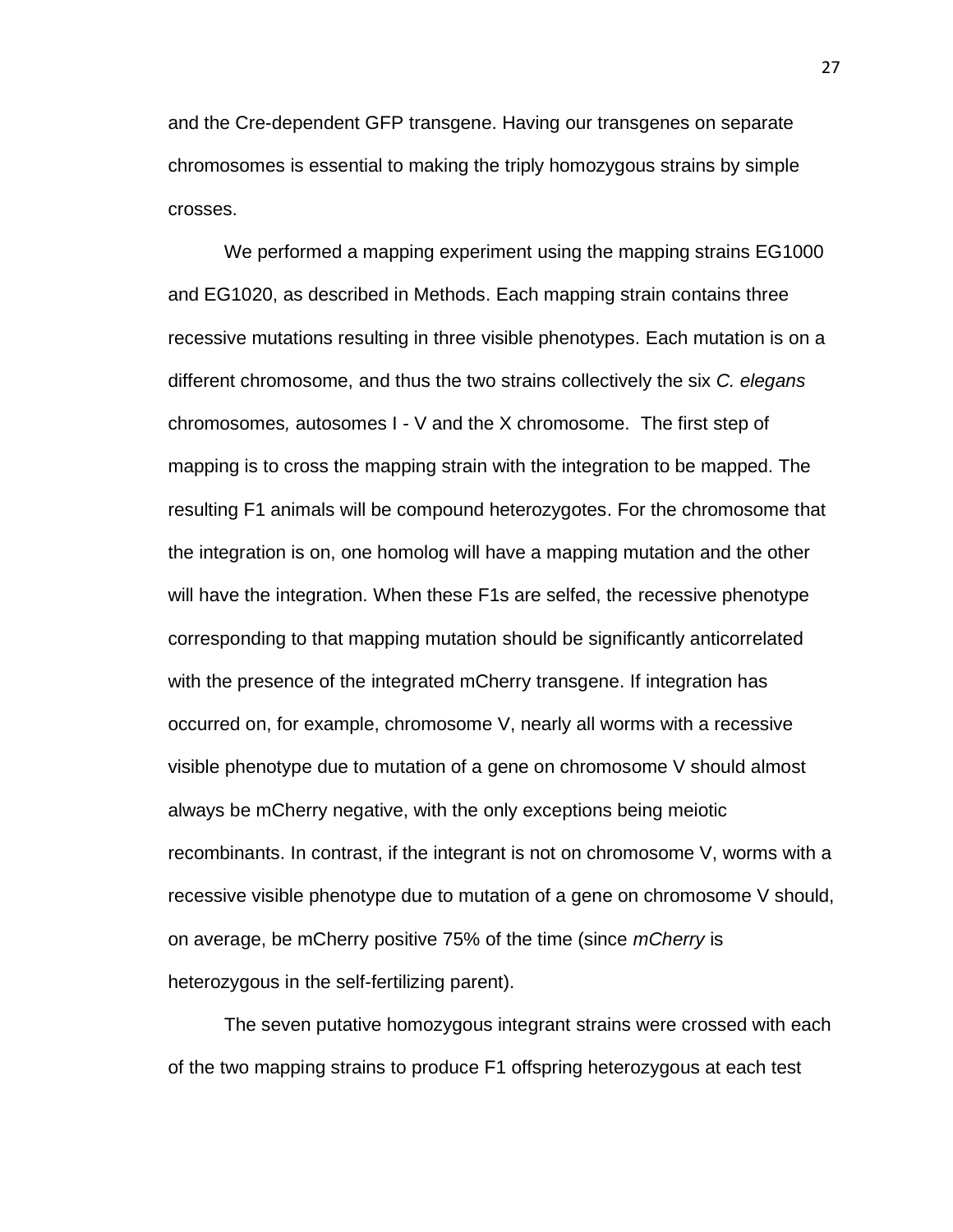locus. F1s were then selfed to produce F2s. Worms with visible recessive phenotypes from each selfing were selected, and expression of *mCherry* was evaluated by fluorescence microscopy. To have sufficient power to map putative integrants, for each cross we sought to produce an average of 30 worms with clear evidence of each visible recessive marker, and then scored the presence or absence of the mCherry marker in each. This typically entailed the screening of several hundred offspring of each cross to identify the desired number of worms with each visible recessive phenotype, with a cross to each of the two mapping strains for each putative autosome integrant, and a cross to the EG1020 strain for each putative sex chromosome integrant.

The presence or absence of mCherry was determined in worms with each of the recessive visible markers for all seven strains tested, and the results are shown in Table 2. The results demonstrate clear evidence of independent integrants, with autosomal integrants showing far less than the 75% mCherry positivity expected by chance. The results showed one integrant on chromosome II, two on chromosome V, and one on the X chromosome. The remaining two strains showed no significant evidence of integration on any chromosome.

An illustrative example is the strain from master plate 4.16. In this cross (Table 2), 30 worms were scored that had the visible recessive dumpy phenotype due to mutation on chromosome V. 29 of these did not have the mCherry phenotype, whereas only one did (3% mCherry positive). This is a highly significant departure from the 75% mCherry positivity expected if mCherry were on a different chromosome (chi square,  $1df = 82.1$ ,  $p < 0.00001$ ). In contrast,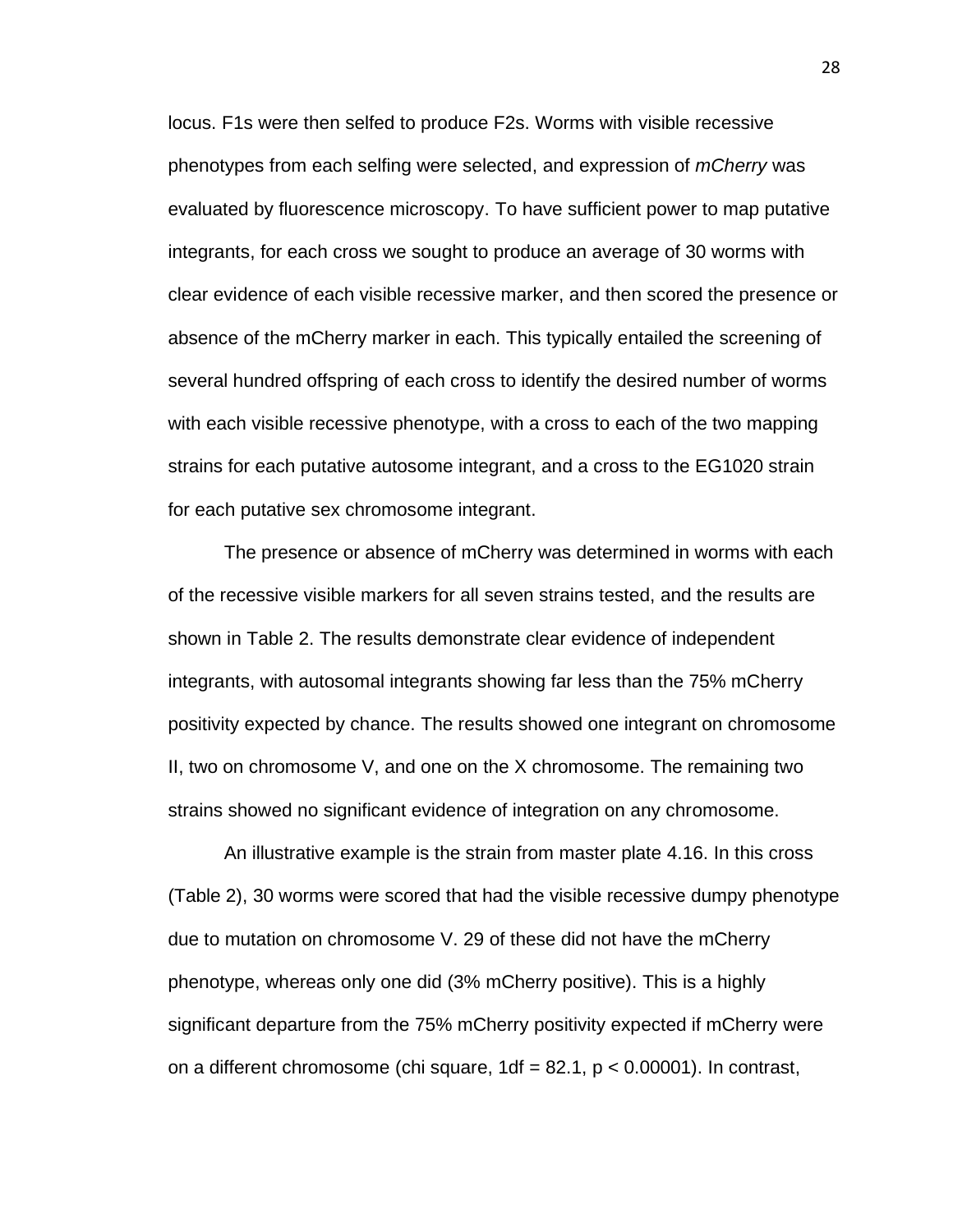none of the other chromosomes showed a significant departure from the expected occurrence of mCherry in conjunction with a recessive visible phenotype. Moreover, in this same line (4.16) among all chromosomes other than chromosome V, mCherry was collectively found in 114 of 148 worms with recessive visible phenotypes (77%), very close to the expected value of 111 (75%). These results collectively provide extremely strong evidence of integration of the transgenic array to a single chromosome, chromosome V. Similar results were found for the three other mapped integrants on chromosomes II, V and X, while there was no strong evidence of integration for the three other tested lines.

## **Testing and mapping of putative integrants for Cre-dependent GFP constructs.**

Analogous analysis testing for integration and mapping of integrants for the Credependent GFP construct was performed as was done for the *egl-1/cre*  construct. Six strains putatively homozygous for this transgene, as identified above, were crossed with wild-type N2 males. Male progeny of this cross (F1s) were then selected and crossed with wild-type N2 hermaphrodites. ~40 mCherry–positive progenies were scored for their sex. The results are shown in Table 3. In one line, 100% of mCherry-positive worms were hermaphrodites, providing evidence of integration on the X chromosome. Three lines showed no significant departure from an equal sex ratio among mCherry-positive progeny, suggestive of autosomal linkage. The other two lines showed a strong but incomplete bias toward male gender among mCherry-positive progeny (89% and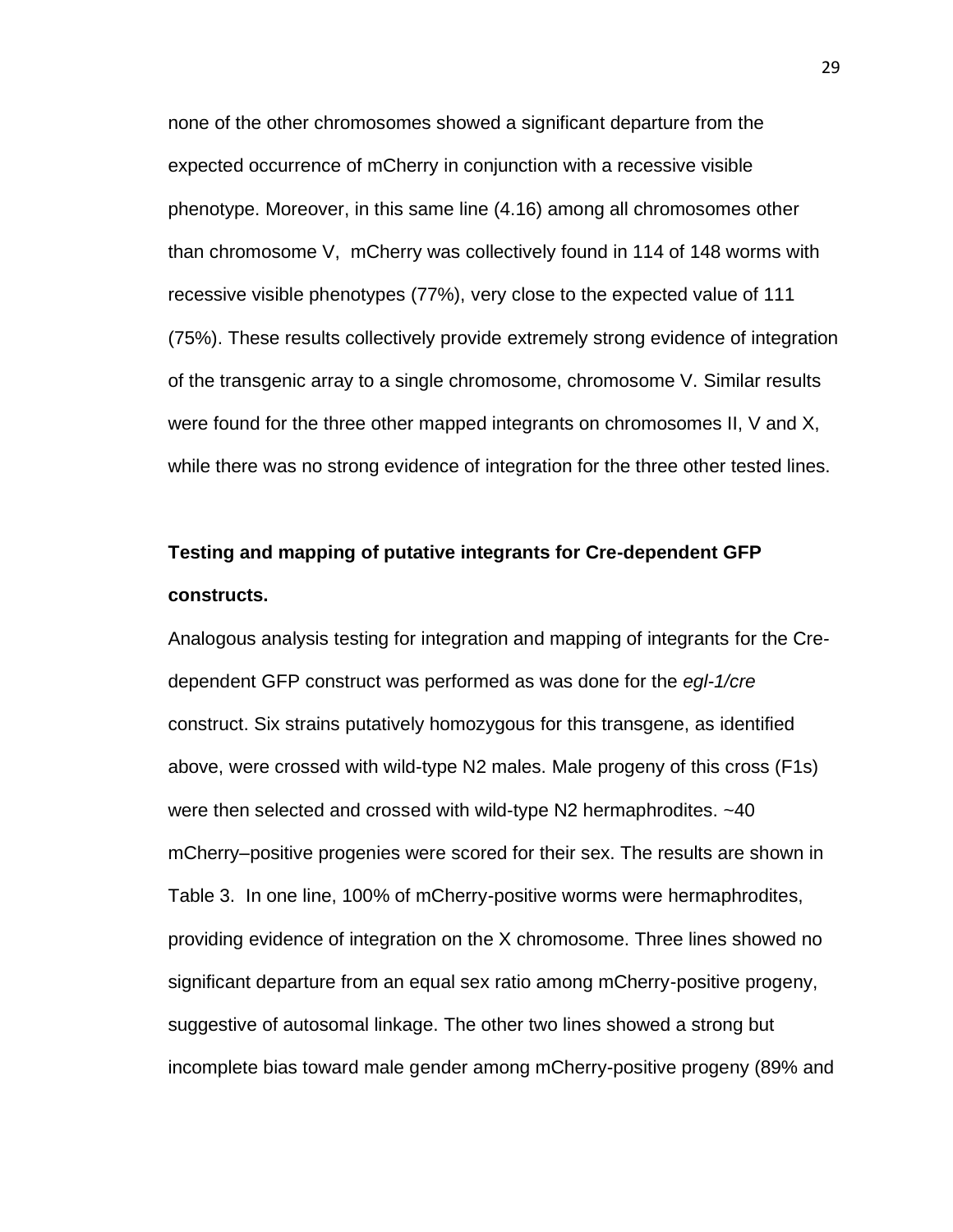77%), effectively excluding linkage to either the X chromosome or autosomes. These latter two strains were excluded from further analysis as being likely nonintegrants.

The four remaining promising lines were crossed to the mapping strains and analyzed as described above. The results are shown in Table 4. We identified three independent integrants, one each on chromosomes II, IV and X, with one line not providing significant evidence of integration.

The results of these experiments identified independent integrants of both transgenes, with integration occurring on sufficiently diverse chromosomes that worms simultaneously homozygous for *ced-3* loss of function, the *egl-1/cre* construct, and the Cre-dependent GFP construct can be made by simple crosses.

## **Recovery of worms triply homozygous for transgenic** *egl-1/cre***, transgenic Cre***-***dependent GFP and** *ced-3* **loss of function.**

Outcrossing while selecting for our desired transgenes has the benefit of decreasing the frequency of deleterious mutations that might have occurred as a consequence of TMP mutagenesis, and which may decrease the viability of the animals. Each of our putative integrants was outcrossed twice with the wild-type N2 strain, and each strain that demonstrated integration by mapping was outcrossed twice more with a *ced-3* knockout strain.

A consequence of outcrossing was loss of homozygosity of our integrated transgenes and of the *ced-3* mutation. Therefore, after successful outcrossing,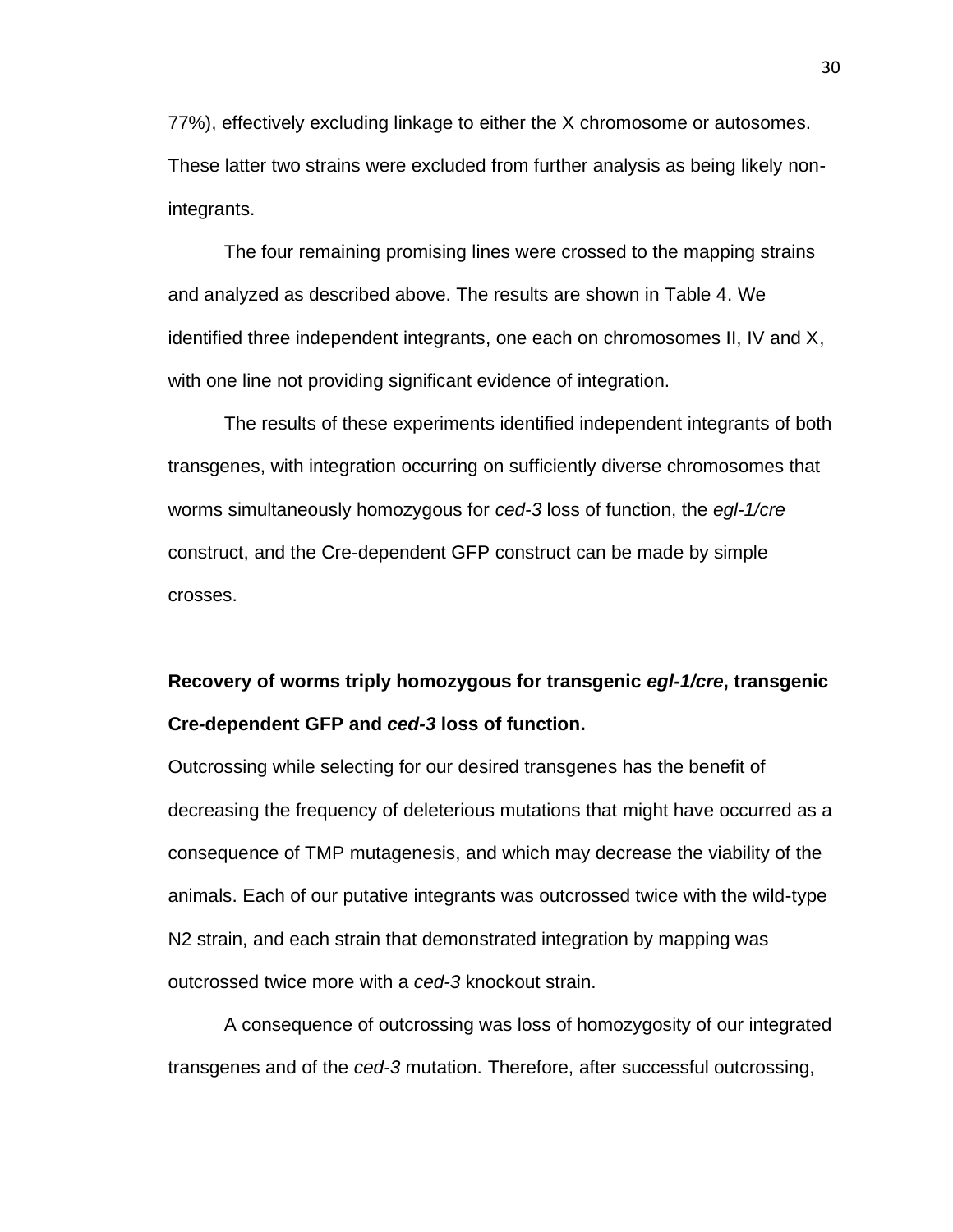we performed crosses to produce worms that were triple homozygotes for *egl-1/cre*, Cre-dependent GFP, and the *ced-3* mutation. We started by selfing worms that were doubly heterozygous for *egl-1/cre* and *ced-3* on different chromosomes. It was expected that  $1/16$  ( $\sim$ 6%) of the F1 offspring would be homozygous at both loci. To identify these, individual F1 worms were selfed and their progeny were first screened for broods in which 100% expressed the visible marker mCherry linked to the *egl-1/cre* locus, which will only occur if the F1 parent was homozygous at the *egl-1/cre* locus. This result was found in about 25% of the progeny of selfed F1's, consistent with expectation.

These *egl-1/cre* worms were selected and selfed again and screened by PCR for worms whose offspring were all homozygous for the *ced-3* mutation. Genotypes at *ced-3* were determined by amplification of the segment of *ced-3* that contains the null mutation, which destroys an ApE-KI restriction endonuclease cleavage site. Thus, digestion of the segment following PCR will produce a wild-type product that is cut into two fragments by ApE-KI, but a mutant product that will not be cut. This allows ready discrimination of homozygous wild-type, homozygous mutant, and heterozygous worms. Offspring of worms that are either homozygous mutant or heterozygous will produce either 100% homozygous mutant offspring or offspring that are 75% non-homozygous mutant. Thus, by genotyping four offspring of each selfing worm, finding that all are homozygous mutant for c*ed-3* provided strong evidence that the parent was homozygous mutant, since this result is 256-fold more likely to have resulted from a homozygous mutant parent than a heterozygous parent (odds ratio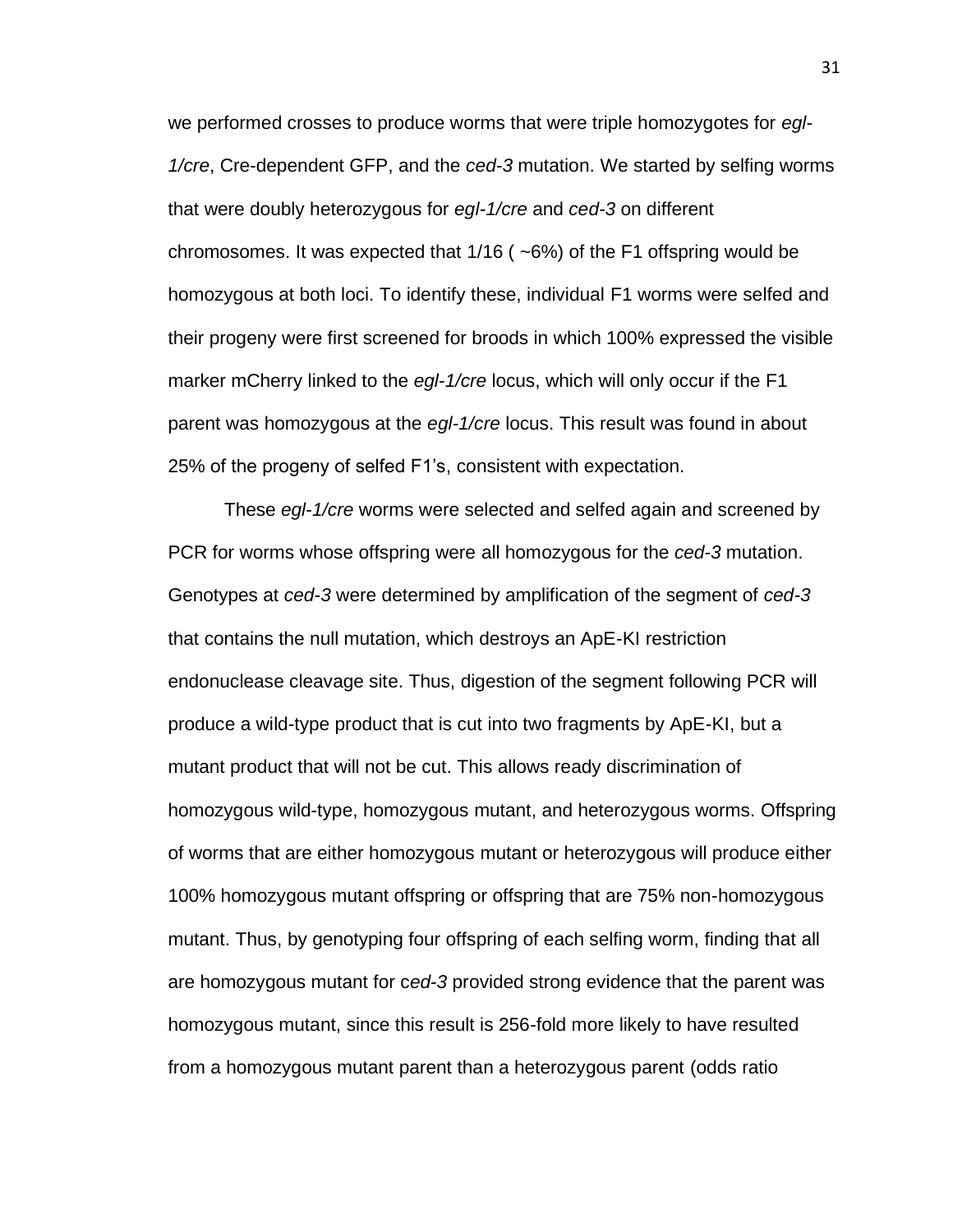$1/(1/4)^4$ ). This effort identified many clones that were doubly homozygous for the *egl-1/cre* transgene and *ced-3* mutation (Figure 6).

To produce worms that were also homozygous at the Cre-dependent GFP locus, worms that were homozygous at this locus were produced in parallel by the analogous approach above, using the linked *mCherry* as a visible marker. This identified F2 offspring that, when selfed, produced 100% *mCherry* positive worms. These two homozygous lines were then crossed with one another, selfed, and their progeny screened for lines that only produced worms homozygous at all three loci. We ultimately made triply homozygous lines with all possible pairs of sites of integration of each of the two transgenic insertions, resulting in 10 genetically distinct permutations.

#### **Expression of GFP**

The test for the efficacy of our genetic engineering of these lines was to look for GFP expression in triply homozygous worms. GFP should only be expressed if *ced-3* is homozygous mutant, thereby producing undead cells, *AND* Cre is expressed under *egl-1* regulatory control, *AND* Cre expression produces rearrangement at the Cre-dependent GFP locus. Importantly, if worms are homozygous at all three loci, 100% of the progeny of selfing should express GFP.

Figures 7 and 8 show the results. In the absence of these constructs, worms show no significant green fluorescence signal other than in gut granules. In preliminary examination of two independent triply homozygous lines, all worms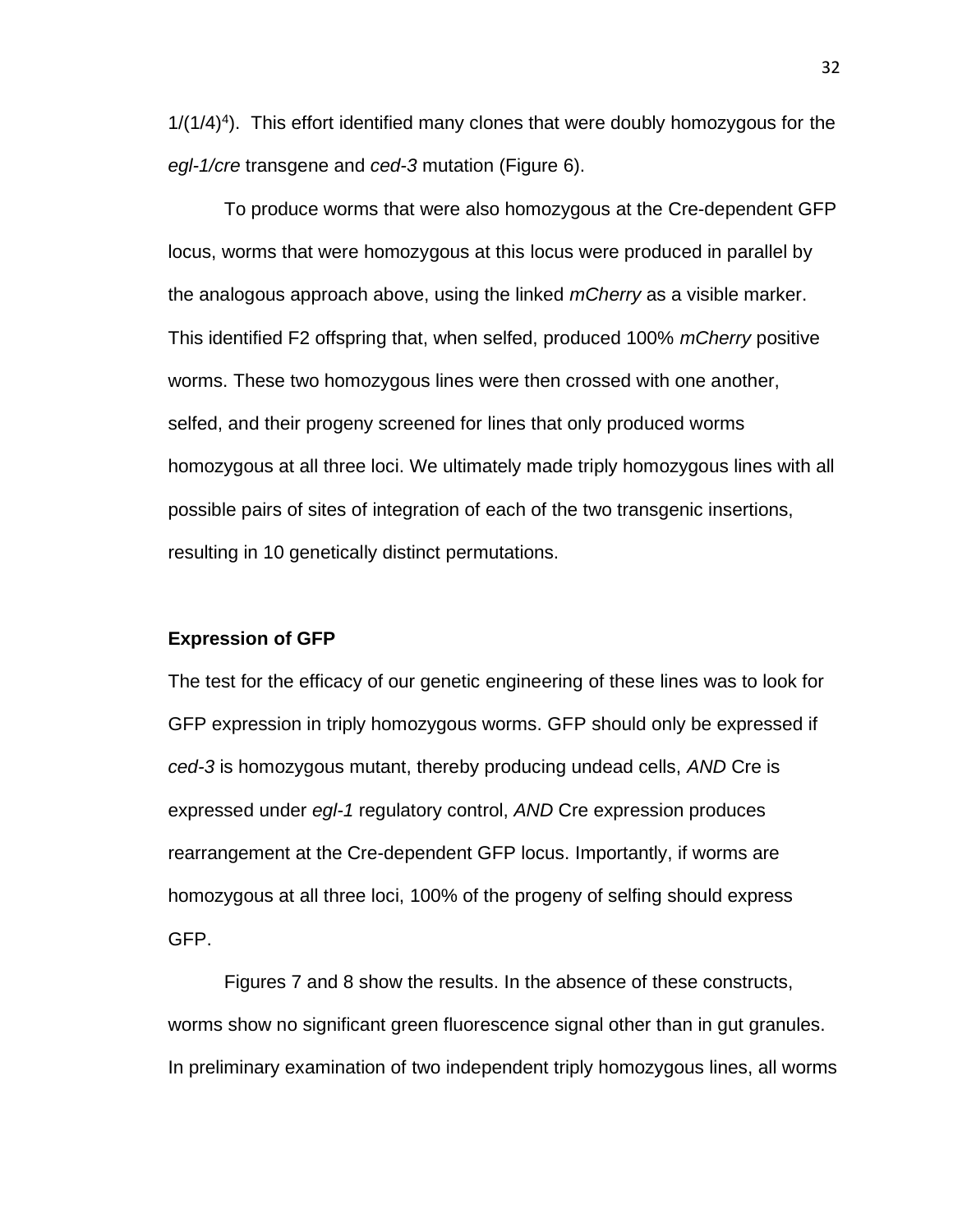showed many cells expressing GFP in the head. These are concentrated in green fluorescence-tagged cells in the posterior bulb, which includes the densely innervated head ganglion, as well as more rostral cells in the isthmus and corpus. These preliminary results provide evidence that the desired strains have been made, and that both transgene constructs function as expected.

#### **Induction of males and freezing of final strains**

From strains triply homozygous for *egl-1/cre*, Cre-dependent GFP, and *ced-3* mutation, stage L4 worms were picked and heat shocked to generate males that could be used for crosses in future experiments. These strains were then either plated for immediate use or short-term storage in a 15-degree C incubator, or frozen to be stored indefinitely in a -80-degree C freezer and in liquid nitrogen for future experiments.

### **Discussion**

The biochemical pathway that produces programmed cell death in the development of C. elegans is well-defined; however, the upstream regulators of *egl-1*—the gene that initiates the process—are largely unknown. We have engineered the genome of the worm *C. elegans* to devise a method that can be used to visualize undead cells. This system could provide the foundation for studies of undead cell lineage and function, as well as genetic screens to identify genes responsible for the induction of *egl-1*, which would be an important step toward a complete understanding of how cells are specified for programmed cell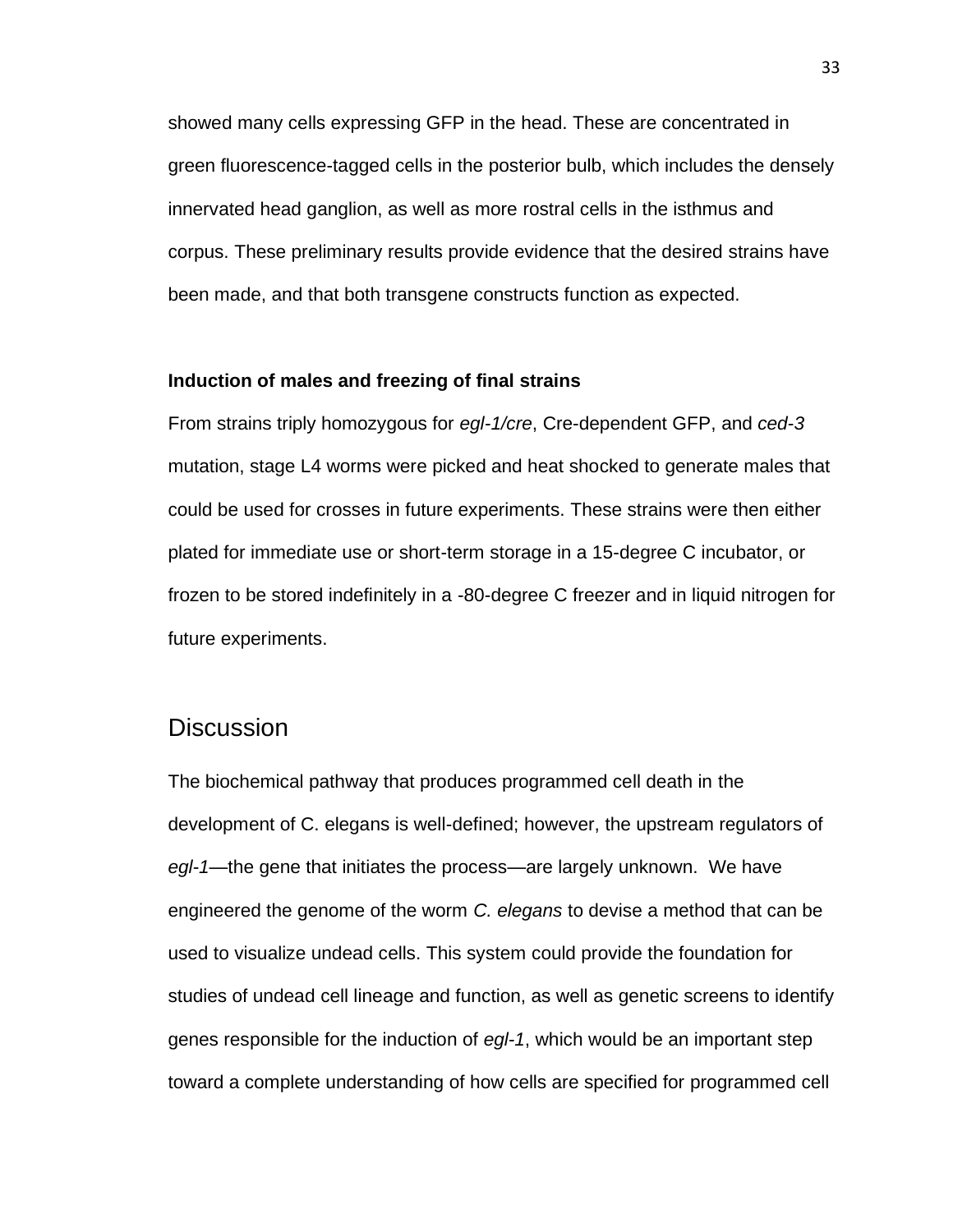death. Because the programmed cell death pathway is highly conserved among all animals, including humans, understanding the regulators of this process in *C. elegans* can provide important insights into the fundamental biology regulating this process.

In our experiments, we introduced two transgene cassettes by germline injection into a strain of *C. elegans* homozygous for a *ced-3* loss-of-function mutation, such that cells do not undergo programmed cell death in development. One cassette links the 5' and 3' regulatory elements that flank the normal *egl-1*  gene to *cre* recombinase, while the other has a green fluorescent protein (GFP) reporter that is permanently expressed by genomic rearrangement if Cre is even transiently expressed. These cassettes were transmitted to progeny as stable extrachromosomal arrays, then randomly integrated to chromosomes by TMP/UV mutagenesis, as confirmed by segregation/co-segregation data in our mapping experiments.

We succeeded in producing four independent genomic insertions of the *egl-1/cre* cassette and three with the Cre-dependent GFP cassette. We made 10 strains that had different combinations of the *egl-1/cre* and Cre-dependent GFP cassettes and made each triply homozygous for these plus the *ced-3* loss-offunction mutation. Preliminary work provided evidence of Cre-dependent expression of GFP in two of these lines. These preliminary results suggest that GFP expression reproducibly labels many cells in the worm's head, specifically in the posterior bulb, the isthmus, and the corpus, with no reproducible signal identified in posterior structures.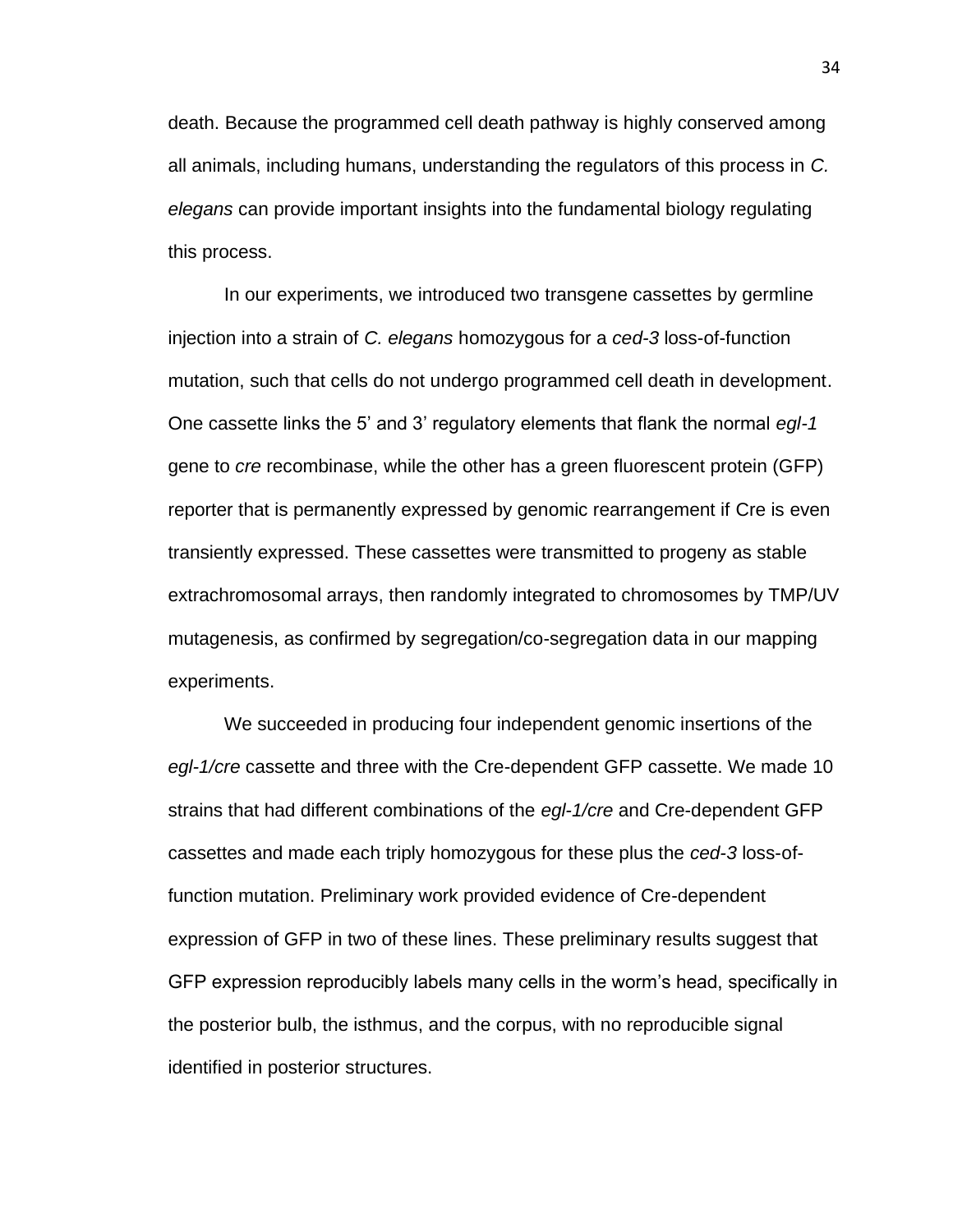#### **Challenges**

The mapping strategy used to demonstrate independent chromosomal integrants was very successful. Nonetheless, a number of crosses and production of many progeny was required to map each locus. In the time since this work was performed, longer-read genomic DNA sequencing has become more available and less expensive, suggesting use of brute-force genomic sequencing to identify chromosomal integrants may be preferable. Long reads can be done by, for example, PacBio sequencing, employing highly processive polymerases that can read the same sequence repeatedly to routinely achieve ensemble consensus reads that are highly accurate, with read lengths of 10s of thousands of base pairs<sup>42</sup>. These long reads are sufficient to unequivocally identify the sequence joining integrants to chromosomal DNA, enabling rapid assessment of integration sites at base-pair resolution. An additional benefit is the ability to determine whether there are companion mutations that might be deleterious. Because TMP/UV mutagenesis creates insertion-deletion mutations, they can be readily identified with high-quality sequence, and the inference as to whether mutations in coding regions are functionally significant is considerably clearer for insertion/deletion mutations than for induced point mutations. The small size of the *C. elegans* genome gives this or analogous approaches (e.g., "10x fragmentation" sequencing<sup>43</sup> or nanopore sequencing—in which single bases are read as they are drawn through a pore, such as occurs when DNA is packaged into a viral capsid)<sup>44</sup> the potential to permit direct identification of integrants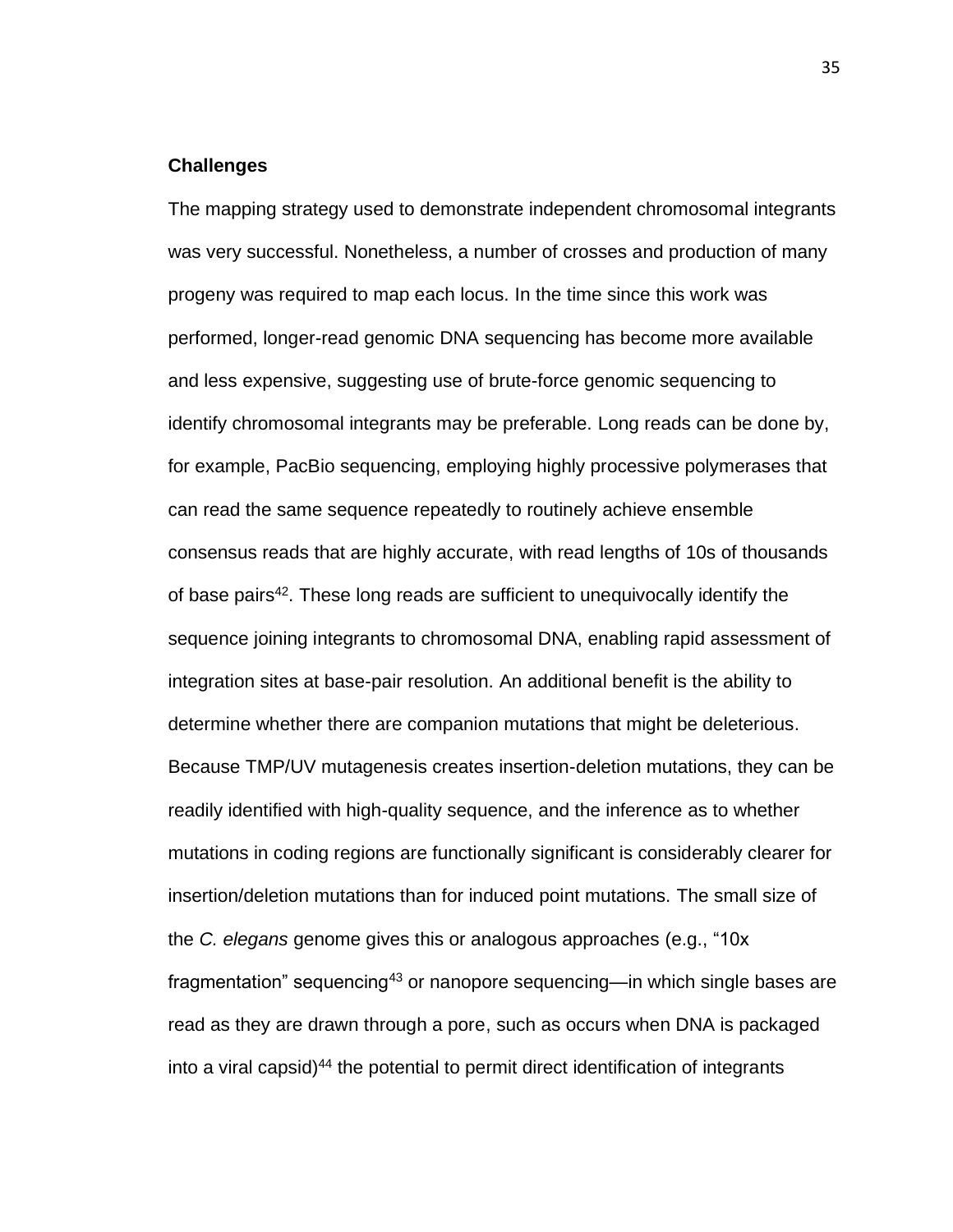without the time required for performance of the crosses needed for analysis of co-segregation.

While our efforts at genetic engineering ultimately proved successful using extrachromosomal array integration, we initially attempted to use the CRISPR/Cas9 system for this purpose. The reason our CRISPR/Cas9 editing was unsuccessful is not entirely clear. In these experiments, because not all injections will produce germline transformation, it is highly useful to have a concurrent positive control for germline transformation—if this DNA has entered the germline and been transmitted to an offspring, other co-injected DNAs are empirically highly likely to have accessed the same germline nuclei. If this positive control can be scored by visible inspection of the worm, one can readily focus on these worms to assess whether the desired correction introducing *cre* into the germline has occurred. In our CRISPR experiments, the dominant marker *dpy-10* proved to be very useful as an independent marker of transformation, indicating that injected DNA was reaching the nucleus of germline cells. Because we produced many progenies exhibiting the 'dumpy' phenotype, we can be confident that our CRISPR cassette was reaching the germline, and that failure to do so was not the cause of our apparent failure to achieve successful repair with our *cre* template.

Ultimately, the cause of this failure eludes us. While the length of the nonhomologous sequence being inserted was longer than, for example, a very short 'patch' carrying a desired homologous insertion, insertions as long as the one we sought to make have been successfully inserted into the worm genome, though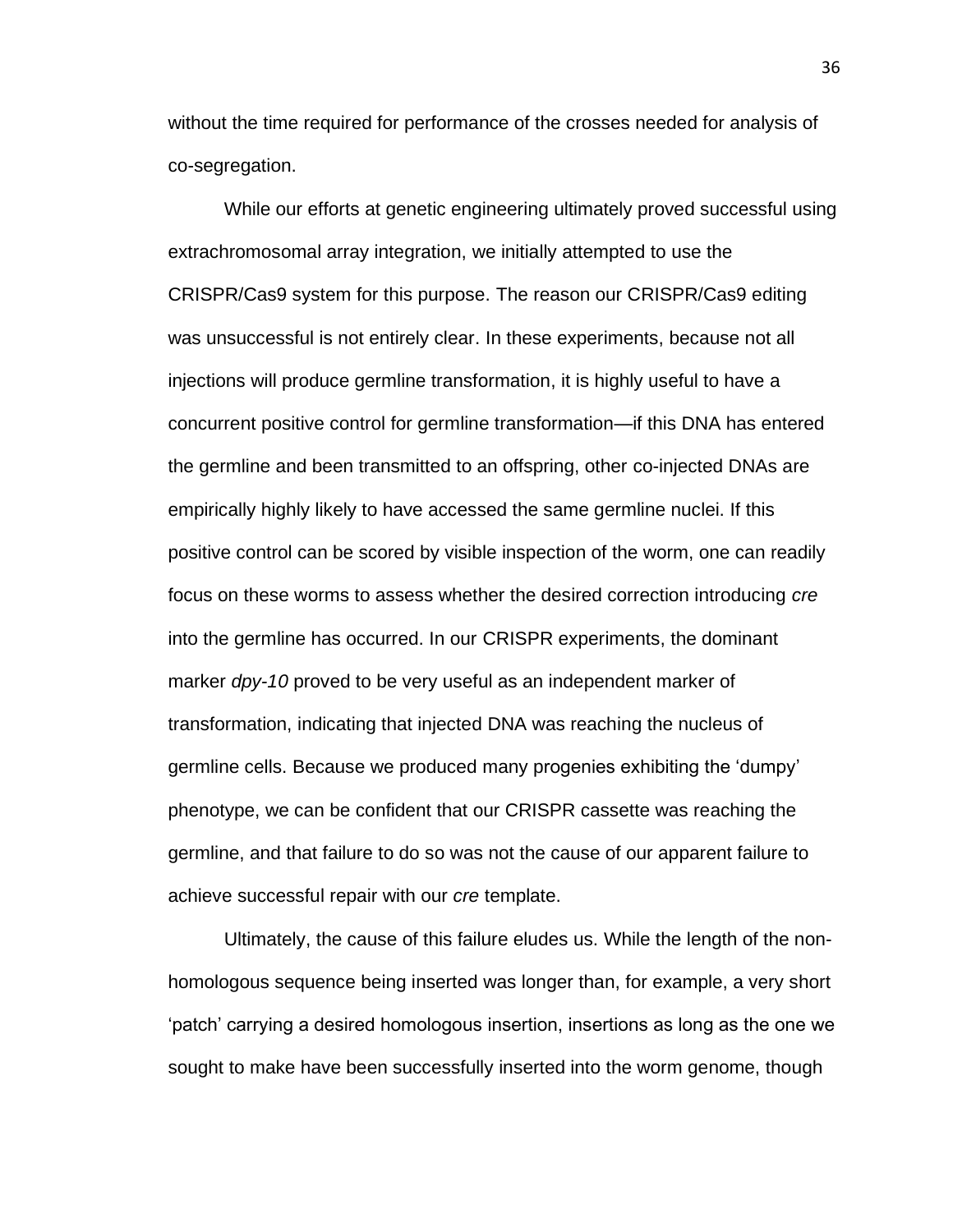with low efficiency. Nonetheless, achieving the needed molar concentration of a construct several kilobases in length versus one only 30 base pairs in length could make success harder to achieve, particularly with a long segment of nonhomology. Another potential explanation for this failure could be biological. It is possible that complete loss of function for *egl-1* might be lethal or severely impair reproductive fitness. To this point, Horvitz and colleagues noted in their 1998 paper describing the cloning *of egl-*1 that complete nulls for this gene had never been discovered and loss of function mutations identified in genetic screens had never been clear nulls, i.e., deletions, frameshifts or premature termination mutations, suggesting these could, in fact, be lethal<sup>15</sup>.

#### **Future experiments**

Chromosome engineering in C. elegans is clearly extremely powerful, permitting complex manipulation of genes and regulatory elements to allow increasingly incisive questions to be asked about the regulation of fundamental biological processes such as developmental programmed cell death.

In our experiments, we sought to create a system that would permit largescale, unbiased screening for mutations that fail to normally induce expression of *egl-1,* a gene whose expression normally initiates a cascade of events that result in programmed cell death of particular cells in development. The signals that induce *egl-1* expression are largely unknown, leaving open the question of how the system is programmed and controlled. This is an important question both because of the role of DPCD in vertebrate development—for example in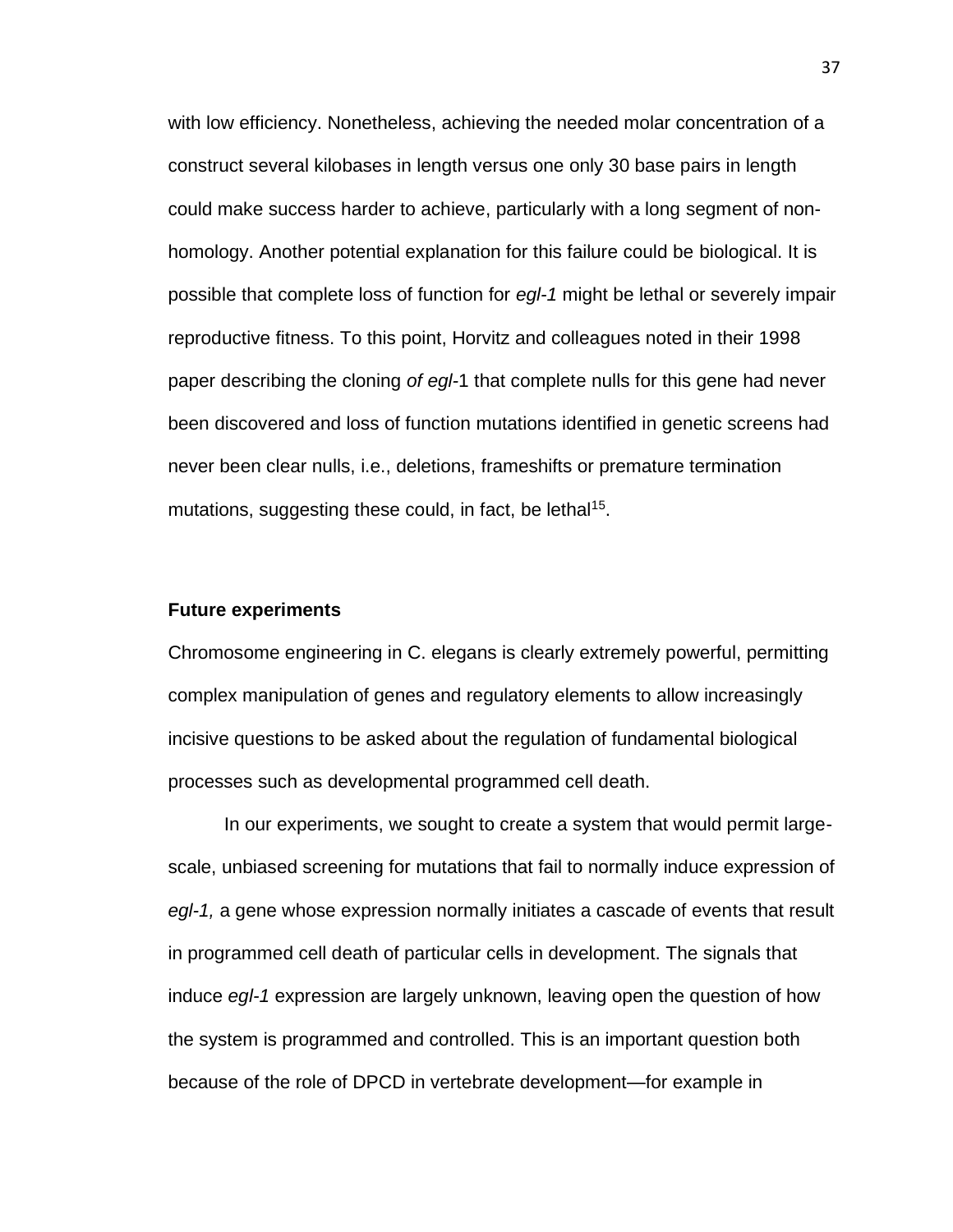modeling distinct digits from an otherwise webbed hand or foot<sup>45</sup>—and because of the role disruptions to the cell death pathway play in human pathology—for example, understanding how to induce apoptosis in cancer cells that often are protected from apoptosis via overexpression of Bcl-2 <sup>46</sup> (a *ced-9* homolog) could be of clinical use. Genetic manipulation of C. elegans is extremely well-suited for dissecting the regulation of programmed cell death owing to the ease of genetic manipulation, small genome size with few paralogs of most genes, and short generation time with ability to produce and score phenotypes in hundreds to thousands of worms.

The next steps envisioned would be to characterize the cells that are reproducibly labeled by GFP in independent strains. Our preliminary work identified many cells in the head; autofluorescence in gut granules made an assessment of posterior structures more challenging. The lineage of each of the undead cells identified should be traced, permitting determination of whether all the marked cells are cells that normally die in development. Imaging of developing embryos using a dual-view inverted selective plane illumination microscope (diSPIM) that allows for volumetric time-lapse imaging can be performed, employing annotation software to map the lineage of the cells throughout embryonic development. This data can be used to determine where in the cell lineage GFP expression is activated, and whether it is present in all cells known to undergo programmed cell death.

Finding that marked cells comprise all 131 cells that normally undergo DPCD and no others would clearly implicate *egl-1* expression in all DPCD, while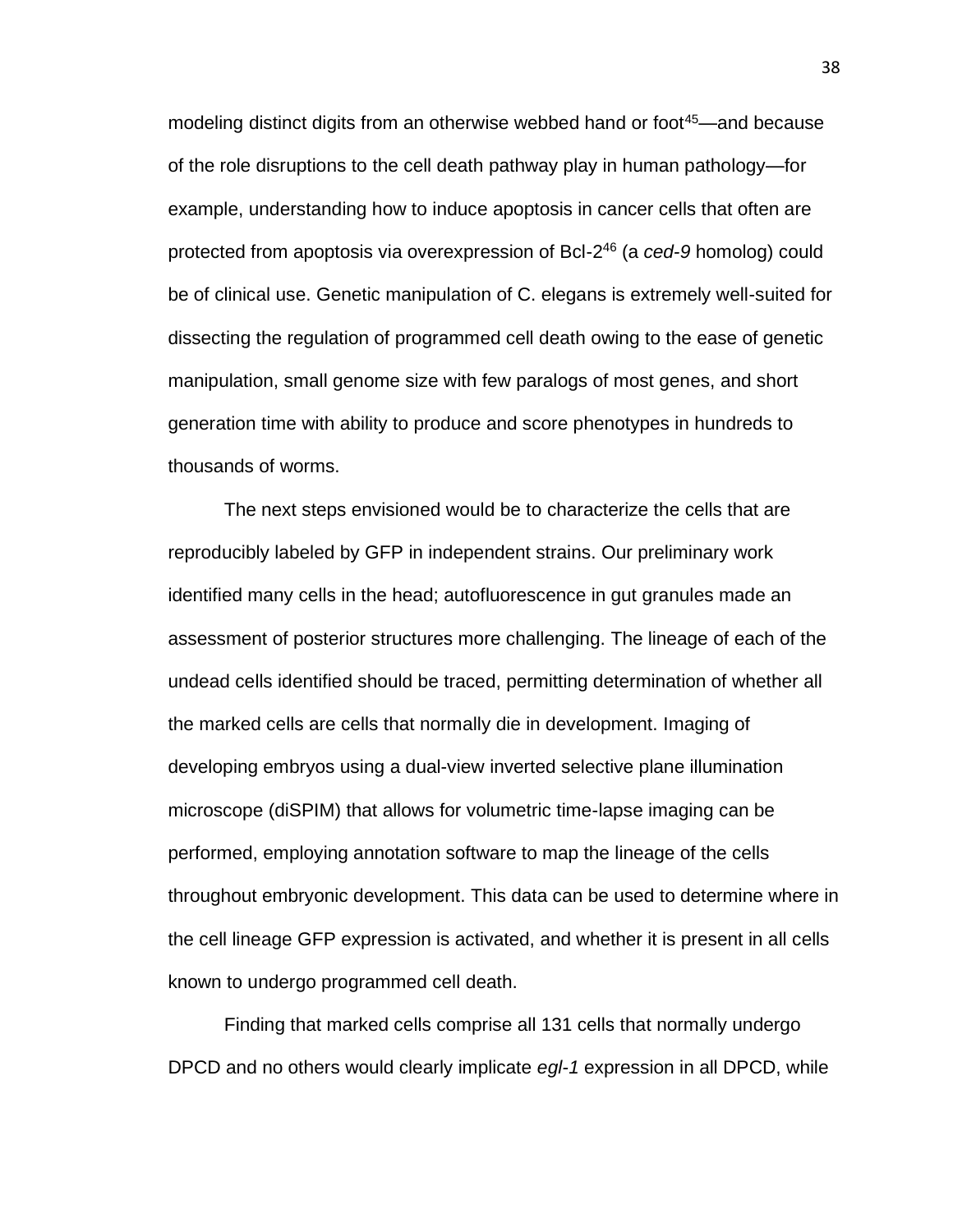labeling of a subset of these cells would indicate that there are likely be other pathways for activation of DPCD. Expression of GFP outside the 131 'developmental undead cells' could occur for several reasons. First, Cre expression could be 'leaky' – expressed for reasons other than induction by *egl-1* regulatory sequences. This could occur as a consequence of the location of insertion into the genome; for example, *Cre* could be expressed under the influence of other nearby regulatory sequences. In this case, we would expect the result to vary in strains with independent insertions of the *egl-1/cre* cassette in different chromosomal locations*.* Second, studying post-embryonic or adult worms could increase the number of 'undead' cells beyond the 131 developmentally targeted cells, as could occur via induction of apoptosis due to stochastic damage. This is a consequence of the *ced-3* mutation, which would result in all cells induced to undergo apoptosis to become 'undead'; expression of *egl-1* in any of these would cause them to be labeled with GFP. These additional apoptotic events could accumulate over the life of the worm. Consequently, studying worms at earlier stages would likely better restrict the signal to developmentally undead cells. This would be feasible, since 118 of the cells that are programmed to die in development do so during embryogenesis, while 13 die in post-embryonic development<sup>47</sup>.

For the most promising strains, the final constructs could be readily verified by whole genome sequencing using long-read technology, as with PacBio sequencing; this would enable capture of the boundaries between insertions and flanking genomic DNA and identify any peculiarities to the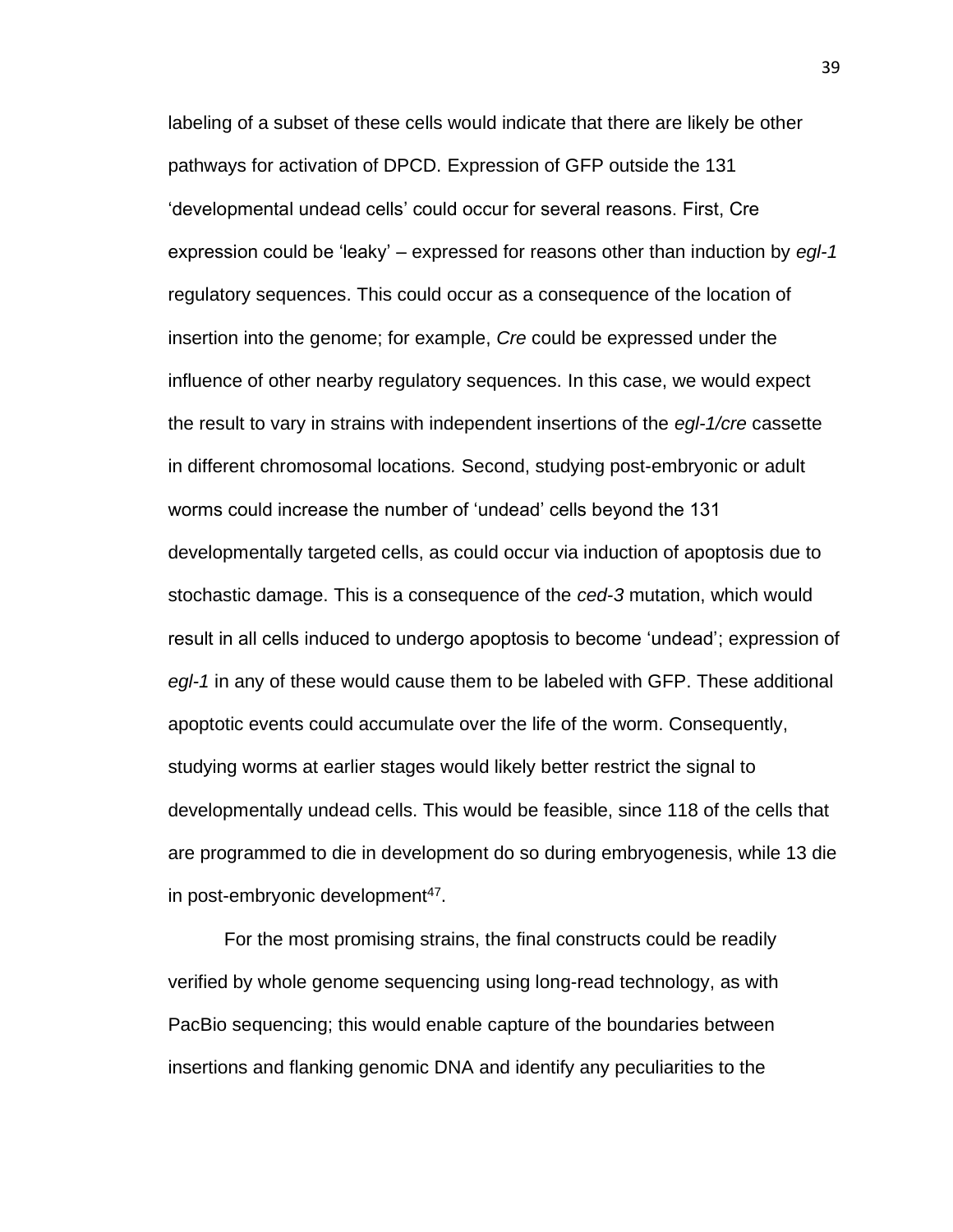insertion events (e.g., other local genomic alterations). Determining the number of developmentally undead cells that are reproducibly labeled would be important to understand in considering going forward with a mutagenic screen to identify mutations that alter the pattern.

Projects that could be immediately pursued from having a large set of undead cells marked with GFP would include characterization of the cell types of each of the undead cells. Many, but not all of these are believed to be neurons. Now that there is comprehensive single-cell transcriptome data on *C. elegans* cells, and combinatorial indexing has made production of large single-cell transcriptome data sets inexpensive, isolating GFP-labeled cells by fluorescenceactivated cell sorting followed by single-cell sequencing would rapidly allow characterization of the cell type of each undead cell<sup>36</sup>. This could provide insight into their normal function and why they are always specified to die (i.e., what function do they provide that is eliminated by their death). Insight into this functional question can also be pursued by simply following the fate of these undead cells that have lineage tracing.

Similarly, because of the challenge in past efforts to identify and follow all cells that normally undergo DPCD, mutations that have been shown to impair DPCD of a small number of cells could be involved in DPCD of other cells that were simply missed in prior analyses. Having a visible marker for all undead cells would greatly simplify the study of the production of specific undead cells when, for example, a transcription factor used in some cells to activate *egl-1* is mutated.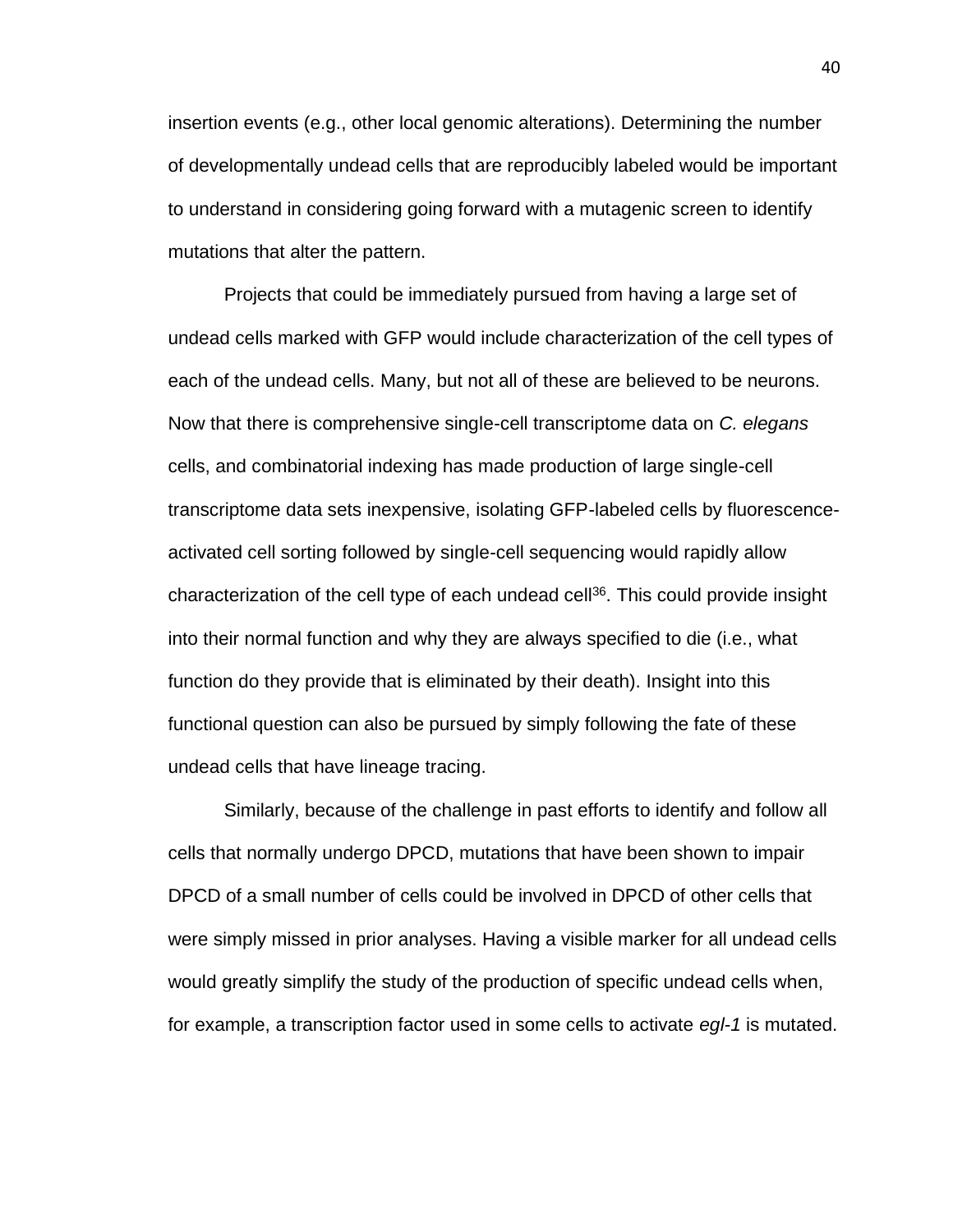Returning to a long-term goal of the project—to proceed to systematic TMP-UV mutagenesis to identify novel genes whose mutation would eliminate the signal from undead cells or reproducibly cause aberrant signal in cells that do not typically undergo programmed cell death. This is a challenging project, as it would require being able to score individual undead cells as being positive or negative for expression of GFP. If this was feasible, mutagenesis with TMP-UV in a highly inbred genetic background would be ideal for making and identifying mutations. Because the TMP mutagen makes small to medium-sized deletions, once phenotypic mutants have been identified that reproducibly knock out expression of reporter GFP in one or more undead cell types, the mutated gene could be quickly identified by brute-force whole-genome sequencing of worms with the mutant phenotype. Mutations that substantially and reproducibly reduce the number of undead cells produced in an embryo would likely be easiest to recognize; the robustness and consistency of labeling of undead cells in development would determine the level of resolution the mutagenesis approach could have. Because experiments are done in an inbred background, the sequencing of the starting strain should ostensibly be invariant, and, by sequencing a small number of segregants, the finding of the same mutation in worms that share the same mutant phenotype would provide strong evidence linking mutant genotype to mutant phenotype. From this starting point, this mutation could be studied in the wild-type background to demonstrate unequivocally which specific cells that normally undergo programmed cell death in development fail to undergo apoptosis, proving the relevance of the mutation.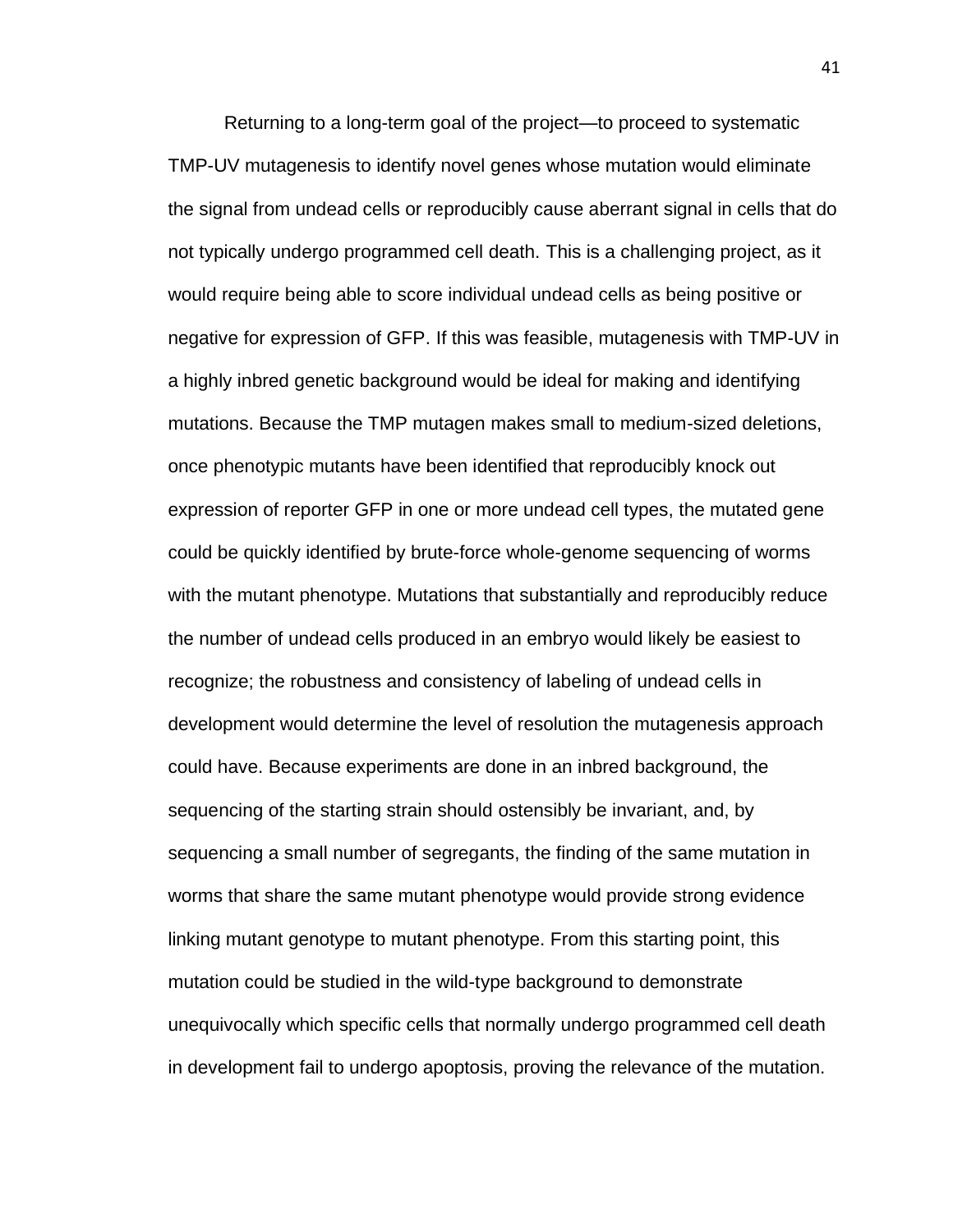Important to this effort would be optimizing the dosage of mutagen so that sufficient numbers of interesting mutations are produced, but not so large that mutagenized worms frequently have impaired reproductive fitness, and also a small enough number that outcrossing the mutants can eliminate a sufficiently large number of background mutants that sequencing of even a few related progenies that share the mutant phenotype will share only one or a small number of candidate mutations. These could readily be confirmed as causally related to the observed phenotype by making independent CRISPR/Cas9 knockouts of the mutated gene and assaying the effect on GFP expression in undead cells.

If the mutated genes identified proved to be transcription factors, then their mechanism of *egl-1* regulation could be further elucidated by identifying their DNA binding sites, either by searching for the presence of cognate binding motifs at the *egl-1* locus for that transcription factor, if they are known, or by performing ChIP-Seq on developing embryos to identify DNA sequences bound by the transcription factor. Binding sites will then be confirmed as *egl-1* cis-acting regulatory elements by editing their sequence using CRISPR and measuring its effect on *egl-1* expression using the *egl-1* reporter system. Other types of regulatory factors (e.g., histone modifying enzymes, microRNAs) would require analysis tailored to the specific gene products at each mutated locus. From these starting points, determination of the mechanism that produces expression of the identified gene in cells programmed to die would be of interest. Given that many of these are neurons, it would be of interest to study whether neuronal

42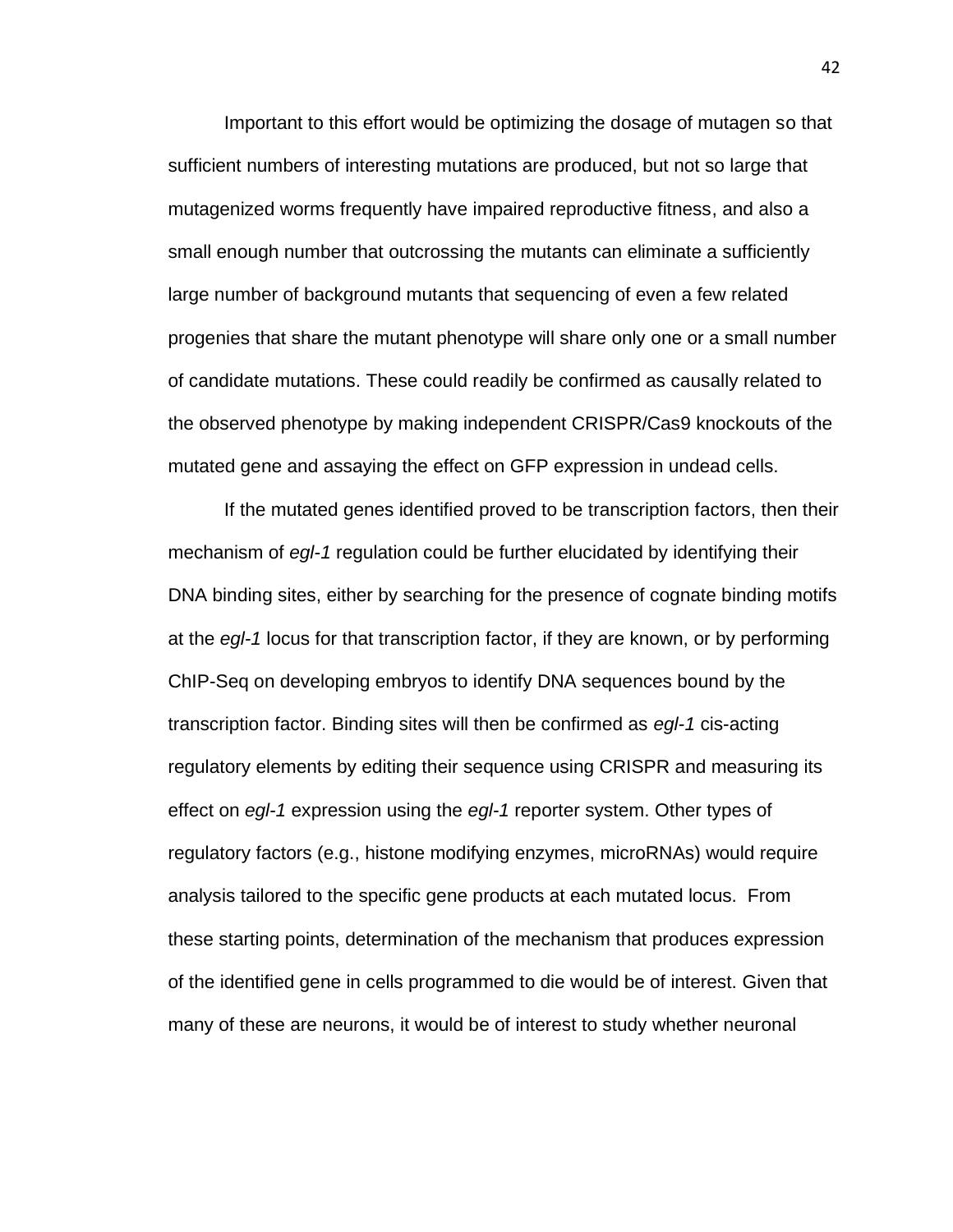firing or other distinctive aspects of neuronal function are drivers of activation of programmed cell death.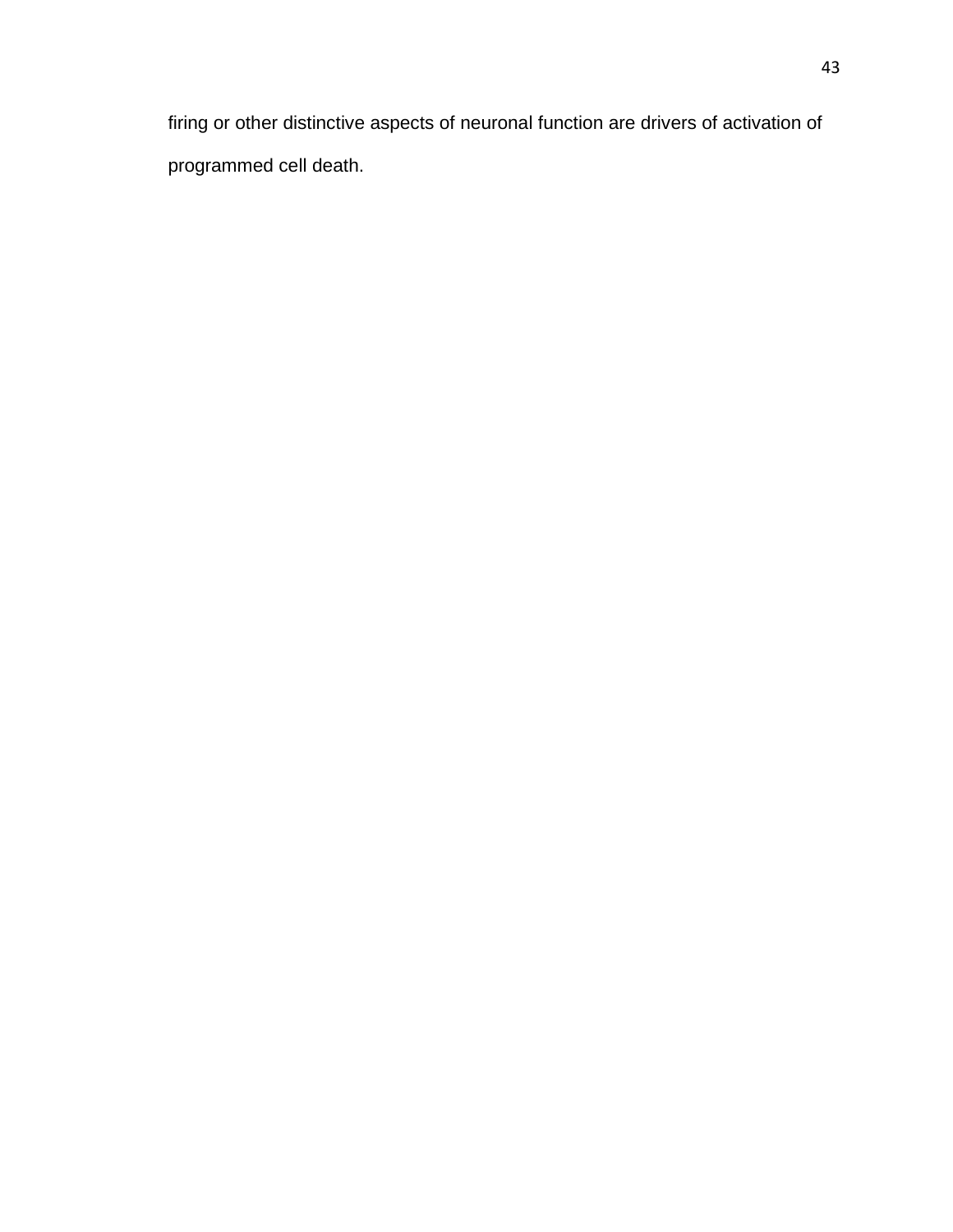



**Figure 1. The** *C. elegans* **apoptosis pathway.** The *C. elegans* genes in the canonical programmed cell death pathway are indicated, and the paralogous gene families that carry out the same functions that are found in humans and other metazoans are indicated in parentheses. Expression of *egl-1* is rate-limiting for activation of apoptosis. Its expression inhibits activity of *ced-9,* which normally prevents *ced-4* from activating the caspase protease *ced-3*, which in turn activates proteases and nucleases that produce cell death.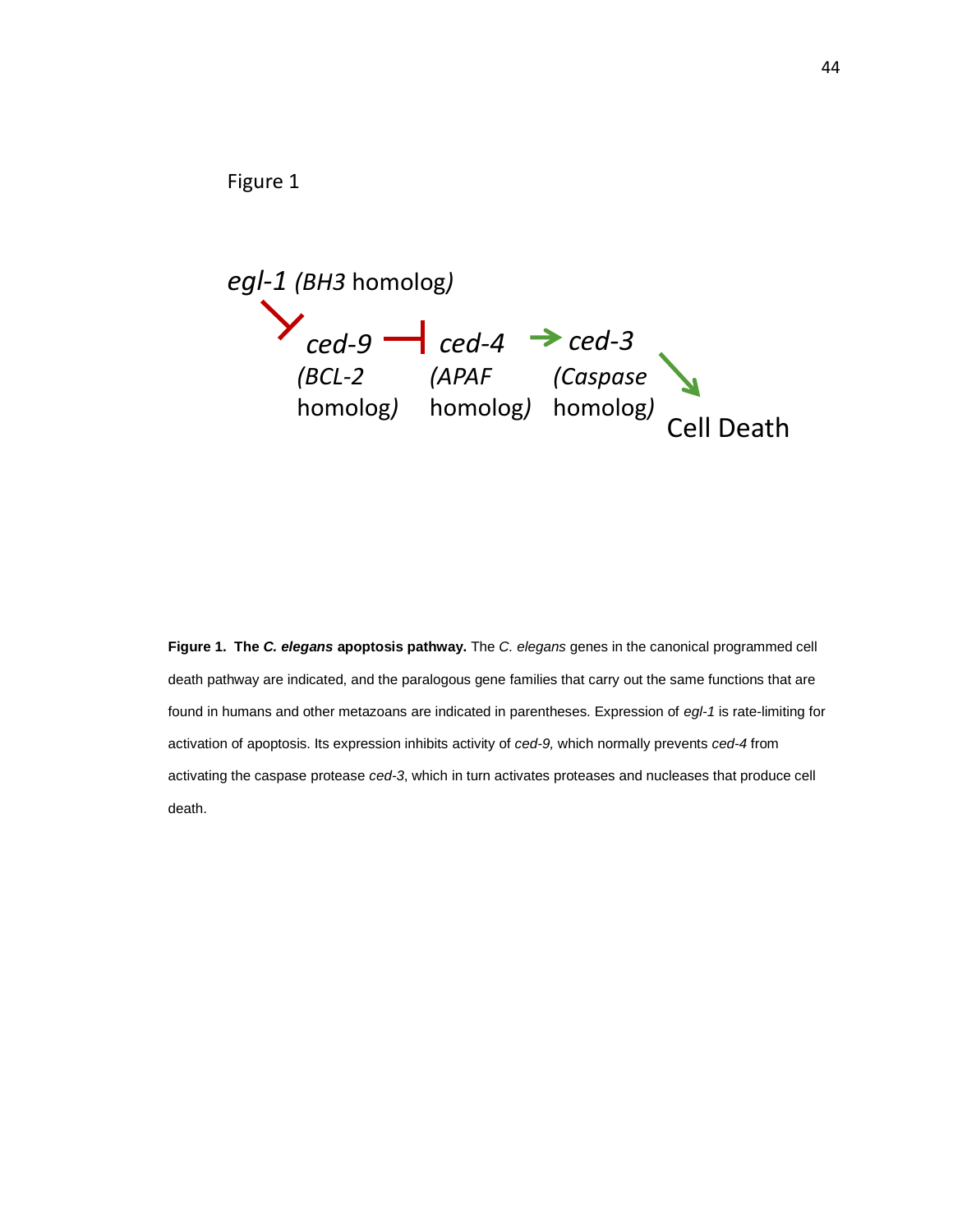

**Figure 2. Marking undead cells with GFP.** A schematic of the assay engineered to permanently mark 'undead' cells is shown. Induction of transcription via normal regulators of expression at the *egl-1* locus leads to production of mRNA encoding the CRE recombinase protein. CRE recombinase then induces recombination between inverted LoxP sites, flipping the orientation of exons 2 and 3 of the GFP gene to their correct, in-frame orientation. This gene is constitutively expressed under control of the *his-71* promoter, thereby continuously producing GFP. Cells expressing GFP are readily identified by their bright green immunofluorescence. This assay thus provides a permanent GFP mark in cells in which the normal transcriptional program for induction of *egl-1* was activated. Because the pathway for EGL-1-induced cell death is blocked by mutation of *ced3*, cells that normally die by DPCD survive as 'undead' cells and are selectively and permanently marked by GFP.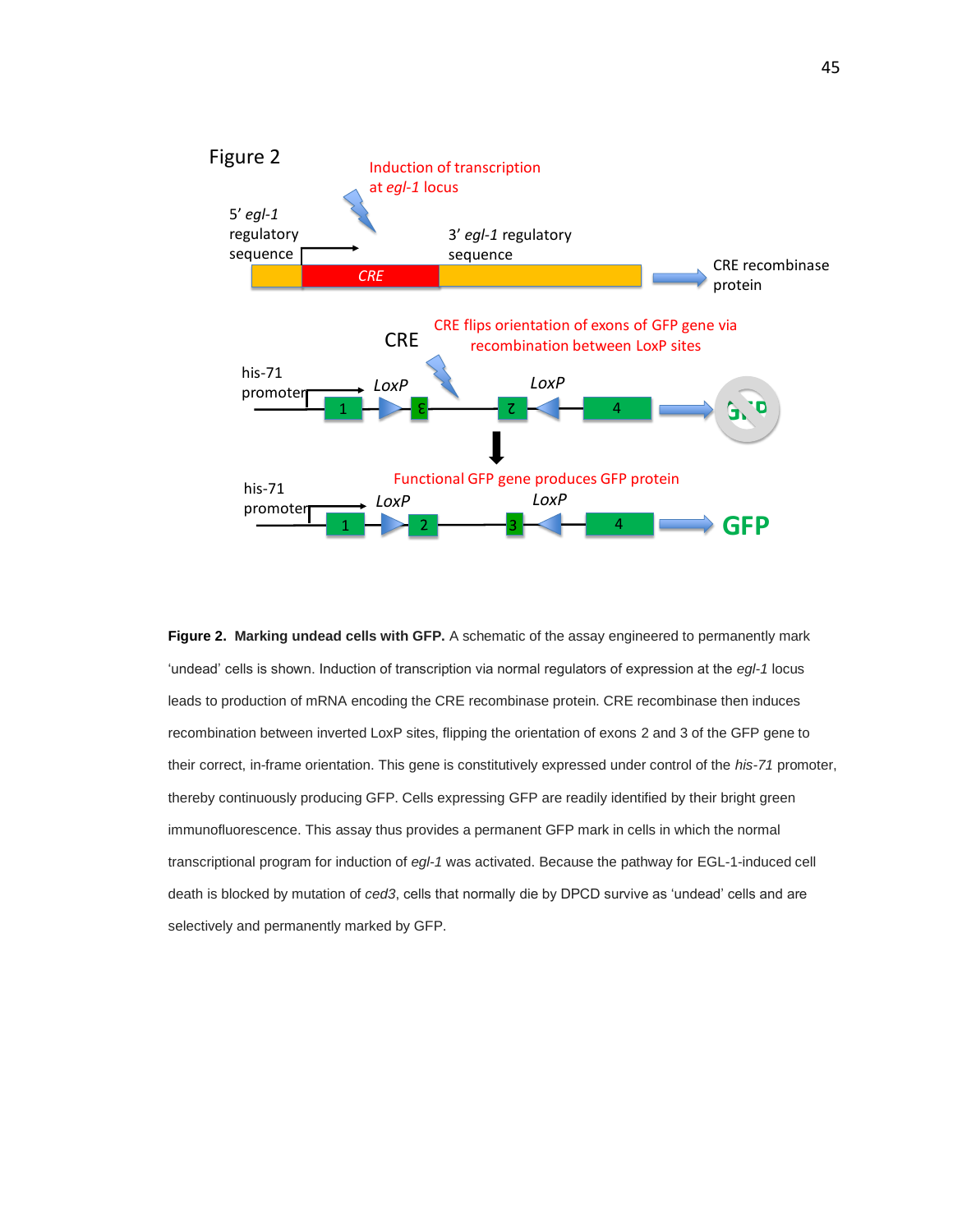

Figure 3

## **Figure 3. Design of CRISPR/Cas9 approach to putting** *Cre recombinase* **under control of** *egl-1*  **regulatory elements.** At the top of the figure, the general structure of the genomic *egl-1* locus is depicted, with the coding region flanked by 5' and 3' regulatory elements. Below, a replacement cassette in which the coding sequence of Cre recombinase has been ligated to the 1kb of sequence that lies immediately upstream and downstream of the *egl-1 locus* is shown. This cassette, along with a 20 base guide RNA homologous to *egl-1* coding region that directs the Cas9 endonuclease (along with Tracr RNA) to make a double stranded cut in *egl-1* coding region, is injected into the gonad of L4-stage worms. Recombination between the homologous sequences 5' and 3' of the genomic *egl-1* locus and those of the repair template encoding CRE replace the *egl-1* coding sequence with *cre.*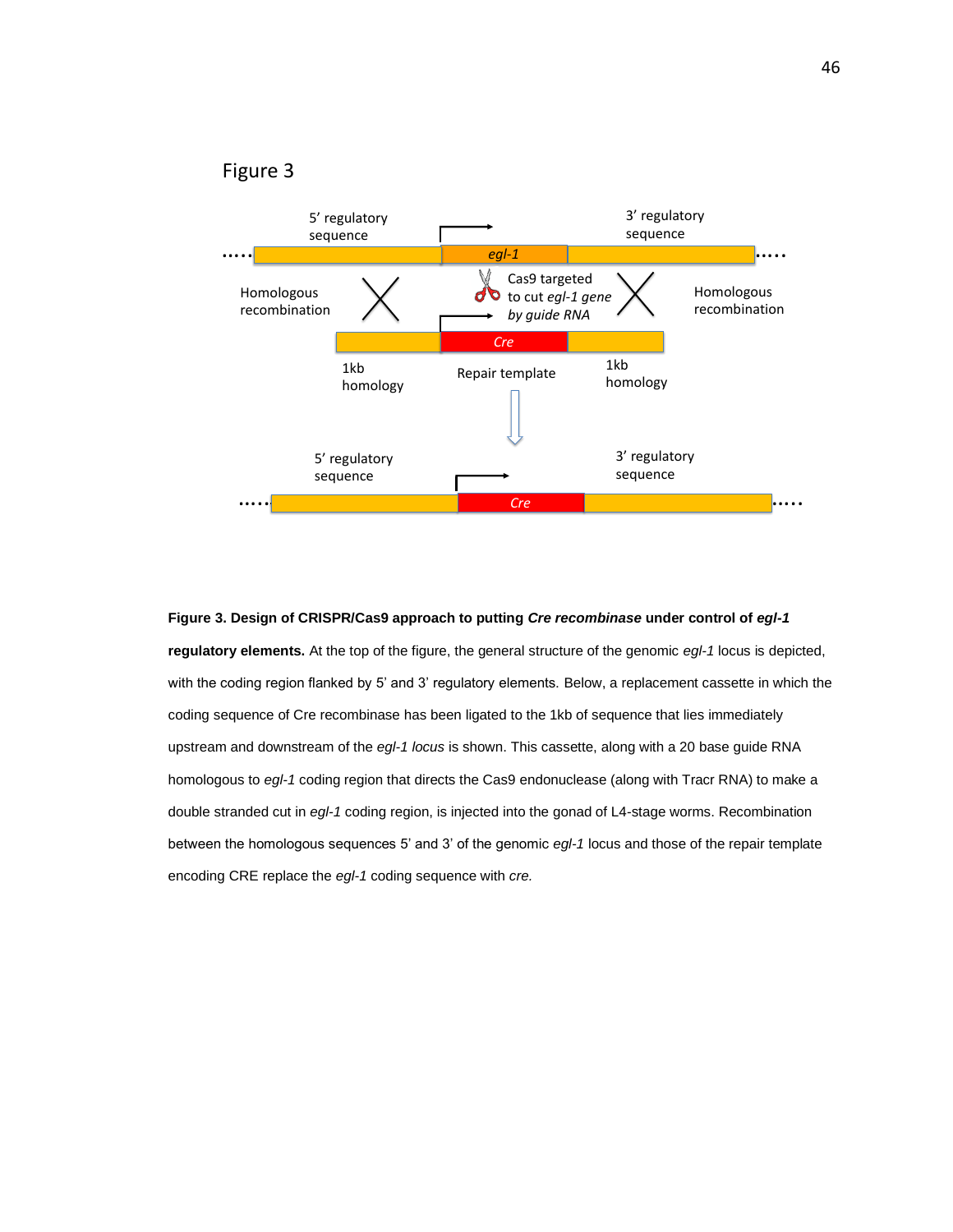#### Figure 4



**Figure 4. Design of extrachromosomal array putting Cre under control of elg-1 regulatory sequences with mCherry.** The coding region of the Cre gene has been ligated to 1 kb of 5' flanking sequence upstream of the *egl-1* coding region, and 5.8 kb of 3' flanking sequence distal to the *egl-1* coding region. The resulting fragment was cloned into bacterial plasmids, grown and the construct liberated by restriction endonuclease digestion and purified by gel electrophoresis. The mCherry gene linked to the myo-2 promoter was similarly purified. These were injected together into the gonads of L4-stage worms. Putative transformants were identified by mCherry fluorescence; these worms were treated with trimethylpsoralen plus UV light to induce chromosomal integration.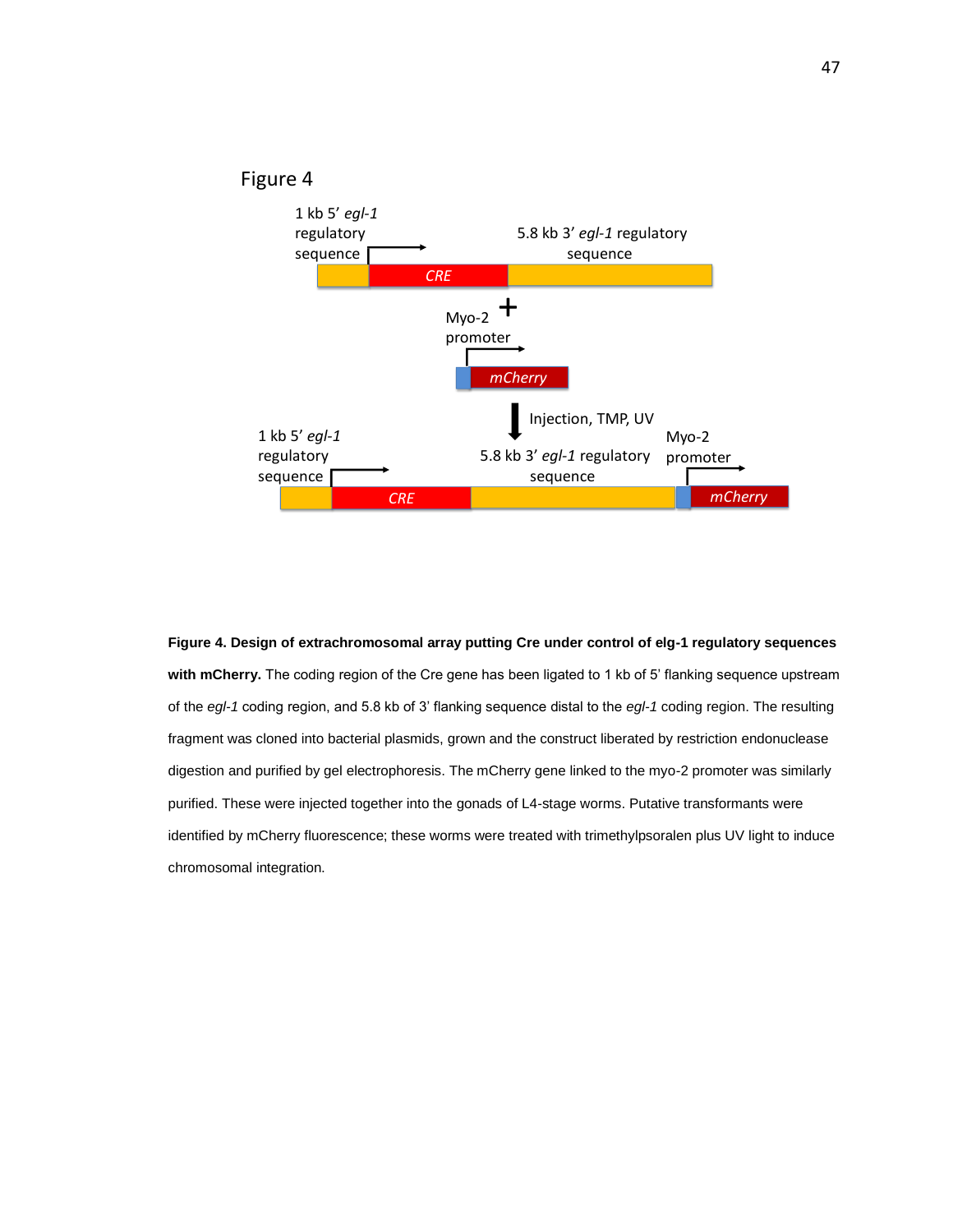

**Figure 5. Design of extrachromosomal array with Cre-dependent GFP and mCherry.** A plasmid insert containing the GFP gene with exons 2 and 3 in inverted orientation flanked by LoxP sites in inverted orientation was purified and injected into gonads of L4 stage worms along with the mCherry gene expressed under control of the myo-2 promoter. Putative transformants were identified by mCherry fluorescence and treated with trimethylpsoralen plus UV light to induce chromosomal integration of the array. In worms bearing this array, cells that express Cre recombinase will produce recombination between LoxP sites, flipping exons 2 and 3 to produce a functional GFP gene that will be constitutively expressed from the linked his-71 promoter.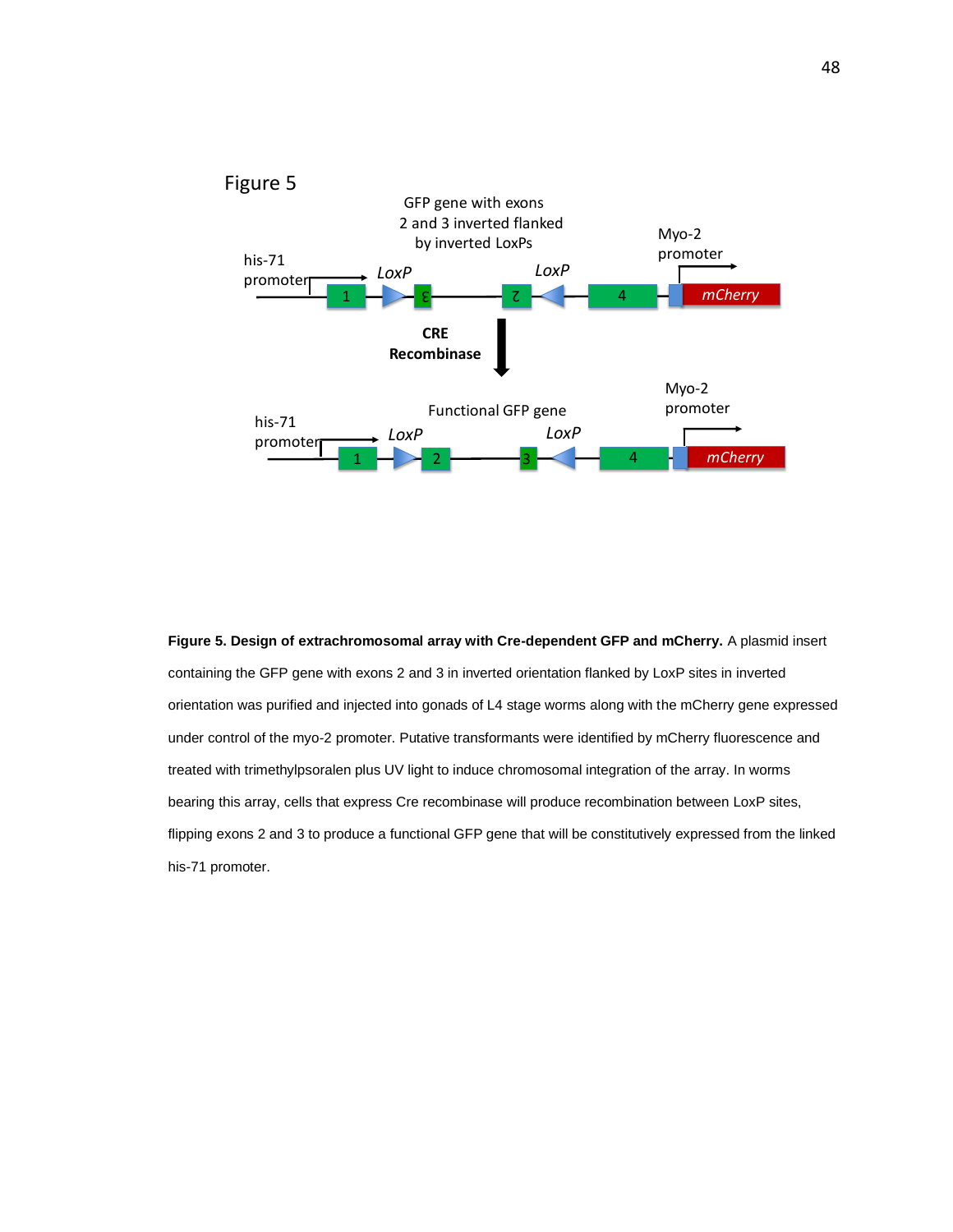Figure 6



**Figure 6. Determination of wild-type and loss of function alleles of ced-3.** Wild-type and loss of function alleles of ced-3 can be distinguished by the respective presence or absence of a cleavage site for the restriction enzyme ApE-KI that is abolished by the *ced-3* loss of function mutation. PCR amplification of a segment of the coding region that includes the segment bearing the ApE-KI site, followed by treatment with the ApE-KI enzyme, produces two fragments from wild-type alleles (red arrows) and the uncut product from the mutant ced-3 (blue arrows). The genotype of a worm can be determined by analysis of agarose gel electrophoresis of the products of digestion of these PCR amplicons. The figure shows a gel of such products from 18 worms. The presence of a single large band in a column signifies a worm homozygous for the mutant ced-3 (blue bracket), while the presence of all three bands in a column signifies a worm heterozygous for mutant and wild-type ced-3. (red bracket)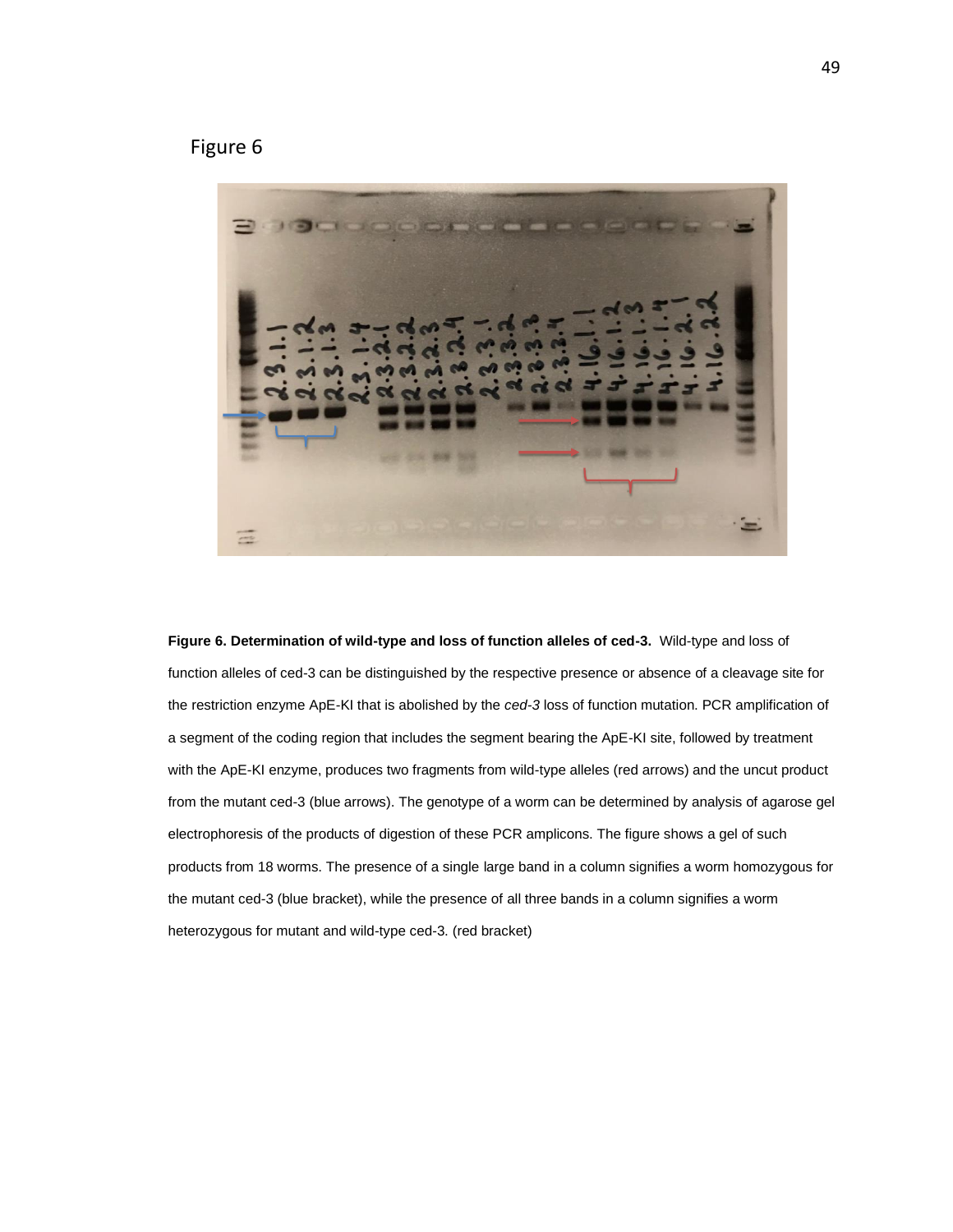



#### **Figure 7. Anatomy and Nervous System of** *C. elegans***.**

A. Graphic representation of the anatomy of the *C. elegans* head. At the anterior end, the pharynx is connected to the buccal cavity. At the posterior end, it is connected to the intestine through the pharyngealintestinal valve (vpi). The posterior bulb contains dorsal, ventral, and lateral ganglia. Image adapted from Worm Atlas (www.wormatlas.org).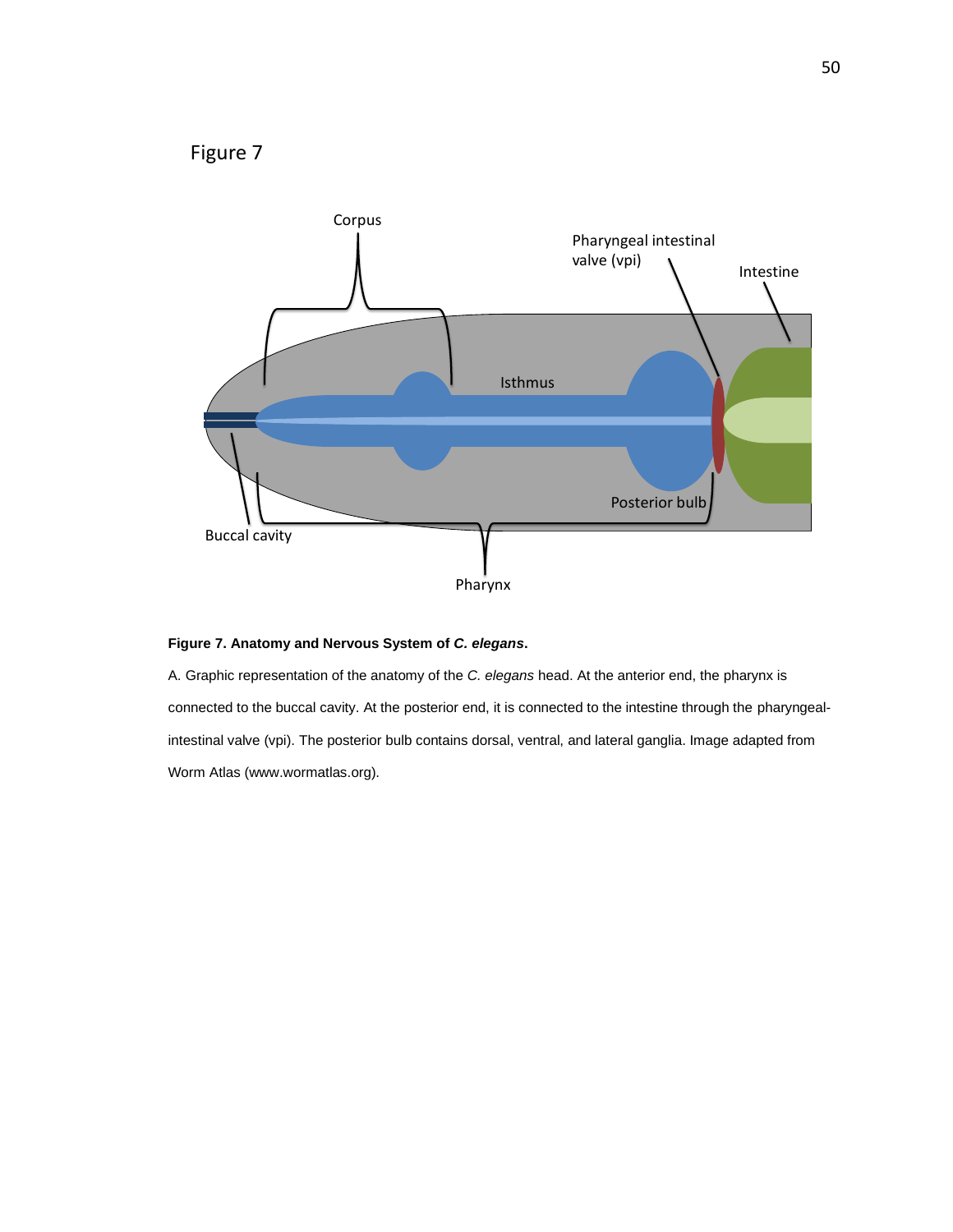### Figure 8



#### **Figure 8. GFP expression in L4-stage** *C. elegans* **homozygous for** *egl-1/Cre***;** *Cre***-dependent GFP;**

*ced-3* **lf mutant.** Pictured are *C. elegans* homozygotes for *egl-1/Cre*; *Cre*-dependent GFP; *ced-3* lf mutant in the L4 developmental stage imaged under a green fluorescent filter. Images capture the anatomic regions from the buccal cavity to the pharyngeal-intestinal valve (vpi). Each image is a merged Z-stack of a unique animal. Images A through D originate from Line 1 (egl-1/Cre 4.16 x Cre-dependent GFP 5.14), and images E and F originate from the genetically independent Line 2 (egl-1/Cre 11.6 x Cre-dependent GFP 8.2). We observe a reproducible pattern of GFP signal in cells of the posterior bulb and corpus, with particularly high signal in the posterior bulb, where the dorsal, ventral, and lateral ganglia are located. The presence of autofluorescent "gut granules" are abundant in the intestine, seen in image B. There were no obvious cells distal to the pharyngeal-intestinal valve that were reproducibly labeled.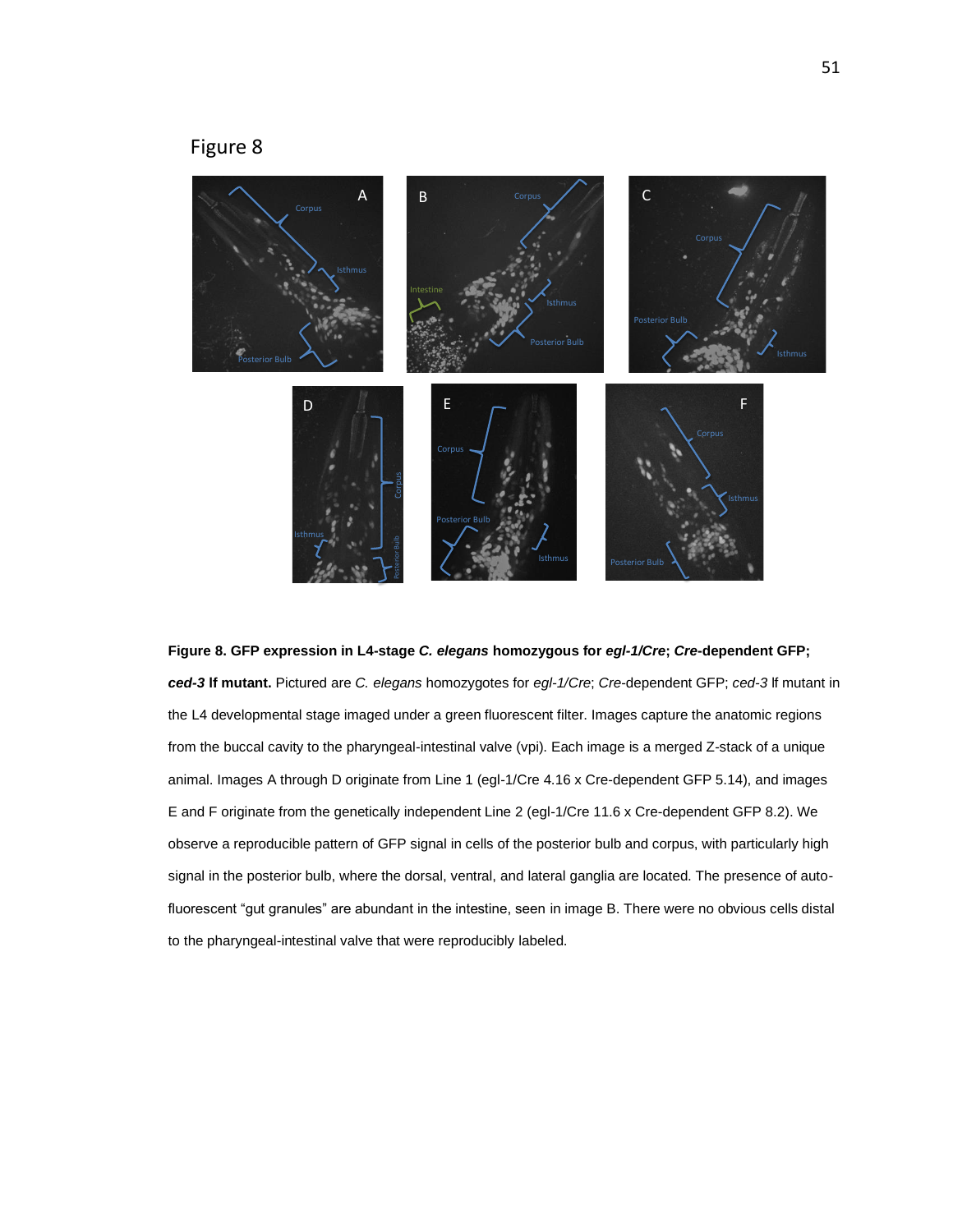| egl-1/Cre Plate # | <b>Total # Transgenic</b> | # Transgenic Males<br>(% of Total) | # Transgenic Hermaphrodites<br>(% of Total) | Interpretation                              |
|-------------------|---------------------------|------------------------------------|---------------------------------------------|---------------------------------------------|
| $*2.3$            | 40                        | 23 (57.5%)                         | 17 (42.5%)                                  | Putative Autosome Integrant                 |
| $*3.8$            | 38                        | 20 (52.6%)                         | 18 (47.4%)                                  | Putative Autosome Integrant                 |
| $*4.16$           | 38                        | 14 (36.8%)                         | 24 (63.2%)                                  | Putative Autosome Integrant                 |
| $*9.7$            | 33                        | 12 (38.7%)                         | 21 (63.3%)                                  | Putative Autosome Integrant                 |
| 9.10              | 36.00                     | 28 (77.8%)                         | 8(22.2%)                                    | <b>Putative Stable Array</b>                |
| 9.16              | 34                        | 25 (73.5%)                         | 9(26.5%)                                    | <b>Putative Stable Array</b>                |
| $*10.12$          | 30                        | $0(0\%)$                           | 30 (100%)                                   | <b>Putative Sex Chromosome</b><br>Integrant |
| $*11.6$           | 19                        | 10 (52.6%)                         | 9(47.4%)                                    | Putative Autosome Integrant                 |
| $*11.16$          | 30                        | $0(0\%)$                           | 30 (100%)                                   | <b>Putative Sex Chromosome</b><br>Integrant |

Table 1. Characterization of putative *egl-1/cre* integrants crossed with N2 wts

Putative homozygous integrants (P0s) were crossed with wild-type N2 males. Transgenic male progeny of this cross (F1s) were then selected and crossed with wild-type N2 hermaphrodites. mCherry-positive progenies from each of the nine F1 crosses were picked and scored for percent males and percent hermaphrodites. Results are shown in the above table. 100% of mCherry-positive progeny being hermaphrodites indicates a likely integration on the X chromosome. Approximately 50% transgenic progenies being male and 50% hermaphrodites indicates a likely integration on an autosome. Transgenic progeny that are significantly more male than hermaphrodites likely indicates a stable array that has not integrated on a chromosome. \* connotes putative integrants selected for confirmatory mapping by crossing with strains EG1000 and EG1020.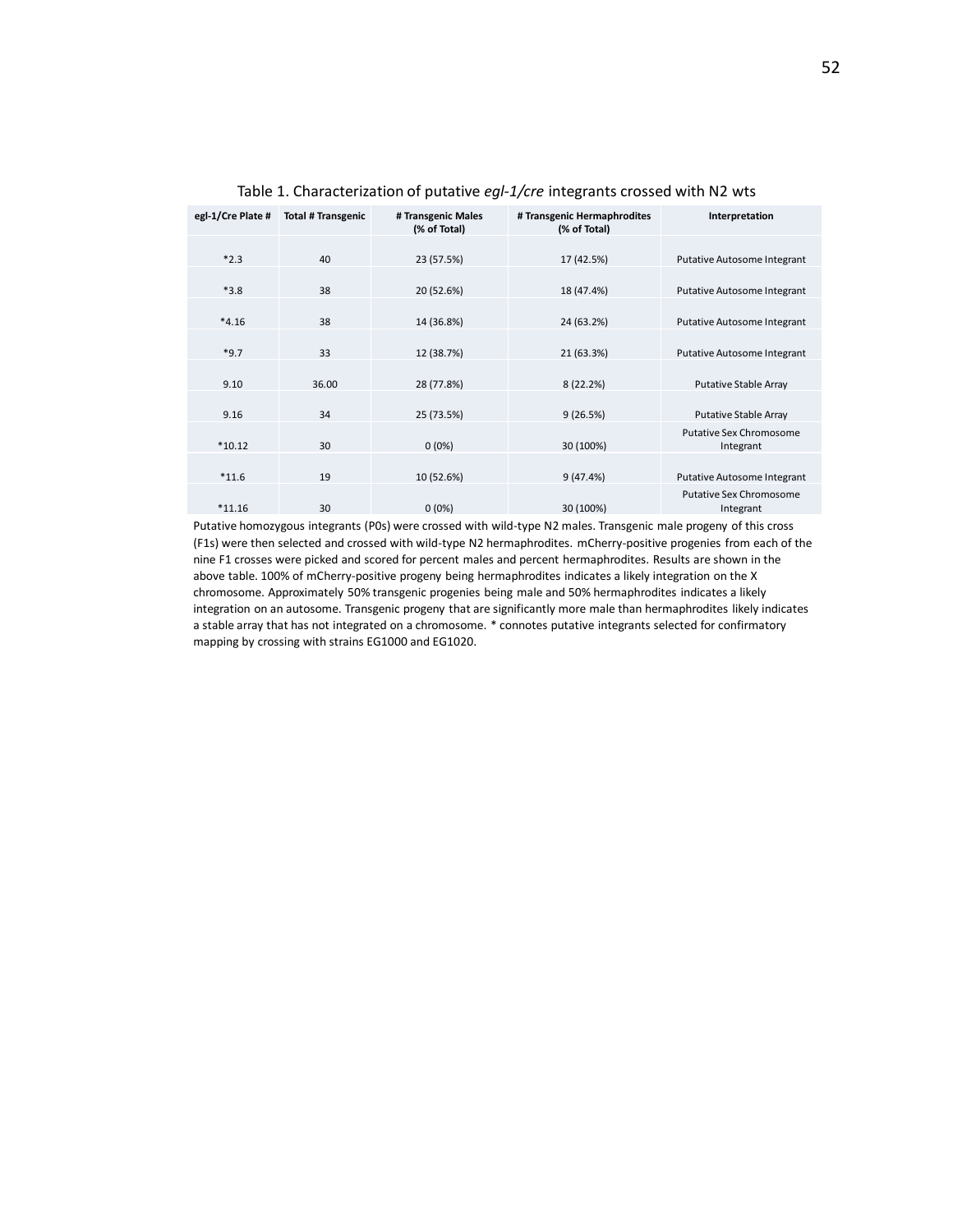|                      |           | <b>Mapping Strain EG1000</b>  |                         |                 | <b>Mapping Strain EG1020</b> | Interpretation                                 |                         |                          |
|----------------------|-----------|-------------------------------|-------------------------|-----------------|------------------------------|------------------------------------------------|-------------------------|--------------------------|
| <b>Master Plate#</b> |           | Dumpy (chr. I) Roll (chr. II) |                         | Long (chr. III) |                              | Blister (chr. IV) Dumpy (chr. V) Long (chr. X) |                         |                          |
|                      |           |                               |                         |                 |                              |                                                |                         | Integrated on            |
| 4.16                 | mCherry+  | 20                            | 27                      | 9               | 29                           | $\overline{\mathbf{1}}$                        | 29                      | Chr. V                   |
|                      | mCherry-  | 8                             | 5                       | 8               | $\mathbf{1}$                 | 29                                             | 12                      |                          |
|                      |           |                               |                         |                 |                              |                                                |                         |                          |
| 2.3                  | mCherry+  | 17                            | 9                       | 12              | 13                           | 16                                             | 8                       | Not integrated           |
|                      | mCherry-  | 17                            | 21                      | 19              | 17                           | 15                                             | 24                      |                          |
|                      |           |                               |                         |                 |                              |                                                |                         |                          |
| 9.7                  | mCherry+  | 12                            | 20                      | 23              | 5                            | 15                                             | 6                       | Not integrated           |
|                      | mCherry - | 36                            | 17                      | 12              | 29                           | 18                                             | 24                      |                          |
|                      |           |                               |                         |                 |                              |                                                |                         |                          |
| 3.8                  | mCherry+  | 17                            | $\overline{\mathbf{4}}$ | 26              | 20                           | 22                                             | 23                      | Integrated on<br>Chr. II |
|                      | mCherry - | 13                            | 23                      | 9               | 13                           | 8                                              | 8                       |                          |
|                      |           |                               |                         |                 |                              |                                                |                         |                          |
|                      |           |                               |                         |                 |                              |                                                |                         | Integrated on            |
| 11.16                | mCherry+  |                               |                         |                 | 14                           | 22                                             | $\overline{\mathbf{0}}$ | Chr. X                   |
|                      | mCherry-  |                               |                         |                 | 6                            | 9                                              | 30                      |                          |
|                      |           |                               |                         |                 |                              |                                                |                         |                          |
| 10.12                | mCherry + | 22                            | 24                      | 5               | 29                           | 32                                             | 11                      | Not integrated           |
|                      | mCherry - | 9                             | $\overline{7}$          | $\overline{2}$  | $\overline{2}$               | $\overline{2}$                                 | 22                      |                          |
|                      |           |                               |                         |                 |                              |                                                |                         |                          |
|                      |           |                               |                         |                 |                              |                                                |                         | Integrated on            |
| 11.6                 | mCherry + | 16                            | 20                      | 14              | 35                           | $\overline{\mathbf{1}}$                        | 32                      | Chr. V                   |
|                      | mCherry-  | 8                             | 14                      | 10              | 2                            | 28                                             | $\mathbf{1}$            |                          |

Table 2. Identification and mapping of *egl-1/cre* integrants

The table shows the correlation of visible recessive phenotypes present on the six worm chromosomes I-V and X, and putative integrants of an array containing mCherry. For example, among worms from an individual on master plate 4.16, among 30 worms with the recessive 'Dumpy'' phenotype due to mutation on chromosome V, only one expressed mCherry, demonstrating anticorrelation of these traits and providing strong evidence that the extrachromosomal array has integrated on chromosome V. Consistent with this interpretation, no other visible marker was anticorrelated with mCherry expression in offspring from this individual.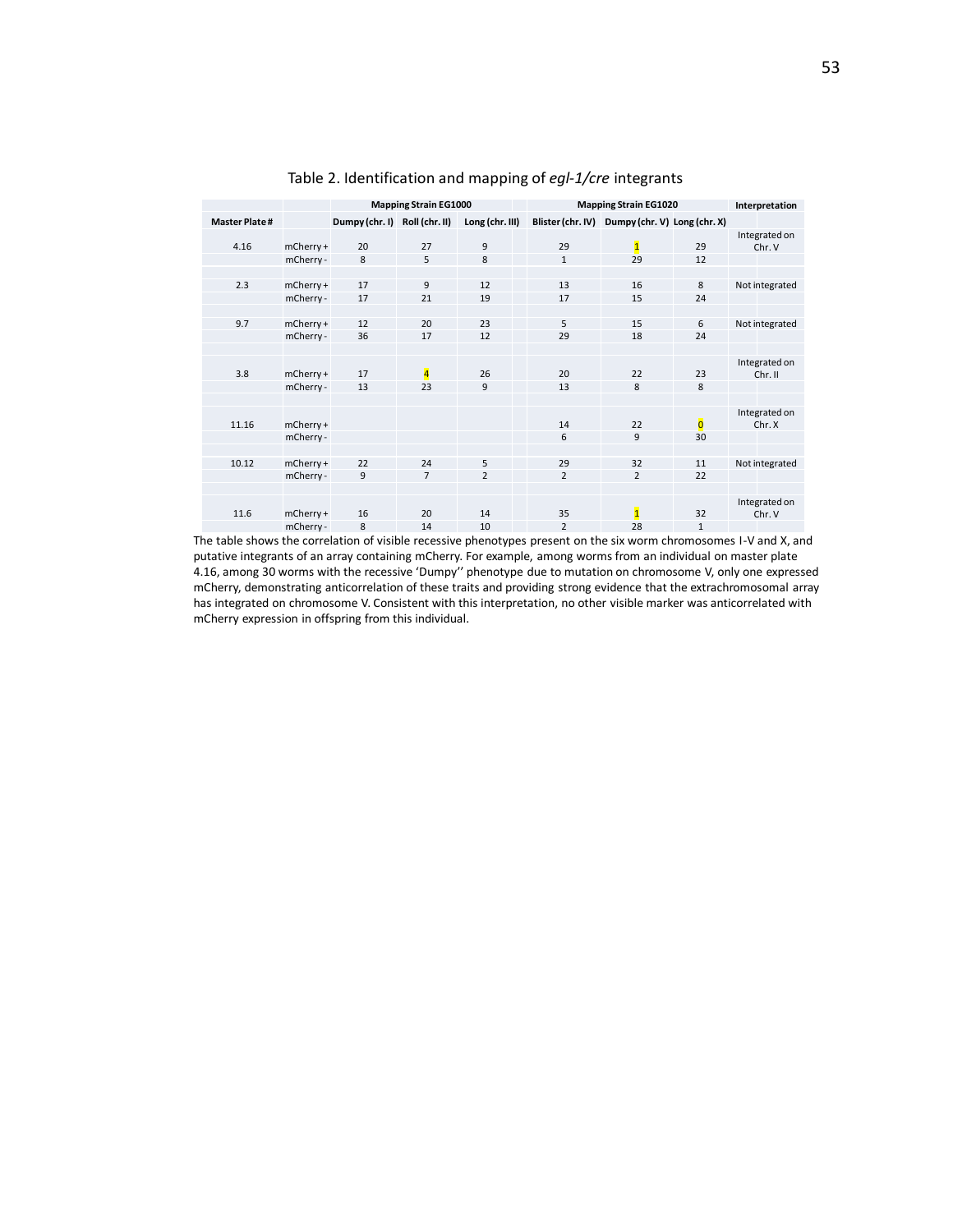| cre-dependent gfp<br># Transgenic<br>Interpretation<br># Transgenic<br>Hermaphrodites (%)<br>Males (%)<br>Plate #<br>$*5.14$<br>29 (47.5%)<br>32 (52.5%)<br>Putative Autosome Integrant<br>5.18<br>33 (89.2%)<br>4 (10.8%)<br><b>Putative Non-Integrant</b><br>6.12<br>34 (77.3%)<br>10 (22.7%)<br><b>Putative Non-Integrant</b><br>$*6.17$<br>$0(0\%)$<br>46 (100%)<br>Putative Sex Chromosome Integrant<br>$*8.2$<br>29 (38.7%)<br>46 (61.3%)<br><b>Putative Autosome Integrant</b><br>$*10.19$<br>24 (38.7%)<br>38 (61.3%)<br>Putative Autosome Integrant |  |  |  |  |  |
|--------------------------------------------------------------------------------------------------------------------------------------------------------------------------------------------------------------------------------------------------------------------------------------------------------------------------------------------------------------------------------------------------------------------------------------------------------------------------------------------------------------------------------------------------------------|--|--|--|--|--|
|                                                                                                                                                                                                                                                                                                                                                                                                                                                                                                                                                              |  |  |  |  |  |
|                                                                                                                                                                                                                                                                                                                                                                                                                                                                                                                                                              |  |  |  |  |  |
|                                                                                                                                                                                                                                                                                                                                                                                                                                                                                                                                                              |  |  |  |  |  |
|                                                                                                                                                                                                                                                                                                                                                                                                                                                                                                                                                              |  |  |  |  |  |
|                                                                                                                                                                                                                                                                                                                                                                                                                                                                                                                                                              |  |  |  |  |  |
|                                                                                                                                                                                                                                                                                                                                                                                                                                                                                                                                                              |  |  |  |  |  |
|                                                                                                                                                                                                                                                                                                                                                                                                                                                                                                                                                              |  |  |  |  |  |
|                                                                                                                                                                                                                                                                                                                                                                                                                                                                                                                                                              |  |  |  |  |  |
|                                                                                                                                                                                                                                                                                                                                                                                                                                                                                                                                                              |  |  |  |  |  |
|                                                                                                                                                                                                                                                                                                                                                                                                                                                                                                                                                              |  |  |  |  |  |
|                                                                                                                                                                                                                                                                                                                                                                                                                                                                                                                                                              |  |  |  |  |  |

#### Table 3. Characterization of putative *cre*-dependent *gfp* integrants crossed with N2 wts

Putative homozygous integrants (P0s) were crossed with wild-type N2 males. Transgenic male progeny of this cross (F1s) were then selected and crossed with wild-type N2 hermaphrodites. mCherry-positive progenies from each of the six F1 crosses were picked and scored for percent males and percent hermaphrodites. Results are shown in the above table. 100% of mCherry-positive progeny being hermaphrodites indicates a likely integration on the X chromosome. Approximately 50% transgenic progenies being male and 50% hermaphrodites indicates a likely integration on an autosome. Transgenic progeny that are significantly more male than hermaphrodites likely indicates a stable array that has not integrated on a chromosome.

\* connotes putative integrants selected for confirmatory mapping by crossing with strains EG1000 and EG1020.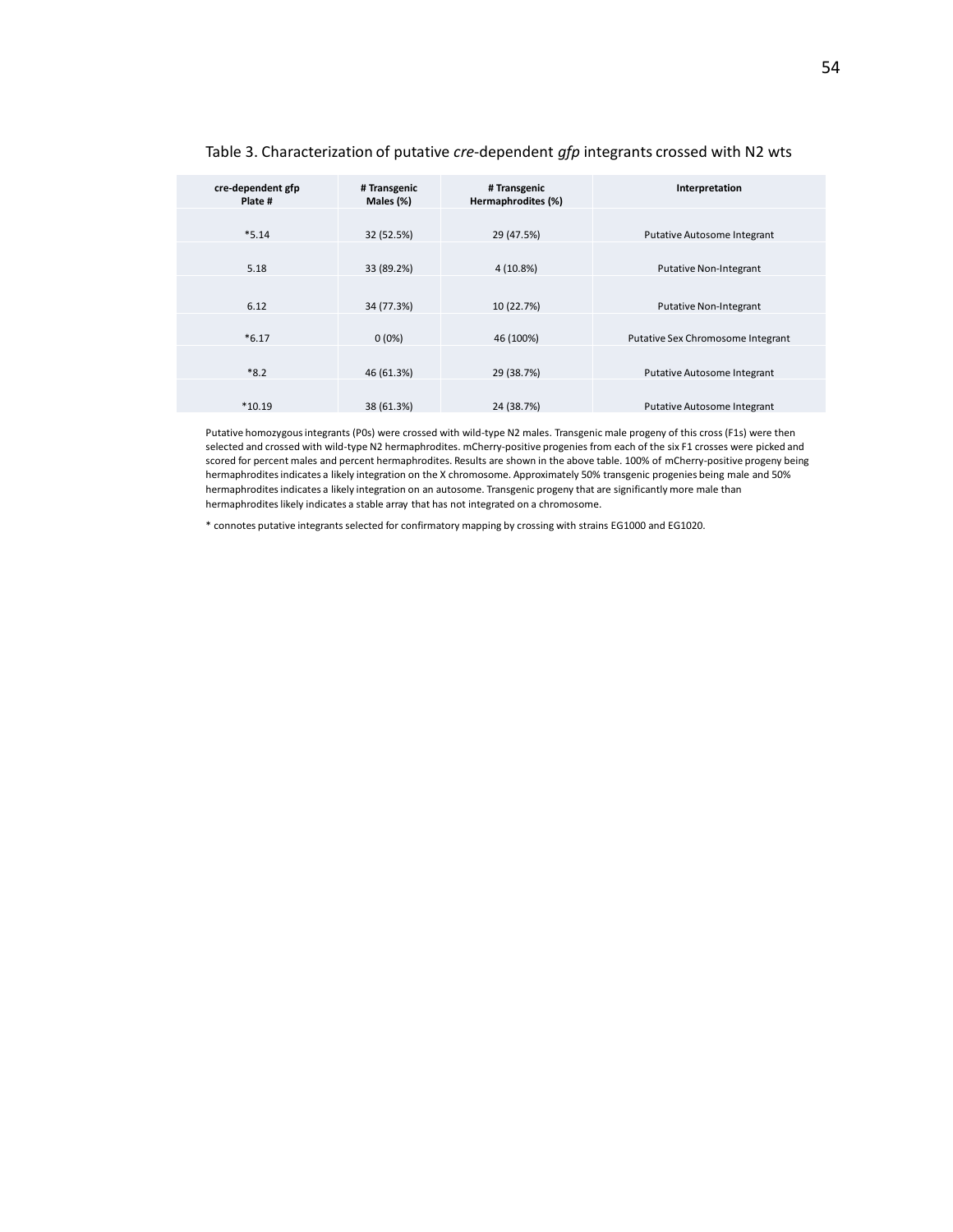|                      |             | <b>Mapping Strain EG1000</b>  |                |                 | <b>Mapping Strain EG1020</b> | Interpretation                                 |                         |                |
|----------------------|-------------|-------------------------------|----------------|-----------------|------------------------------|------------------------------------------------|-------------------------|----------------|
| <b>Master Plate#</b> |             | Dumpy (chr. I) Roll (chr. II) |                | Long (chr. III) |                              | Blister (chr. IV) Dumpy (chr. V) Long (chr. X) |                         |                |
|                      |             |                               |                |                 |                              |                                                |                         | Integrated on  |
| 8.2                  | $mCherry +$ | 27                            | 28             | 11              | $\overline{0}$               | 23                                             | 22                      | Chr. IV        |
|                      | mCherry -   | 6                             | 15             | 6               | 22                           | 9                                              | 5                       |                |
|                      |             |                               |                |                 |                              |                                                |                         |                |
|                      |             |                               |                |                 |                              |                                                |                         | Integrated on  |
| 6.17                 | $mCherry +$ |                               |                |                 | 3                            | 25                                             | $\overline{\mathbf{0}}$ | Chr. X         |
|                      | mCherry -   |                               |                |                 | $\mathbf{0}$                 | 7                                              | 23                      |                |
|                      |             |                               |                |                 |                              |                                                |                         |                |
| 10.19                | $mCherry +$ | 6                             | $\overline{4}$ | $\overline{7}$  | 22                           | 23                                             | 22                      | Not integrated |
|                      | mCherry -   | 24                            | 12             | 24              | $\overline{7}$               | 8                                              | 8                       |                |
|                      |             |                               |                |                 |                              |                                                |                         |                |
|                      |             |                               |                |                 |                              |                                                |                         | Integrated on  |
| 5.14                 | $mCherry +$ | 24                            | $\overline{0}$ | 14              | 20                           | 23                                             | 19                      | Chr. II        |
|                      | mCherry -   | 6                             | 30             | 1               | 7                            | 7                                              | 8                       |                |

#### Table 4. Identification and mapping of *cre-*dependent *gfp* integrants

The table shows the correlation of visible recessive phenotypes present on the six worm chromosomes I-V and X. For example, among worms from an individual on master plate 8.2, among 22 worms with the recessive 'blister' phenotype due to mutation pn chromosome IV, zero expressed mCherry, demonstrating anticorrelation of these traits and providing strong evidence that the extrachromosomal array has integrated on chromosome IV. Consistent with this interpretation, no other visible marker was anticorrelated with mCherry expression in offspring from this individual.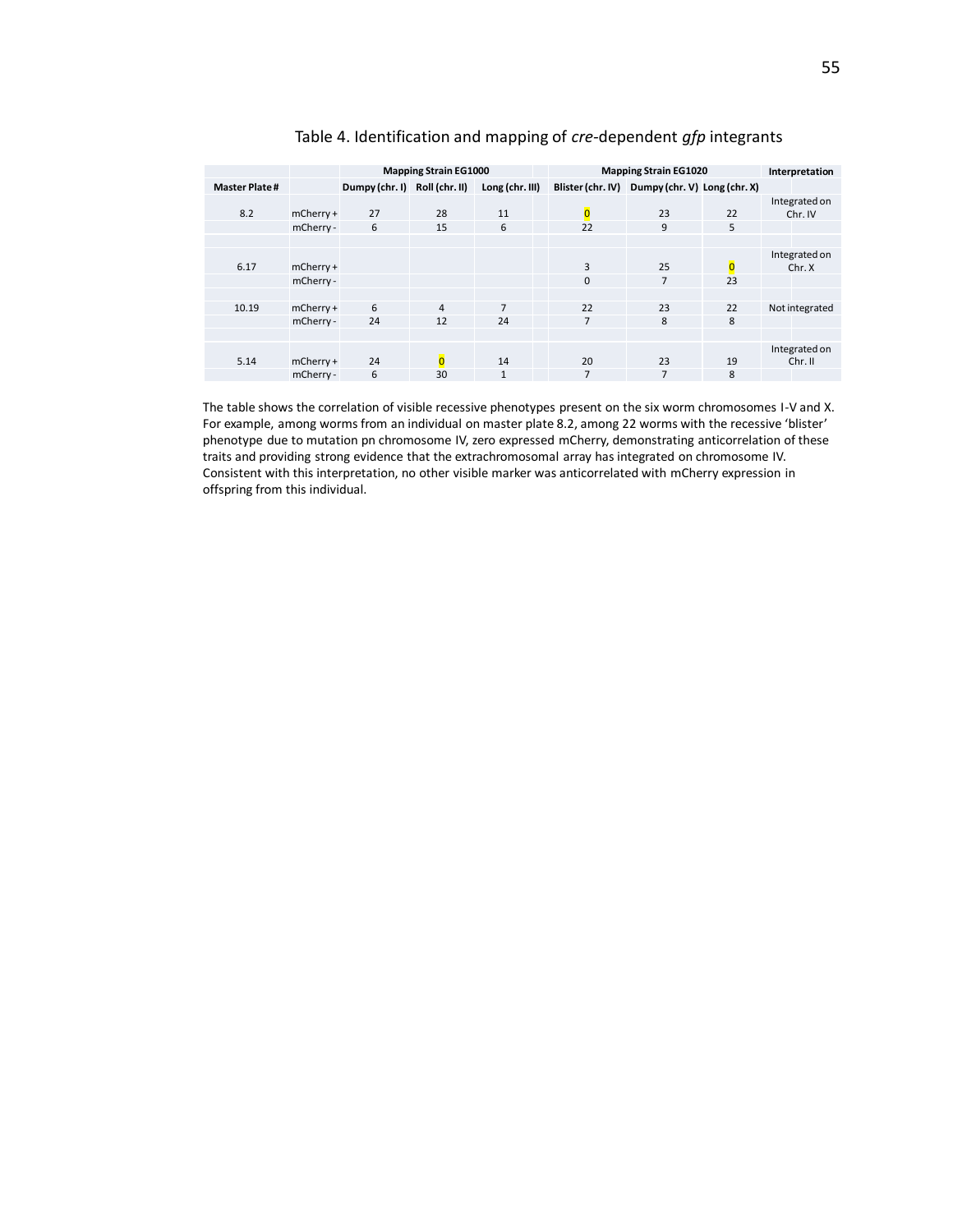### References

1. Cowan WM, Fawcett JW, O'Leary DD, Stanfield BB. Regressive events in neurogenesis. Science 1984;225:1258-65.

2. Duke RC, Cohen JJ. IL-2 addiction: withdrawal of growth factor activates a suicide program in dependent T cells. Lymphokine Res 1986;5:289-99.

3. Ellis HM, Horvitz HR. Genetic control of programmed cell death in the nematode C. elegans. Cell 1986;44:817-29.

4. Ellis RE, Yuan JY, Horvitz HR. Mechanisms and functions of cell death. Annu Rev Cell Biol 1991;7:663-98.

5. Jacobson MD, Weil M, Raff MC. Programmed cell death in animal development. Cell 1997;88:347-54.

6. Oppenheim RW. Cell death during development of the nervous system. Annu Rev Neurosci 1991;14:453-501.

7. Saunders JW, Jr. Death in embryonic systems. Science 1966;154:604-12.

8. Mangahas PM, Zhou Z. Clearance of apoptotic cells in Caenorhabditis elegans. Semin Cell Dev Biol 2005;16:295-306.

9. Peden E, Kimberly E, Gengyo-Ando K, Mitani S, Xue D. Control of sex-specific apoptosis in C. elegans by the BarH homeodomain protein CEH-30 and the transcriptional repressor UNC-37/Groucho. Genes Dev 2007;21:3195-207.

10. Steller H. Mechanisms and genes of cellular suicide. Science 1995;267:1445- 9.

11. Sulston JE, White JG. Regulation and cell autonomy during postembryonic development of Caenorhabditis elegans. Dev Biol 1980;78:577-97.

12. Horvitz HR. Genetic control of programmed cell death in the nematode Caenorhabditis elegans. Cancer Res 1999;59:1701s-6s.

13. Hedgecock EM, Sulston JE, Thomson JN. Mutations affecting programmed cell deaths in the nematode Caenorhabditis elegans. Science 1983;220:1277-9.

14. Conradt B, Xue D. Programmed cell death. WormBook 2005:1-13.

15. Conradt B, Horvitz HR. The C. elegans protein EGL-1 is required for programmed cell death and interacts with the Bcl-2-like protein CED-9. Cell 1998;93:519-29.

16. Hengartner MO, Ellis RE, Horvitz HR. Caenorhabditis elegans gene ced-9 protects cells from programmed cell death. Nature 1992;356:494-9.

17. Parrish J, Li L, Klotz K, Ledwich D, Wang X, Xue D. Mitochondrial endonuclease G is important for apoptosis in C. elegans. Nature 2001;412:90-4.

18. Parrish JZ, Xue D. Functional genomic analysis of apoptotic DNA degradation in C. elegans. Mol Cell 2003;11:987-96.

19. Wang X, Yang C, Chai J, Shi Y, Xue D. Mechanisms of AIF-mediated apoptotic DNA degradation in Caenorhabditis elegans. Science 2002;298:1587-92.

20. Wu YC, Stanfield GM, Horvitz HR. NUC-1, a caenorhabditis elegans DNase II homolog, functions in an intermediate step of DNA degradation during apoptosis. Genes Dev 2000;14:536-48.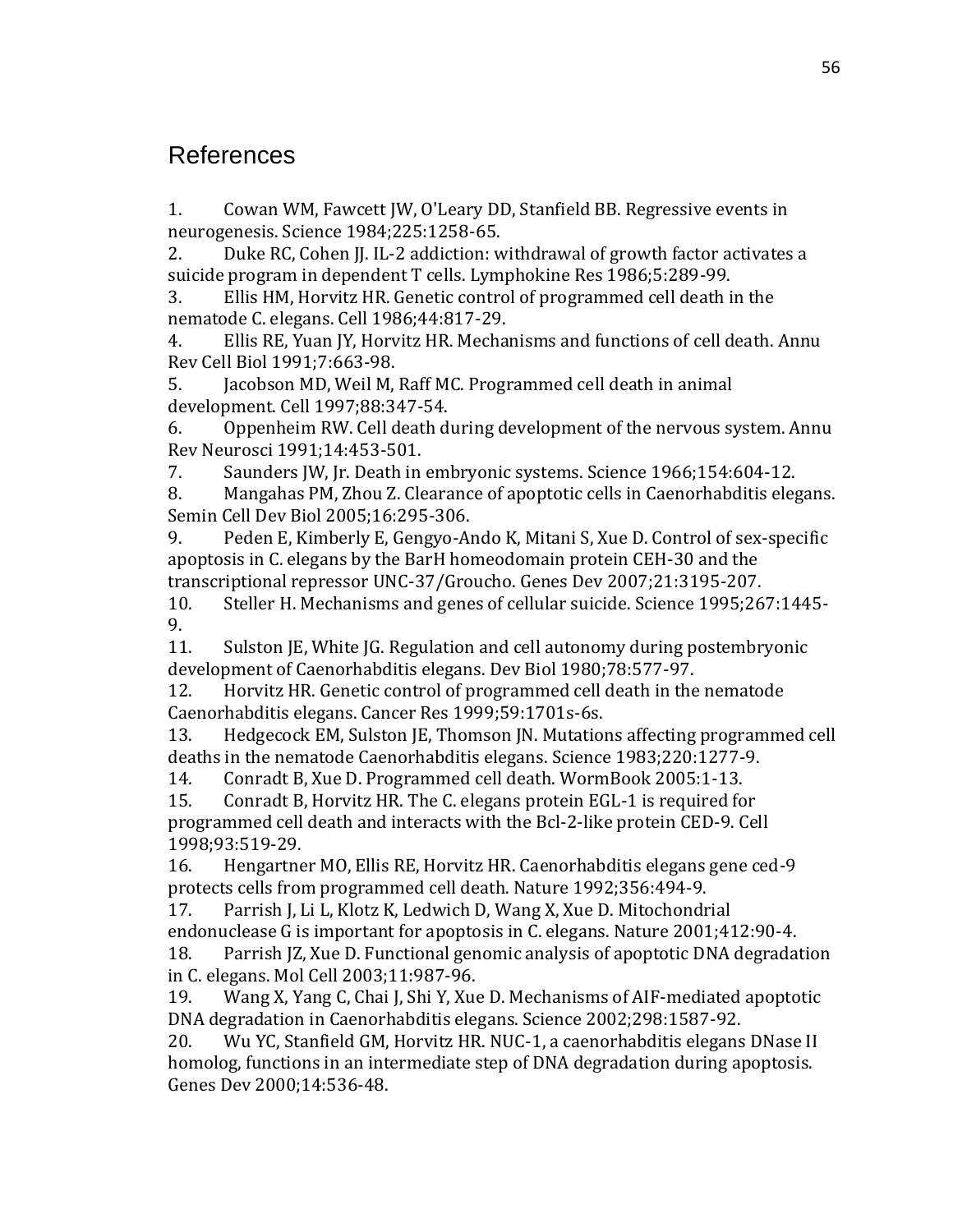21. Chung S, Gumienny TL, Hengartner MO, Driscoll M. A common set of engulfment genes mediates removal of both apoptotic and necrotic cell corpses in C. elegans. Nat Cell Biol 2000;2:931-7.

22. Ellis RE, Jacobson DM, Horvitz HR. Genes required for the engulfment of cell corpses during programmed cell death in Caenorhabditis elegans. Genetics 1991;129:79-94.

23. Gumienny TL, Brugnera E, Tosello-Trampont AC, et al. CED-12/ELMO, a novel member of the CrkII/Dock180/Rac pathway, is required for phagocytosis and cell migration. Cell 2001;107:27-41.

24. Wang X, Wu YC, Fadok VA, et al. Cell corpse engulfment mediated by C. elegans phosphatidylserine receptor through CED-5 and CED-12. Science 2003;302:1563-6.

25. Wu YC, Tsai MC, Cheng LC, Chou CJ, Weng NY. C. elegans CED-12 acts in the conserved crkII/DOCK180/Rac pathway to control cell migration and cell corpse engulfment. Dev Cell 2001;1:491-502.

26. Zhou Z, Hartwieg E, Horvitz HR. CED-1 is a transmembrane receptor that mediates cell corpse engulfment in C. elegans. Cell 2001;104:43-56.

27. McCarthy JV, Dixit VM. Apoptosis induced by Drosophila reaper and grim in a human system. Attenuation by inhibitor of apoptosis proteins (cIAPs). J Biol Chem 1998;273:24009-15.

28. Reddien PW, Horvitz HR. CED-2/CrkII and CED-10/Rac control phagocytosis and cell migration in Caenorhabditis elegans. Nat Cell Biol 2000;2:131-6.

29. Wu YC, Horvitz HR. The C. elegans cell corpse engulfment gene ced-7 encodes a protein similar to ABC transporters. Cell 1998;93:951-60.

30. Sulston JE, Horvitz HR. Post-embryonic cell lineages of the nematode, Caenorhabditis elegans. Dev Biol 1977;56:110-56.

31. Horvitz HR. Worms, life, and death (Nobel lecture). Chembiochem 2003;4:697-711.

32. Conradt B, Horvitz HR. The TRA-1A sex determination protein of C. elegans regulates sexually dimorphic cell deaths by repressing the egl-1 cell death activator gene. Cell 1999;98:317-27.

33. Trent C, Tsuing N, Horvitz HR. Egg-laying defective mutants of the nematode Caenorhabditis elegans. Genetics 1983;104:619-47.

34. Ellis RE, Horvitz HR. Two C. elegans genes control the programmed deaths of specific cells in the pharynx. Development 1991;112:591-603.

35. Liu H, Strauss TJ, Potts MB, Cameron S. Direct regulation of egl-1 and of programmed cell death by the Hox protein MAB-5 and by CEH-20, a C. elegans homolog of Pbx1. Development 2006;133:641-50.

36. Cao J, Packer JS, Ramani V, et al. Comprehensive single-cell transcriptional profiling of a multicellular organism. Science 2017;357:661-7.

37. Avery L, Horvitz HR. A cell that dies during wild-type C. elegans development can function as a neuron in a ced-3 mutant. Cell 1987;51:1071-8.

38. Chung K, Crane MM, Lu H. Automated on-chip rapid microscopy, phenotyping and sorting of C. elegans. Nat Methods 2008;5:637-43.

39. Yandell MD, Edgar LG, Wood WB. Trimethylpsoralen induces small deletion mutations in Caenorhabditis elegans. Proc Natl Acad Sci U S A 1994;91:1381-5.